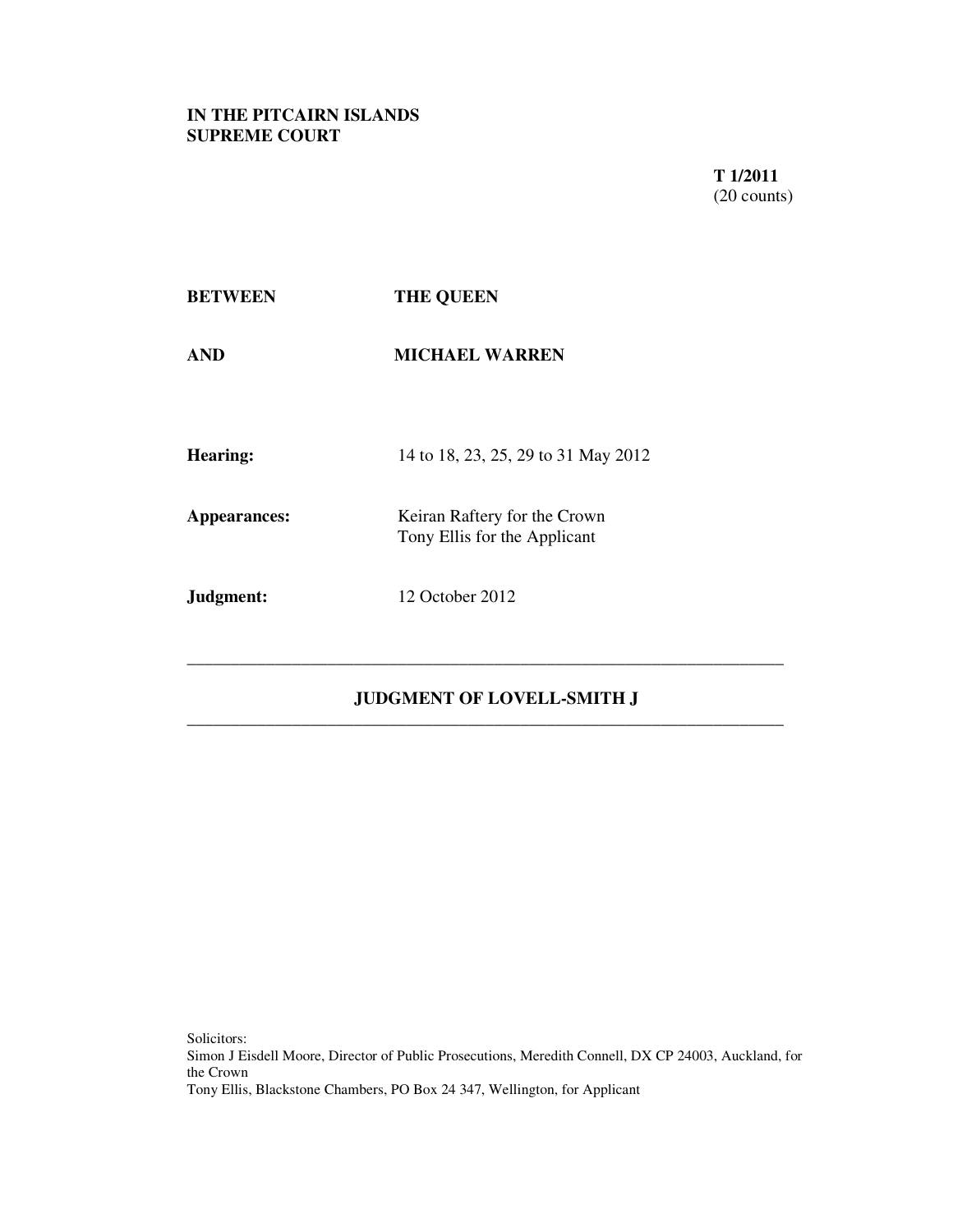# **Table of Contents**

|                           |                                                                                             | Para    |
|---------------------------|---------------------------------------------------------------------------------------------|---------|
| Introduction              |                                                                                             | $[1]$   |
| The course of the hearing |                                                                                             |         |
| The issues                |                                                                                             | [8]     |
|                           | Section 25 of the Constitution of Pitcairn                                                  | $[13]$  |
|                           | Dual executive and legislative power in the hands of the                                    |         |
|                           | Governor                                                                                    | $[15]$  |
|                           | Right to commence a s 25 constitutional challenge in this<br>proceeding                     | $[18]$  |
|                           | Status of the Constitution of Pitcairn and the United Kingdom Bill of<br>Rights 1688        | $[44]$  |
|                           | Extraterritorial jurisdiction                                                               | $[49]$  |
|                           | The Crown's submissions                                                                     | $[62]$  |
|                           | Conclusion                                                                                  | $[85]$  |
| Further challenges        |                                                                                             | $[92]$  |
| A.                        | Governor's decision to hear proceeding in New                                               |         |
|                           | Zealand wrong                                                                               | $[94]$  |
| $B$ .                     | Pitcairn judiciary has institutional bias                                                   | $[102]$ |
| $\overline{C}$ .          | The Public Prosecutor was appointed before the                                              |         |
|                           | Public Defender                                                                             | $[106]$ |
| D.                        | The Island Magistrate is not independent                                                    | $[107]$ |
| $E$ .                     | The Governor was not lawfully appointed                                                     | $[110]$ |
| $F_{\cdot}$               | Summary Offences Ordinance bars more serious<br>charges laid under the Criminal Justice Act | $[116]$ |
| G.                        | Applicant is entitled to trial by jury                                                      | [119]   |
| Н.                        | Magistrate's Court erred in committing the                                                  |         |
|                           | applicant to the Supreme Court for trial                                                    | [124]   |
| I.                        | The Public Prosecutor is not independent and has                                            |         |
|                           | corrupted this proceeding                                                                   | $[130]$ |
| J.                        | Unfairness in lack of consultation with the applicant                                       |         |
|                           | or the Public Defender                                                                      | $[138]$ |
| K.                        | Pitcairn Islanders' right to self determination have been                                   |         |
|                           | infringed                                                                                   | $[147]$ |
| L.                        | Pitcairn Islanders discriminated against                                                    | $[149]$ |
| $M_{\cdot}$               | Attorney General erred in refusing access to documents                                      | $[155]$ |
| N.                        | Use of Justice Ordinance forms was unfair                                                   | $[161]$ |
| 0.                        | Equality of arms compromised                                                                | $[165]$ |
| $P_{\cdot}$               | Failure to receive an authenticated copy produces                                           |         |
|                           | unfairness                                                                                  | $[168]$ |
| Q.                        | Failure to pay expenses evidence of inequality of arms                                      | $[172]$ |
|                           | Conclusion                                                                                  | [174]   |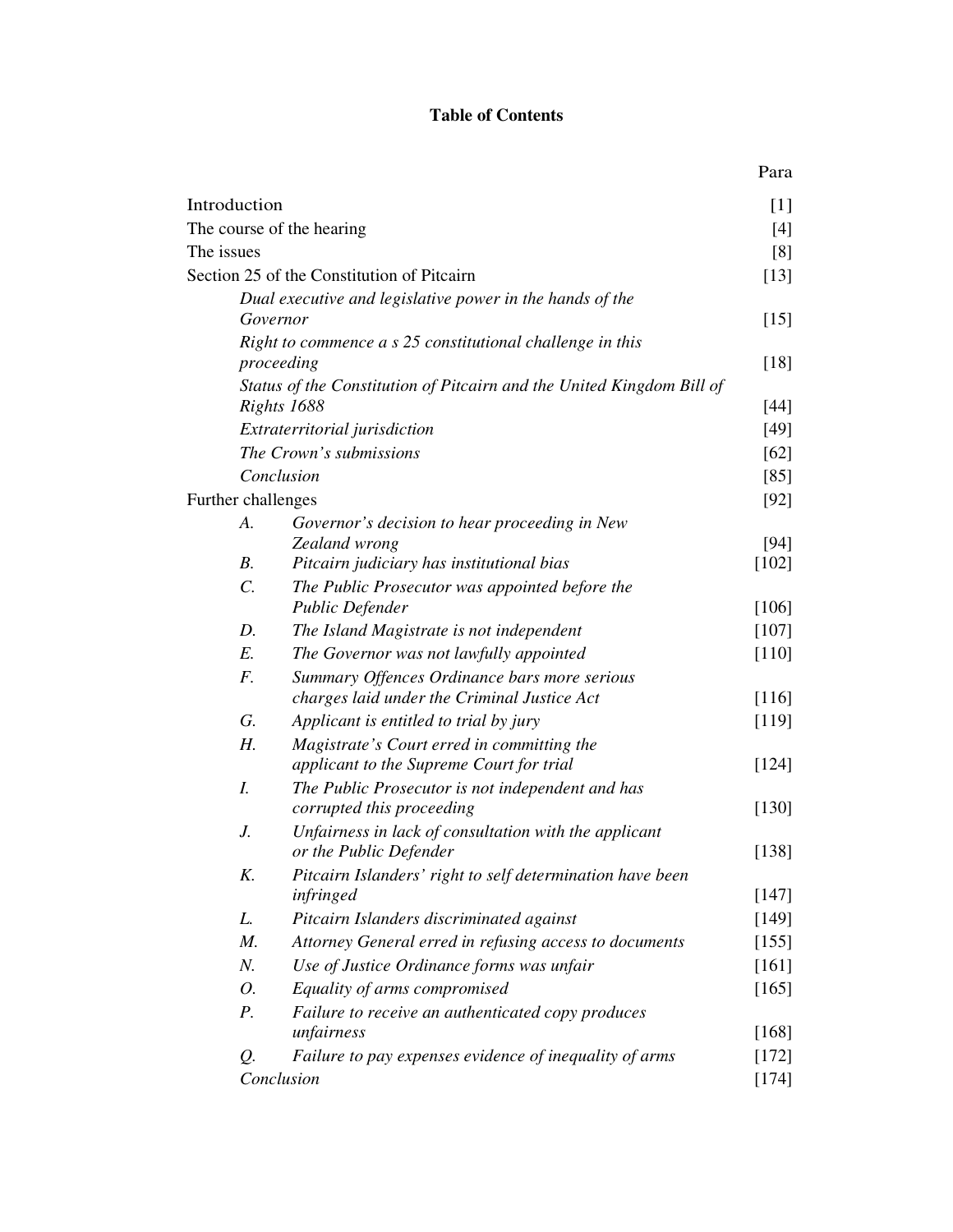| The Bill of Rights 1688 |                                                                                                         | [179]   |
|-------------------------|---------------------------------------------------------------------------------------------------------|---------|
| Conclusion              |                                                                                                         | [186]   |
| Search and seizure      |                                                                                                         | [188]   |
| The facts               |                                                                                                         | [190]   |
|                         | Statutory provisions                                                                                    | [229]   |
|                         | Search warrant for a summary offence                                                                    |         |
| А.                      | The issue                                                                                               | [231]   |
|                         | Analysis                                                                                                | [236]   |
| $B$ .                   | The Island Magistrate did not have authority to issue the<br>search warrants                            | [239]   |
|                         | The law                                                                                                 | [241]   |
|                         | Conclusion                                                                                              | [245]   |
| $\mathcal{C}$ .         | Search warrants fail to specify suspected offence and<br>consequently the resulting search was unlawful | $[250]$ |
| D.                      | No disclosure of reasonable grounds for believing an<br>indictable offence had been committed           | [266]   |
| E.                      | Excessive seizure                                                                                       | [268]   |
| $F$ .                   | Transportation of the evidence obtained by the search<br>warrants to New Zealand for analysis           |         |
|                         | Applicant's submissions                                                                                 | [275]   |
|                         | Crown's submissions                                                                                     | [278]   |
|                         | Analysis                                                                                                | $[285]$ |
| G.                      | The applicant did not have fair access to a lawyer                                                      | $[290]$ |
| H.                      | Sergeant Medland's offer to interview the applicant<br>was unfair and unlawful                          | [295]   |
|                         | Conclusion                                                                                              | $[297]$ |
| General conclusion      |                                                                                                         | [298]   |
| Result                  |                                                                                                         | [300]   |
|                         |                                                                                                         |         |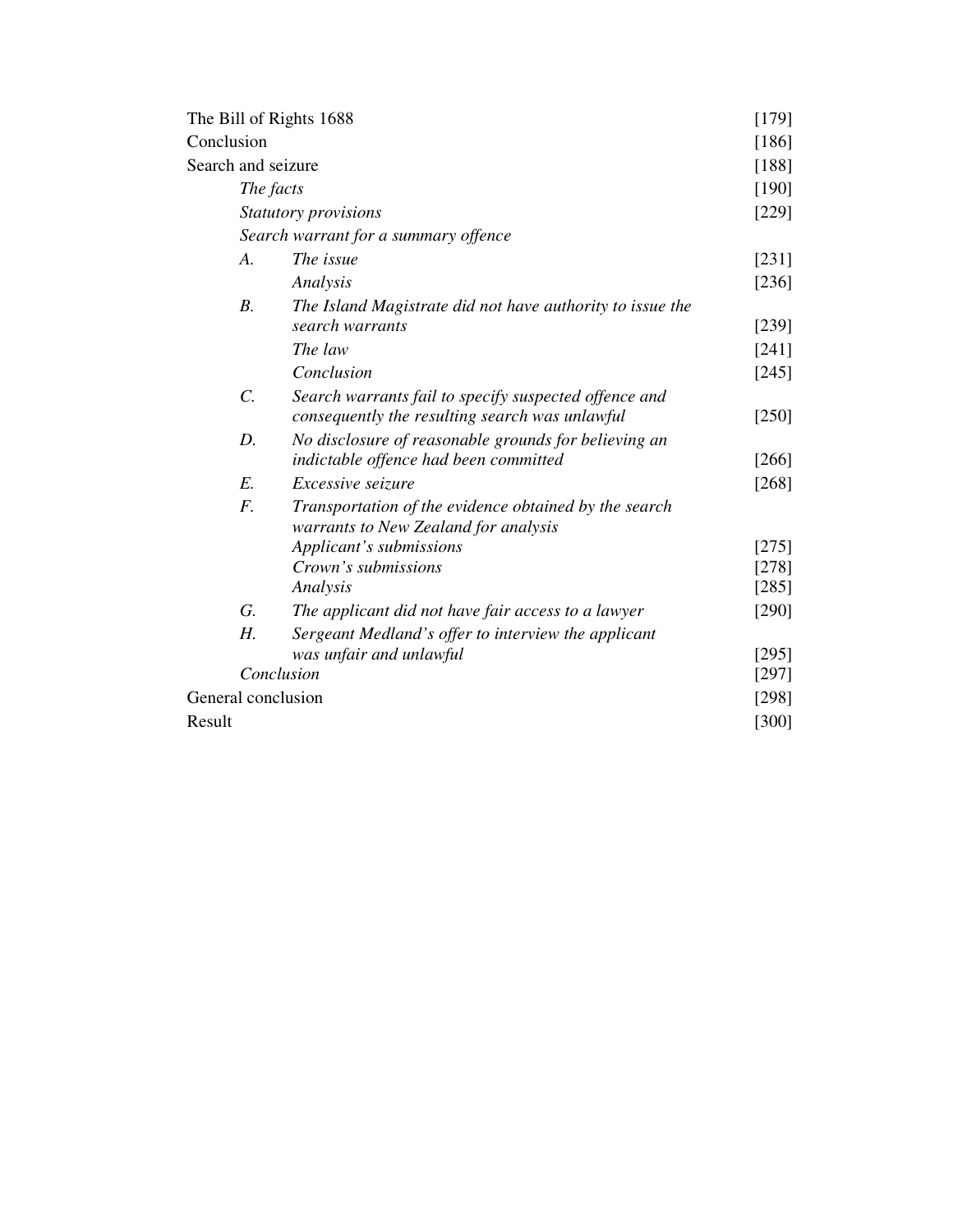#### **Introduction**

[1] The applicant is charged with 20 counts of possessing child pornography contrary to s 160 of the Criminal Justice Act 1988 (UK). He also faces five charges under the Pitcairn Summary Offences Ordinance for possession of indecent articles.

[2] On 26 May 2010, Pitcairn Island Police executed two search warrants at the home and office of the applicant. The police located over 1,000 images and videos of child pornography on computer equipment in the applicant's bedroom.

[3] On 1 August 2011, after a preliminary hearing, the Magistrate's Court committed the applicant to this Court for trial. The applicant filed notice of a constitutional challenge, and referred to those matters in the joint plea and directions memorandum filed on 29 September 2011.

## **The course of the hearing**

[4] On 7 October 2011, this Court allocated a fixture date of 12-14 December 2011 for various pre-trial issues to be argued.

[5] Orders were made under ss 15E and 15F of the Judicature (Courts) Ordinance that this pre-trial hearing be held at the District Court, Papakura, New Zealand.

[6] The pre-trial hearing on 12 December 2011 was adjourned, due to difficulties with the live video link, until February 2012. As a result of continuing difficulties with the video link at the February hearing, the application was set down for hearing on 14 May 2012.

[7] On 14 May 2012, the live video link was successfully established with only very short breaks in transmission. The applicant was present throughout the hearing sitting in the Pitcairn Island hall. To assist the applicant, a transcript of all submissions was provided to both counsel.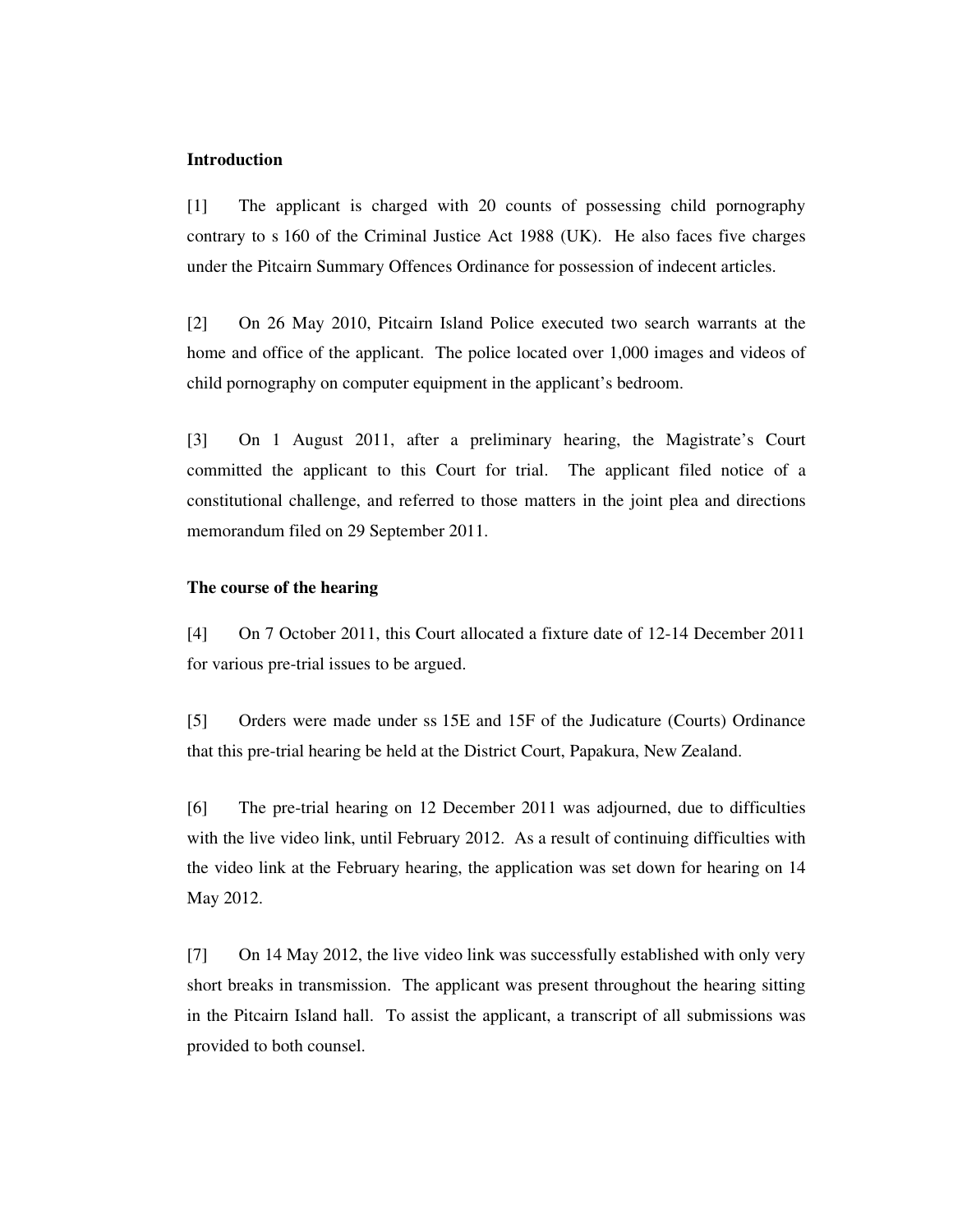## **The issues**

[8] The applicant appeals his committal to this Court as unlawful and raises challenges under s 25 of the Constitution of Pitcairn and the United Kingdom Bill of Rights 1688.

[9] He appears under protest to jurisdiction as he submits there is no jurisdiction for this Court to hear the matter (or for the Magistrate to remit the case to this Court).

[10] The applicant's challenge is against Pitcairn's legislative and executive arrangements. In relation to the criminal proceedings themselves, he also challenges:

- (a) The independence of judicial officers involved in the present case and the institutional bias of the Pitcairn judiciary.
- (b) The fact of committal and the procedures adopted by the Magistrate's Court.
- (c) The Public Prosecutor's involvement in the setting up of the Pitcairn legal system.
- (d) Acting Governor Silva was not lawfully appointed by the United Kingdom Secretary of State.
- (e) The Acting Governor's decision to hold the proceedings in New Zealand was wrong.
- (f) The applicant has a right of trial by jury.
- (g) The search warrants used, and other issues relating to the search warrants.
- (h) The applicant was not able to be properly advised by defence counsel following the execution of the search warrants.

Ultimately, the applicant seeks to stay the present proceedings.

[11] The Crown's position is that at this stage of the proceedings, recourse to s 25 of the Constitution of Pitcairn is inappropriate. In any event, the constitutional challenges the applicant has asked the Court to appraise and dismantle the structure of Pitcairn's legal system cannot succeed, however they are formulated.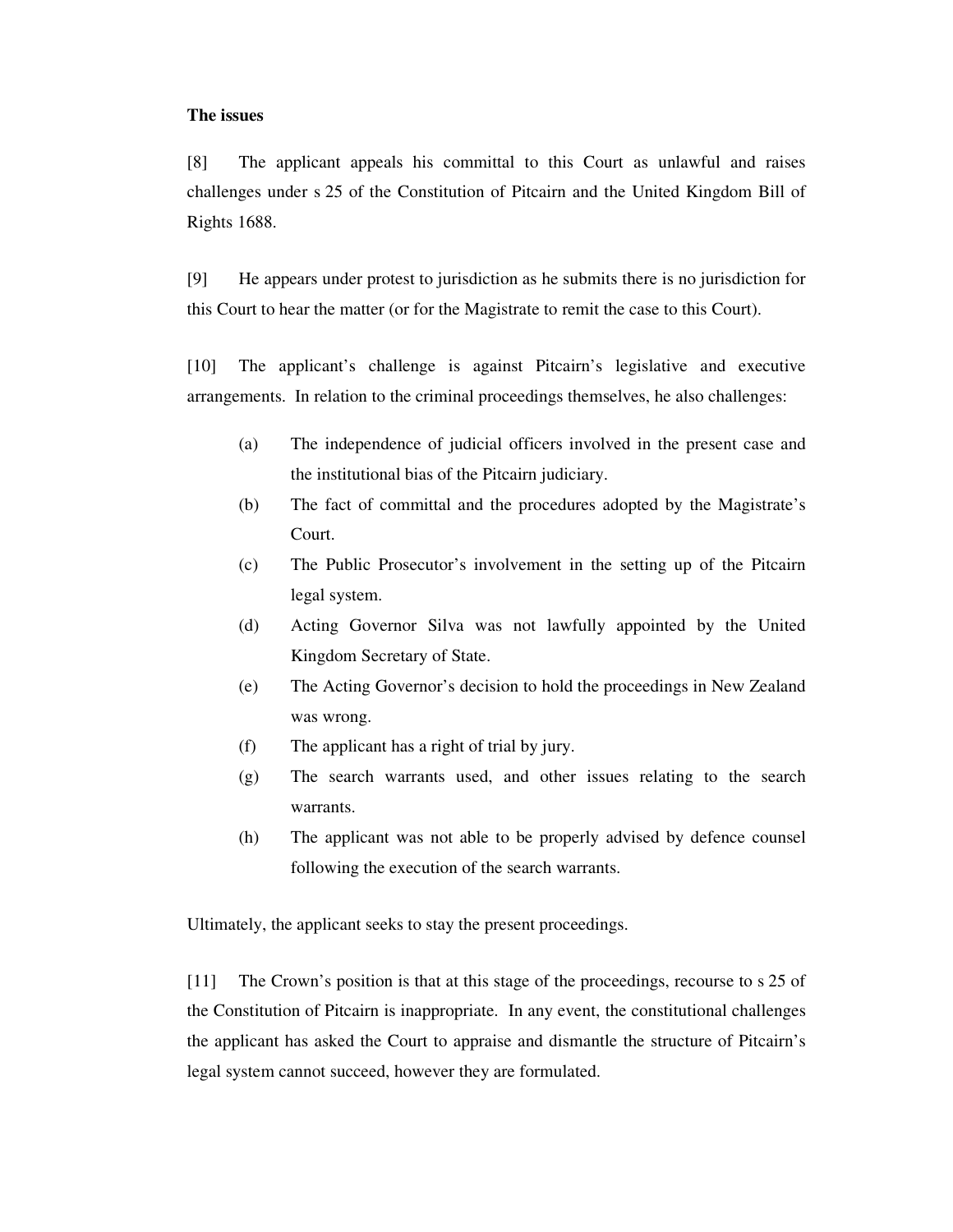[12] The Crown also rejects the applicant's arguments that relate to the specific trial issues.

## **Section 25 of the Constitution of Pitcairn**

[13] Section 25 provides:

#### **Enforcement of protective provisions**

**25.**—(1) If any person alleges that any of the provisions of this Part has been, is being or is likely to be breached in relation to him or her (or, in the case of a person who is detained, if any other person alleges such a breach in relation to the detained person), then, without prejudice to any other action with respect to the same matter that is lawfully available, that person (or that other person) may apply to the Supreme Court for redress.

- (2) The Supreme Court shall have original jurisdiction—
	- (a) to hear and determine any application made by any person in pursuance of subsection (1); and
	- (b) to determine any question arising in the case of any person that is referred to it in pursuance of subsection (7),

and may make such declarations and orders, issue such writs and give such directions as it considers appropriate for the purpose of enforcing or securing the enforcement of any of the provisions of this Part.

(3) The Supreme Court may decline to exercise its powers under subsection (2) if it is satisfied that adequate means of redress for the breach alleged are or have been available to the person concerned under any other law.

(4) Without prejudice to the generality of subsection (2), where, in exercise of its powers under that subsection, the Supreme Court determines that one of the provisions of this Part has been breached in relation to any person, it—

- (a) may order the award to that person of such damages as the Supreme Court considers just and appropriate; or
- (b) may direct the court which made the reference to it under subsection (7) ("the referring court") to order the award to that person of such damages as that court considers just and appropriate, within such limits (if any) as the Supreme Court declares.

(5) An award of damages may not be made in pursuance of subsection (4) in respect of the making of any law but such an award may be made in respect of anything done by any organ or officer of the executive or judicial branches of government or any person acting in the performance of the functions of the Pitcairn Public Service or any public authority.

(6) Subsection (4) is without prejudice to section 7(5).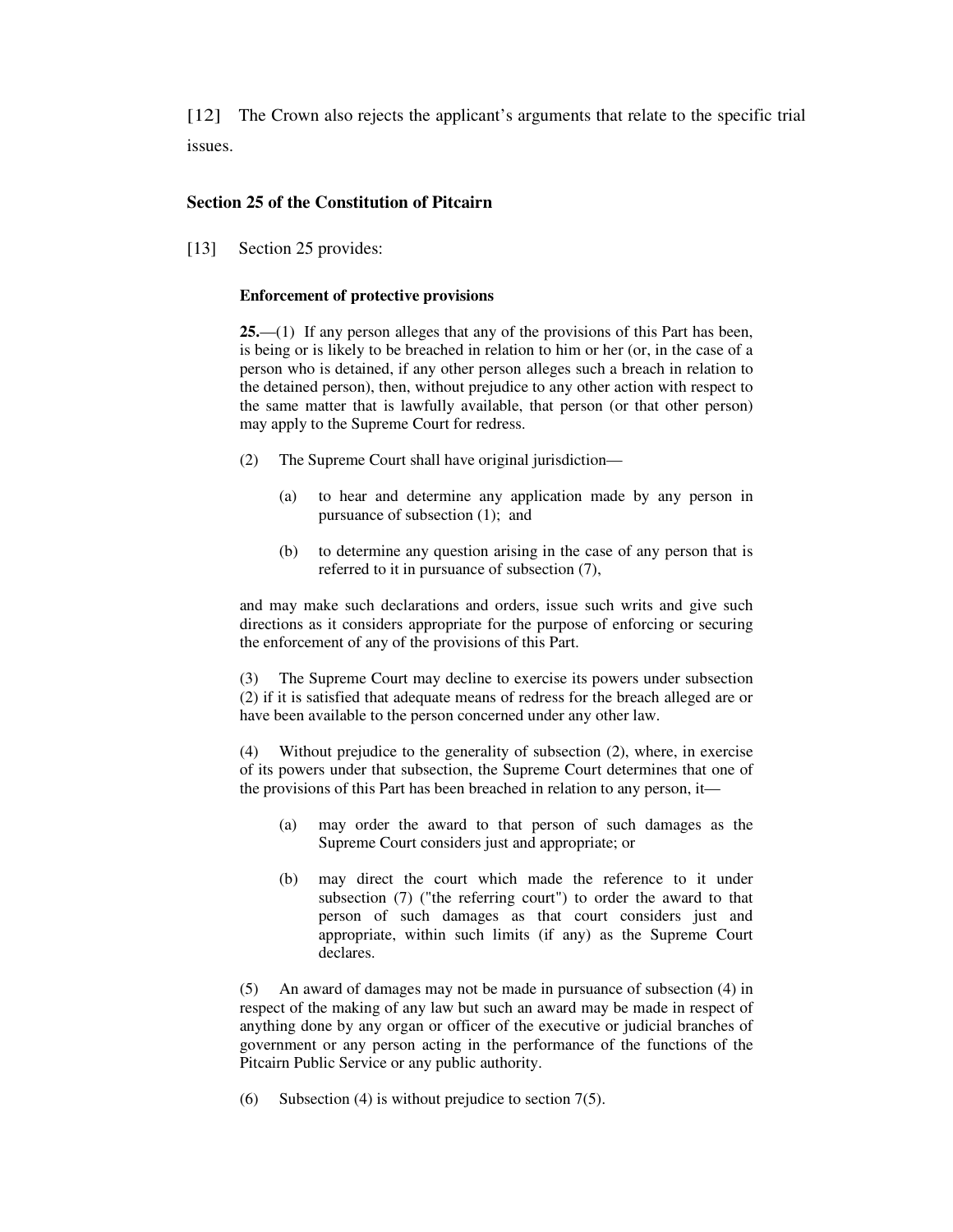(7) If in any proceedings in a subordinate court any question arises as to the breach of any of the provisions of this Part, the person presiding in that court may refer the question to the Supreme Court unless, in his or her opinion, the raising of the question is merely frivolous or vexatious.

(8) If the effect of a provision of this Part is in issue in proceedings before the Supreme Court, the Court of Appeal or Her Majesty in Council, to which the Crown is not a party—

- (a) the Attorney General may intervene; and
- (b) the presiding judge must not hear and determine the proceedings until satisfied that the Attorney General has received notice of the proceedings and has had sufficient time to decide whether or not to intervene.

(9) Where any question is referred to the Supreme Court in pursuance of subsection (7), the Supreme Court shall give its decision on the question and the referring court shall dispose of the case in accordance with that decision or, if that decision is the subject of an appeal to the Court of Appeal or to Her Majesty in Council, in accordance with the decision of the Court of Appeal or, as the case may be, of Her Majesty in Council.

(10) An appeal shall lie as of right to the Court of Appeal from any final determination of any application or question by the Supreme Court under this section, and an appeal shall lie as of right to Her Majesty in Council from the final determination by the Court of Appeal of the appeal in any such case; but no appeal shall lie from a determination by the Supreme Court under this section dismissing an application on the ground that it is frivolous or vexatious.

(11) The Governor may by Ordinance confer on the Supreme Court such powers in addition to those conferred by this section as may appear to be necessary or desirable for the purpose of enabling that Court more effectively to exercise the jurisdiction conferred on it by this section.

(12) The Chief Justice or the President of the Court of Appeal, as the case requires, may make Rules of Court with respect to the practice and procedure—

- (a) of the Supreme Court in relation to the jurisdiction and powers conferred on it by or under this section;
- (b) of the Supreme Court or the Court of Appeal in relation to appeals under this section from determinations of the Supreme Court or the Court of Appeal; and
- (c) of subordinate courts in relation to references to the Supreme Court under subsection (7),

including provisions with respect to the time within which any application, reference or appeal shall or may be made or brought.

(13) In determining any question which has arisen in connection with the interpretation or application of any of the foregoing provisions of this Part, every court shall take into account any—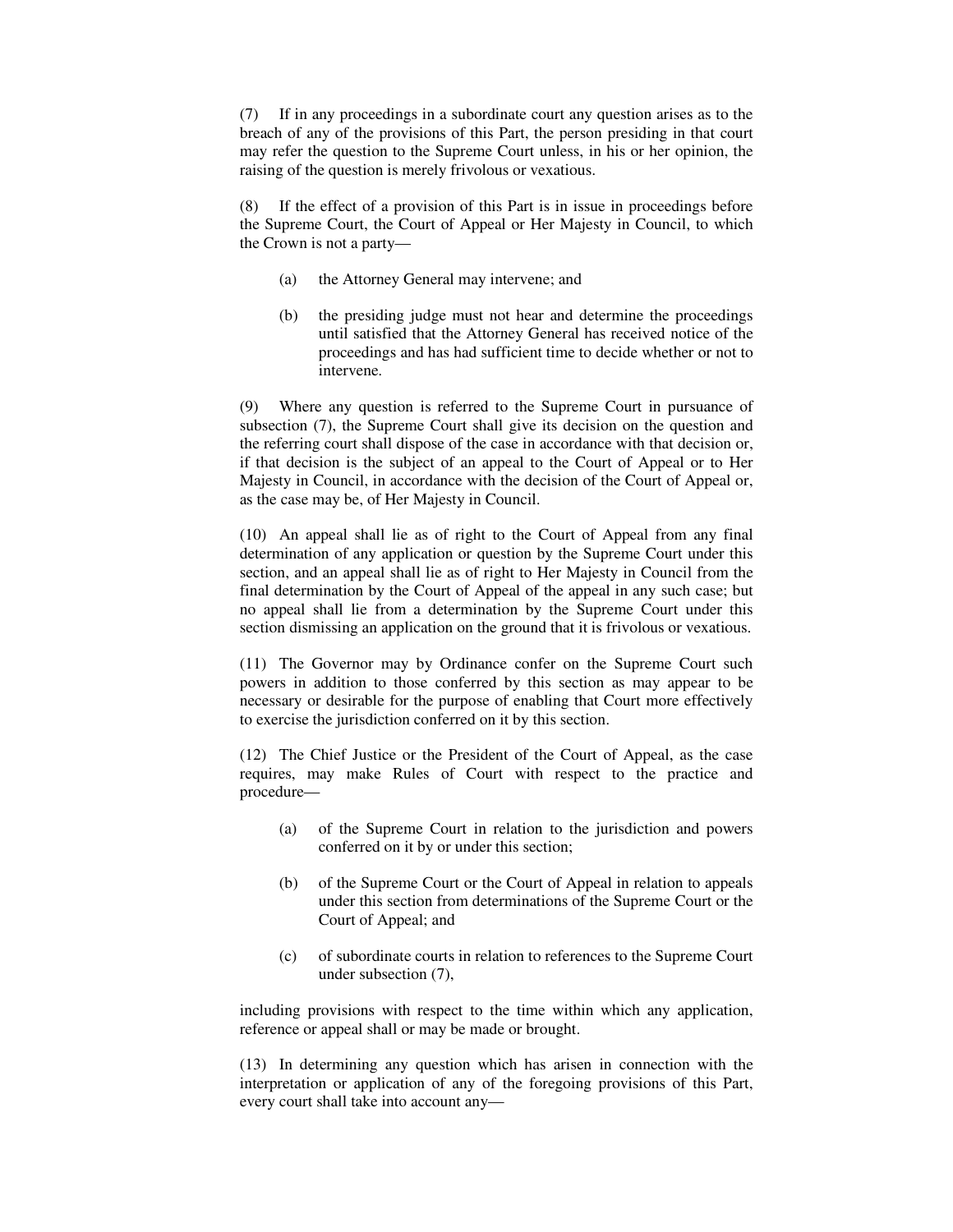- (a) judgment, decision, declaration or advisory opinion of the European Court of Human Rights;
- (b) decision of the European Commission of Human Rights ("the Commission") given in a report adopted under Article 31 of the Convention;
- (c) decision of the Commission in connection with Article 26 or 27(2) of the Convention;
- (d) decision of the Committee of Ministers of the Council of Europe ("the Committee of Ministers") taken under Article 46 of the Convention;
- (e) judgment, decision or declaration of a superior court in the United Kingdom on the interpretation or application of the Convention,

whenever made or given, so far as, in the opinion of the court, it is relevant to the proceedings in which that question has arisen.

(14) In subsection (13), references to the Convention are references to it as it has effect for the time being, except that—

- (a) the references in subsection (13)(b) and (c) to Articles 31, 26 and 27(2) are references to those Articles as they respectively had effect immediately before the coming into force of the Eleventh Protocol;
- (b) the reference in subsection (13)(d) to Article 46 includes a reference to Articles 32 and 54 as they had effect immediately before the coming into force of the Eleventh Protocol; and
- (c) the references in subsection (13) to a report or decision of the Commission or a decision of the Committee of Ministers include references to a report or decision made as provided by paragraphs 3, 4 and 6 of Article 5 of the Eleventh Protocol (transitional provisions).
- $(15)$  In subsections  $(13)$  and  $(14)$ —

"the Convention" means the European Convention on Human Rights;

"the Eleventh Protocol" means the protocol to the Convention (restructuring the control machinery established by it) agreed at Strasbourg on 11 May 1994; and

"a superior court in the United Kingdom" means any of the following—

- (a) the High Court or the Court of Appeal in England;
- (b) the High Court of Justiciary or the Court of Session in Scotland;
- (c) the High Court or the Court of Appeal in Northern Ireland;
- (d) the House of Lords or the Supreme Court; and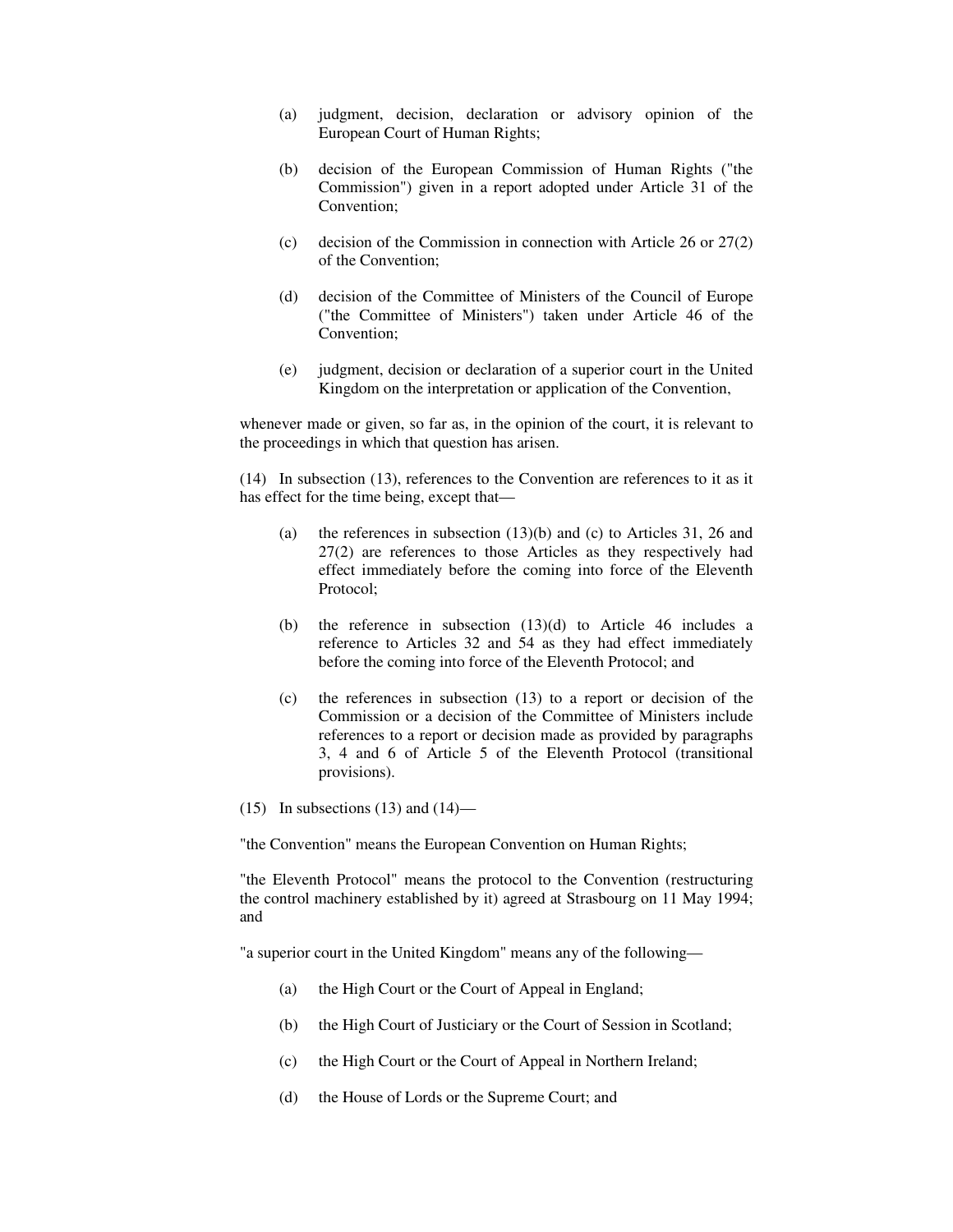(e) the Judicial Committee of the Privy Council.

[14] The Part referred to in s 25(1) is Part 2 of the Constitution, which protects fundamental rights and freedom of the individual. Similar provisions appear in the constitutions of a number of other former British colonies and present British Overseas Territories. In particular, similar provisions appear in the Constitution of Trinidad and Tobago.

#### *Dual executive and legislative powers in the hands of the Governor*

[15] The applicant submits that a creation of the government in Pitcairn, where the Governor is both the executive branch and the legislative branch, is indistinguishable from tyranny and there is in effect no parliament.

[16] The applicant referred to Bradley and Ewing<sup>1</sup>.

## **The doctrine of the separation of powers**

Within a system of government based on law, there are legislative, executive and judicial functions to be performed; and the primary organs for discharging these functions are respectively the legislature, the executive and the courts. A legal historian has remarked:

This threefold division of labour, between a legislator, an administrative official, and an independent judge, is a necessary condition for the rule of law in modern society and therefore for democratic government itself.

While the classification of the powers of the state into legislative, executive and judicial powers involves some conceptual difficulties, in a system of government based on law it remains important to distinguish in constitutional structure between the primary functions of law-making; law-executing and law-adjudicating. If these distinctions are abandoned, the concept of law itself can scarcely survive.

[17] The applicant submits that "with respect, not only is there no democratic government on Pitcairn but the very concept of law itself is under threat. The patent failure to recognise and create a governmental system that recognises the well-known principle of the separation of powers is so seriously flawed it undermines the very essence of the concept of law itself".

<sup>&</sup>lt;sup>1</sup> A Bradley and K Ewing, *Constitutional and Administrative law* (15<sup>th</sup> ed, Pearson, Harlow, 2011) at 80.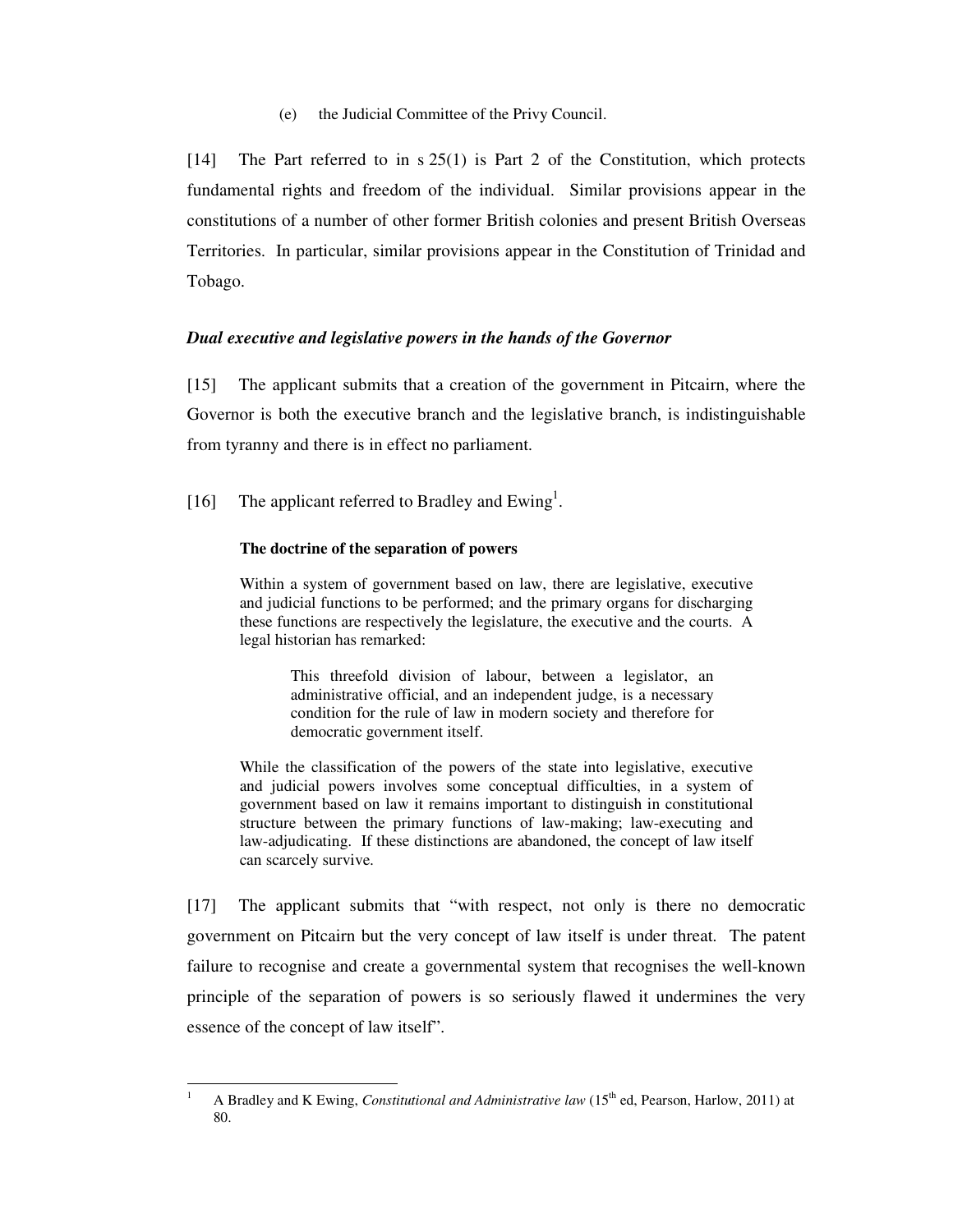#### *Right to commence a s 25 constitutional challenge in this proceeding*

[18] The applicant submits that various rights derived from English law, and later incorporated into Pitcairn law through  $s$  42(1) of the Pitcairn Constitution, have been breached by the Constitution itself.

[19] Section 36 of the Constitution provides law making powers to the Governor of Pitcairn, or the power to act as the Island's legislature. In the applicant's submission, this power is illegal, irrational and procedurally unfair as it breaches Pitcairn's right of self-government contained in the United Kingdom's Bill of Rights 1688, as well as the rule of law, international human rights treaties, and the Westminster system of government.

[20] The applicant submits that he is, or has been, "detained" as a result of this criminal prosecution.

[21] The applicant contends that the Pitcairn Constitution Order 2010 created nothing more than a dictatorship and absolute monarchy (the Governor being the executive and parliament).

[22] For 400 years, citizens of England (and in Pitcairn since the reception of English law) have had the following rights:

**Right to petition** – That it is the right of the subjects to petition the King and all commitments and prosecutions for such petitioning are illegal.

**Freedom of election** – That election of members of parliament ought to be free.

**Freedom of speech** – That the freedom of speech and debates or proceedings in parliament ought not to be impeached or questioned in any court or place out of parliament.

**Frequent parliaments** – And that for the redress of all grievances and for the amending, strengthening and preserving of the laws, parliaments ought to be held frequently.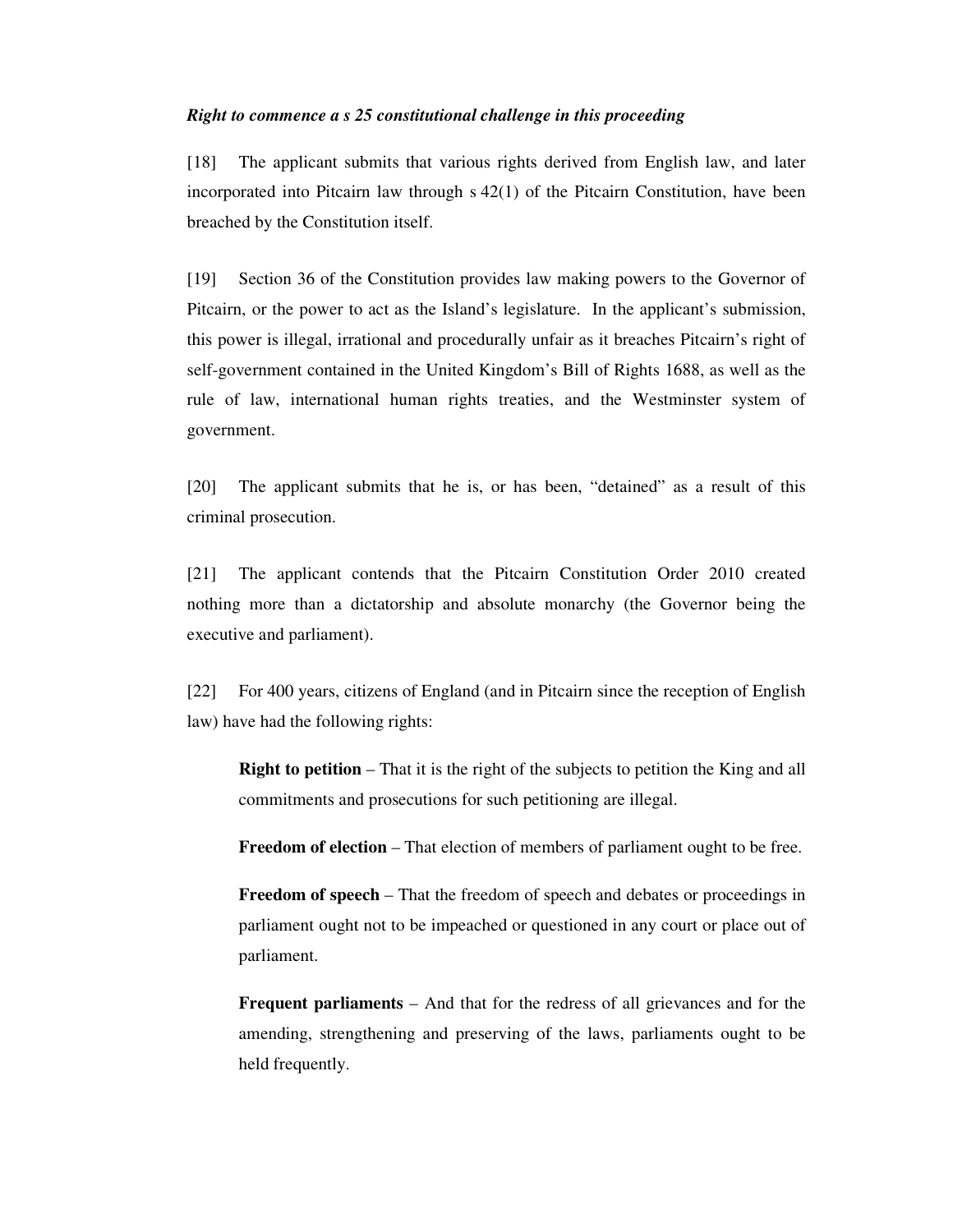[23] The Bill of Rights 1688 is in force in Pitcairn. The citizens of Pitcairn are equally entitled to frequent parliaments with free elections and free speech within. The applicant referred to *Fitzgerald v Muldoon 2* as an illustration that the Bill of Rights applies to colonies such as New Zealand and therefore Pitcairn. Wild CJ held:

It is graphic illustration of the depth of our legal heritage and the strength of our constitutional law that a statute passed by the English Parliament nearly three centuries ago to extirpate the abuses of the Stuart Kings should be available on the other side of the earth to a citizen of this country which was then virtually unknown in Europe and on which no Englishman was to set foot for almost another hundred years. And yet it is not disputed that the Bill of Rights is part of our law. The fact that no modern instance of its application was cited in argument may be due to the fact that it is rarely that a litigant takes up such a cause as the present, or it may be because governments usually follow established constitutional procedures. But it is not a reason for declining to apply the Bill of Rights where it is invoked and a litigant makes out his case.

[24] The applicant referred to the Privy Council decision in *Fuller v Attorney General of Belize, 3* which held:

#### **The constitutional principle of the separation of powers.**

38. The principle of the separation of powers has progressively become part of the, largely unwritten, constitution of the United Kingdom. Final steps in this progression have been taken by the enactment of the Human Rights Act and the Constitutional Reform Act 2005. Mr Fitzgerald has referred the Board to a number of cases where the Judicial Committee has considered the effect of the separation of powers as entrenched in the so-called Westminster model of written constitutions.

39. In *Ahnee v Director of Public Prosecutions* [1999] 2AC 294 the issue was whether, under the Constitution of Mauritius the Supreme Court had an inherent power to punish for contempt of court. Giving the judgment of the Board, Lord Steyn at p 302 stressed the importance of the structure of the Constitution of Mauritius, stating that it was on the Westminster model and referring to features that are equally to be found in the Constitution of Belize. At p 303 he set out the significance of this:

"First, Mauritius is a democratic state constitutionally based on the rule of law. Secondly, subject to its specific provisions, the Constitution entrenches the principle of the separation of powers between the legislature, the executive, and the judiciary. Under the Constitution one branch of government may not trespass upon the province of any other. Thirdly, the Constitution gave to each arm of government such powers as were deemed to be necessary in order to discharge the functions of a legislature, an executive and a judiciary. Fourthly, in order to enable the judiciary to discharge its

<sup>2</sup> *Fitzgerald v Muldoon* [1976] 2 NZLR 615 at 622

<sup>3</sup> *Fuller v Attorney General of Belize* [2011] UKPC 23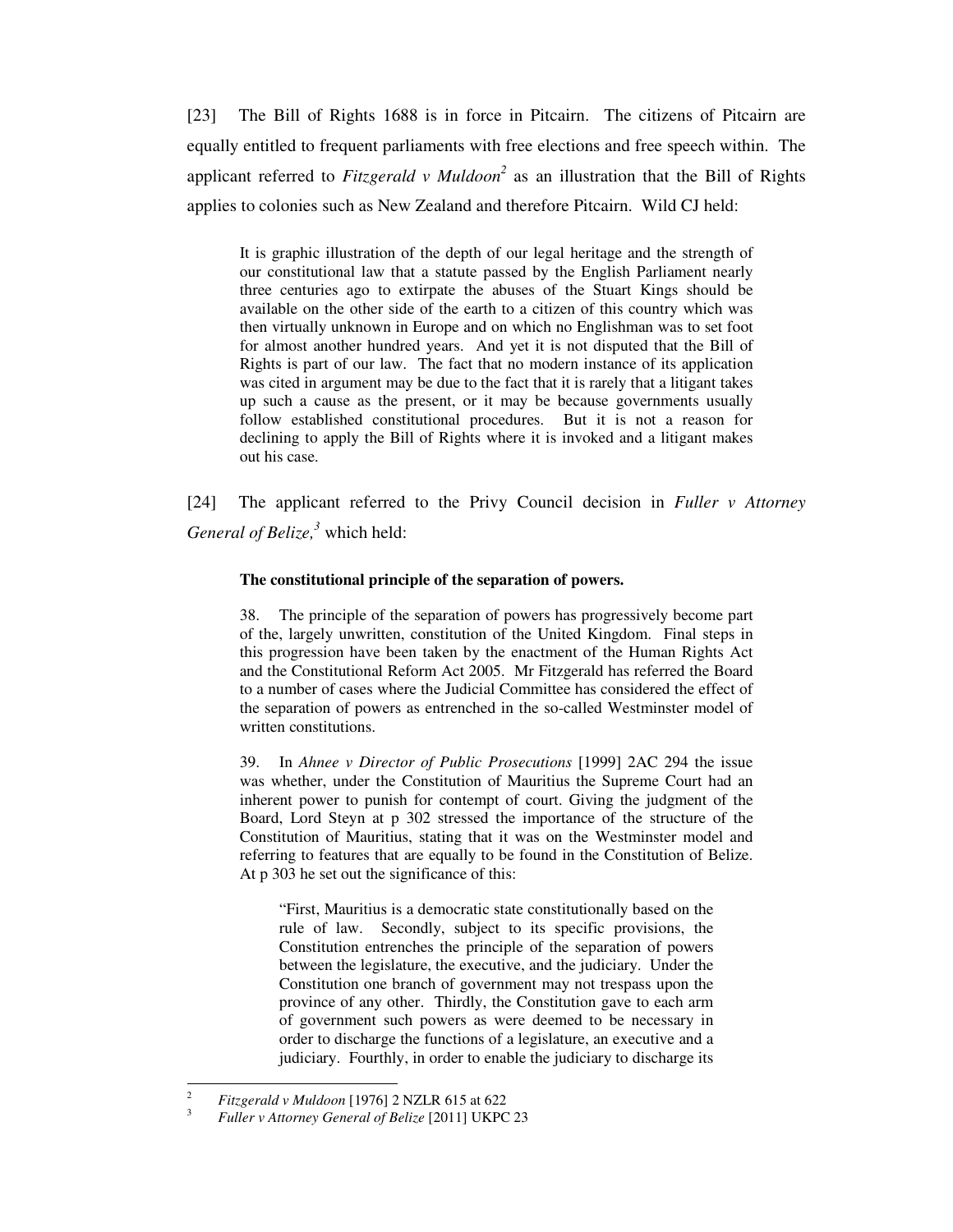primary duty to maintain a fair and effective administration of justice, it follows that the judiciary must as an integral part of its constitutional function have the power and the duty to enforce its orders and to protect the administration of justice against contempts which are calculated to undermine it."

40. In *Director of Public Prosecutions of Jamaica v Mollison* [2003] UKPC6; [2003] 2 AC 411 the Board held that it was not compatible with the separation of powers, as entrenched in Jamaica's Constitution on the Westminster model, that the Governor General rather than the courts should have the function of determining when a young man convicted of murder should be released. At para 13, in giving the advice of the Board, Lord Bingham of Cornhill said:

"Whatever overlap there may be under constitutions on the Westminster model between the exercise of executive and legislative powers, the separation between the exercise of judicial powers on the one hand and legislative and executive powers on the other is total or effectively so. Such separation, based on the rule of law, was recently described by Lord Steyn as 'a characteristic feature of democracies': *R (Anderson) v Secretary of State for the Home Department* [2003] 1 AC 837, 890-891 para 50."

41. In *State of Mauritius v Khoyratty* [2006] UKPC 13; [2007] 1 AC 80 the Judicial Committee upheld a finding by the Supreme Court of Mauritius that legislation that purported to deprive the court of the power to grant bail in a drugs case was incompatible with the separation of powers and the principle that fundamental rights should be protected by an independent and impartial judiciary.

[25] It is the applicant's submission that fundamental rights as to a parliament need to be protected by the judiciary; to deprive the citizens of such a constitutional organ as parliament is plainly a breach of the separation of powers.

[26] The applicant referred to arts 1 and 25 of the International Covenant on Civil and Political Rights (ICCPR). Article 1 provides:

1. All peoples have the right of self-determination. By virtue of that right they freely determine their political status and freely pursue their economic, social and cultural development.

…

3. The States Parties to the present Covenant, including those having responsibility for the administration of Non-Self-Governing and Trust Territories, shall promote the realization of the right of self-determination, and shall respect that right, in conformity with the provisions of the Charter of the United Nations.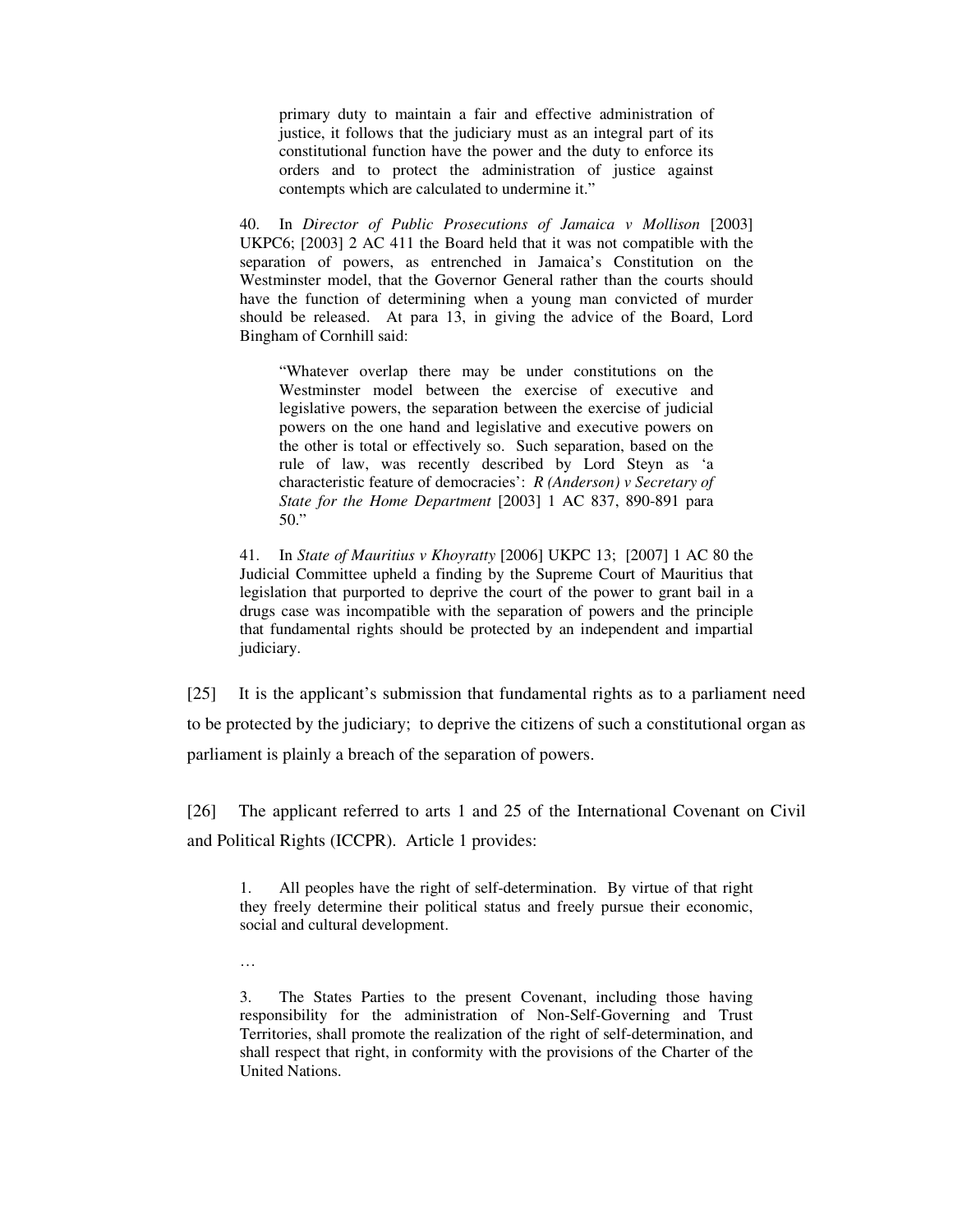## Article 25 provides:

Every citizen shall have the right and the opportunity, without any of the distinctions mentioned in article 2 and without unreasonable restrictions:

- (a) To take part in the conduct of public affairs, directly or through freely chosen representatives;
- (b) To vote and to be elected at genuine periodic elections which shall be by universal and equal suffrage and shall be held by secret ballot, guaranteeing the free expression of the will of the electors;
- (c) To have access, on general terms of equality, to public service in his country.

[27] In the applicant's submission, the United Nations Human Rights Committee has taken the view there should be a representative democratic government. The applicant refers to the following passage of Raic:<sup>4</sup>

This view emphasizes the fact that the collective right of internal political selfdetermination in Article 1, and the individual political rights mentioned in Article 25 of the ICCPR are inextricably bound up with each other.

...

Article 1 and Article 25 are identical but rather complementary, this view eventually leads to the conclusion that some of the 'details'laid down in Article 25 are *conditio sine qua non* for compliance with the right of internal selfdetermination, not only under the Covenant – a position to which anyone would most likely subscribe – but also under general international law. The rationale underlying this conclusion is that without providing for all citizens the opportunity to vote and to be elected in periodic elections, there can first be no democracy, and secondly there can be no free choice, the result of which is that there can be no question of a genuine exercise of internal selfdetermination.

[28] The reference to non-self-governing and trust territories in art 1 of the ICCPR refers to arts 1 and 73 of the United Nations Charter.<sup>5</sup>

Article 1:

The Purposes of the United Nations are:

1. To maintain international peace and security, and to that end: to take effective collective measures for the prevention and removal of threats to the peace, and for the suppression of acts of aggression or other breaches of the

<sup>4</sup> D Raic, *Statehood and the Law of Self-Determination, Developments in International Law*, vol 43, (Kluwer, The Hague, 2002).

 $5$  Charter of the United Nations (24 October 1945)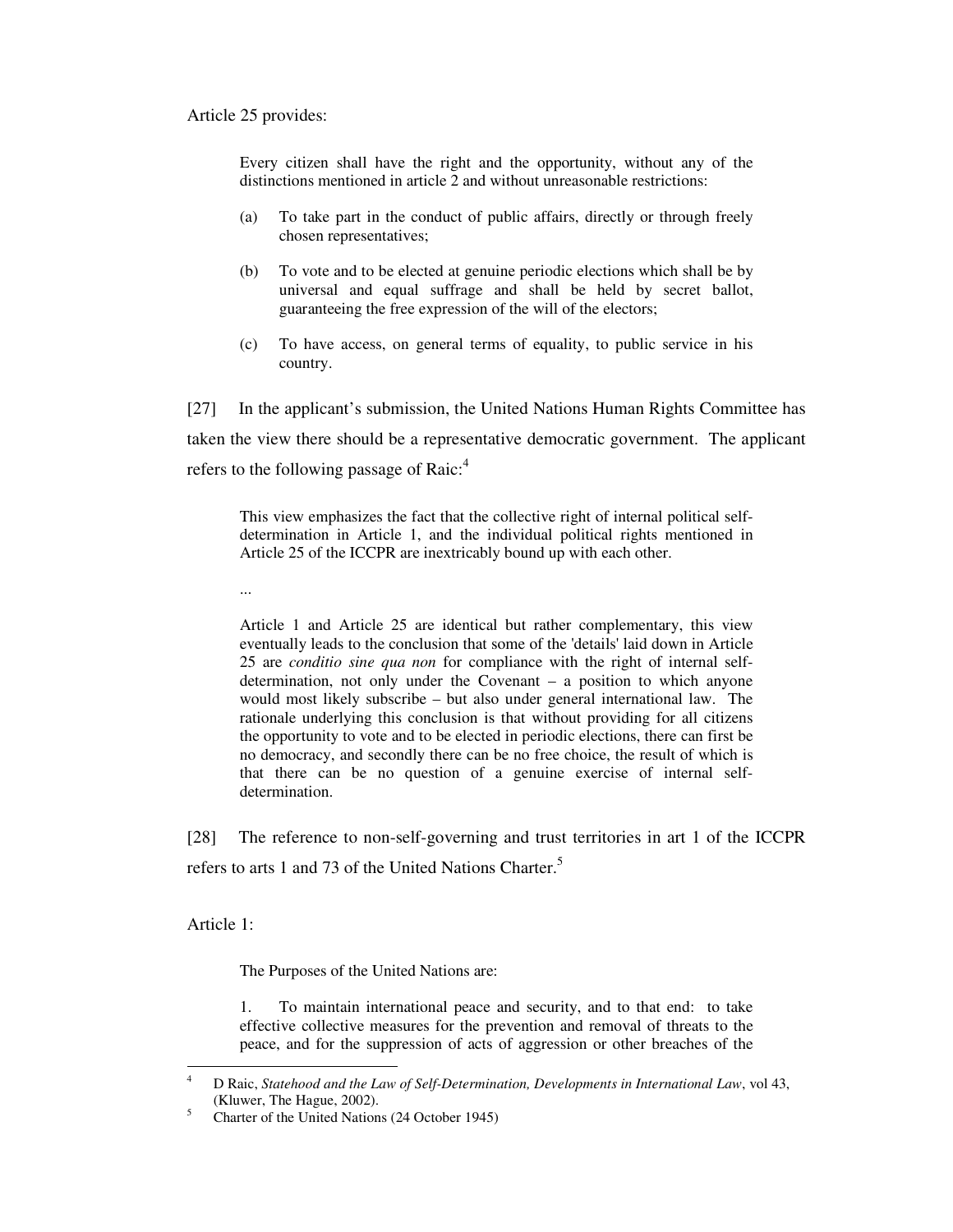peace, and to bring about by peaceful means, and in conformity with the principles of justice and international law, adjustment or settlement of international disputes or situations which might lead to a breach of the peace;

2. To develop friendly relations among nations based on respect for the principle of equal rights and self-determination of peoples, and to take other appropriate measures to strengthen universal peace;

Article 73:

#### DECLARATION REGARDING NON-SELF-GOVERNING TERRITORIES

Members of the United Nations which have or assume responsibilities for the administration of territories whose peoples have not yet attained a full measure of self-government recognize the principle that the interests of the inhabitants of these territories are paramount, and accept as a sacred trust the obligation to promote to the utmost, within the system of international peace and security established by the present Charter, the well-being of the inhabitants of these territories, and, to this end:

a. to ensure, with due respect for the culture of the peoples concerned, their political, economic, social, and educational advancement, their just treatment, and their protection against abuses;

b. to develop self-government, to take due account of the political aspirations of the peoples, and to assist them in the progressive development of their free political institutions, according to the particular circumstances of each territory and its peoples and their varying stages of advancement;

c. to further international peace and security;

d. to promote constructive measures of development, to encourage research, and to co-operate with one another and, when and where appropriate, with specialized international bodies with a view to the practical achievement of the social, economic, and scientific purposes set forth in this Article; and

e. to transmit regularly to the Secretary-General for information purposes, subject to such limitation as security and constitutional considerations may require, statistical and other information of a technical nature relating to economic, social, and educational conditions in the territories for which they are respectively responsible other than those territories to which Chapters XII and XIII apply.

[29] In the applicant's submission, the United Kingdom holds the non-self-governing territory of Pitcairn on a sacred trust to promote the interests of the Islanders, whose interests are paramount, and is required to hold periodic elections by universal suffrage.

[30] The applicant submits that the Governor of Pitcairn is a one-person parliament, who is not elected. Furthermore, Pitcairn's colonial masters never considered the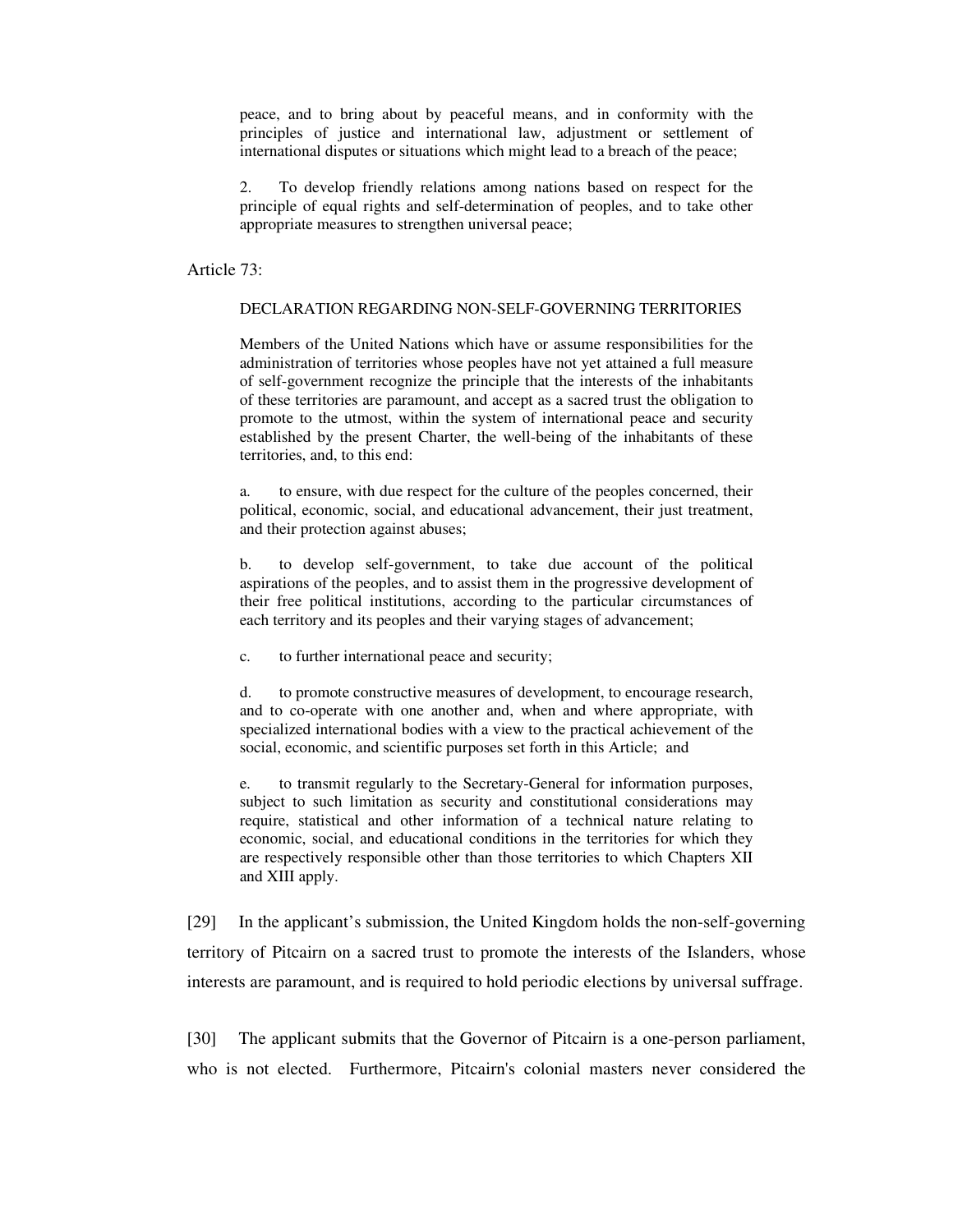paramount rights of the Islanders, nor consulted with the Islanders as to the appointment of the Governor.

[31] The applicant submits that it is beyond dispute that the United Kingdom Government is bound by the ICCPR and the United Nations Charter, both treaties to which it has entered into. Hendry and Dickson<sup>6</sup> say:

The International Covenant on Civil and Political Rights and the International Covenant on Economic, Social and Cultural Rights have been extended for many years to all populated overseas territories, except Anguilla. The Government of Anguilla has agreed in principle to the extension.

[32] In the applicant's submission, Hendry and Dickson fail to mention the important point that the United Kingdom has not ratified the First Optional Protocol to the ICCPR allowing individual communications (cases) to go to the United Nations Human Rights Committee.

## [33] In *Tavita v Minister of Immigration, 7* the Court held:

The law as to the bearing on domestic law of international human rights and instruments declaring them is undergoing evolution

If and when the matter does fall for decision, an aspect to be borne in mind may be one urged by counsel for the appellant: that since New Zealand's accession to the Optional Protocol the United Nations Human Rights Committee is in a sense part of this country's judicial structure, in that individuals subject to New Zealand jurisdiction have direct rights of recourse to it. A failure to give practical effect to international instruments to which New Zealand is a party may attract criticism. Legitimate criticism could extend to the New Zealand Courts if they were to accept the argument that, because a domestic statute giving discretionary powers in general terms does not mention international human rights, norms, or obligations, the Executive is necessarily free to ignore them.

[34] The applicant submits that the Governor, in her capacity as the legislature, received no instructions from the Secretary of State as to the jurisdiction for this Court, nor was there any urgent necessity that s 43(4) of the Pitcairn Constitution be brought into immediate operation. Therefore, the Governor could not make a law as to where the Court sits. The Governor must follow the provisions of that section and also the

<sup>6</sup> Ian Hendry and Susan Dickson, *British Overseas Territories Law* (Hart Publishing, Oxford, 2011) at 174. 7

*Tavita v Minister of Immigration* [1994] 2 NZLR 257 (CA) at 266.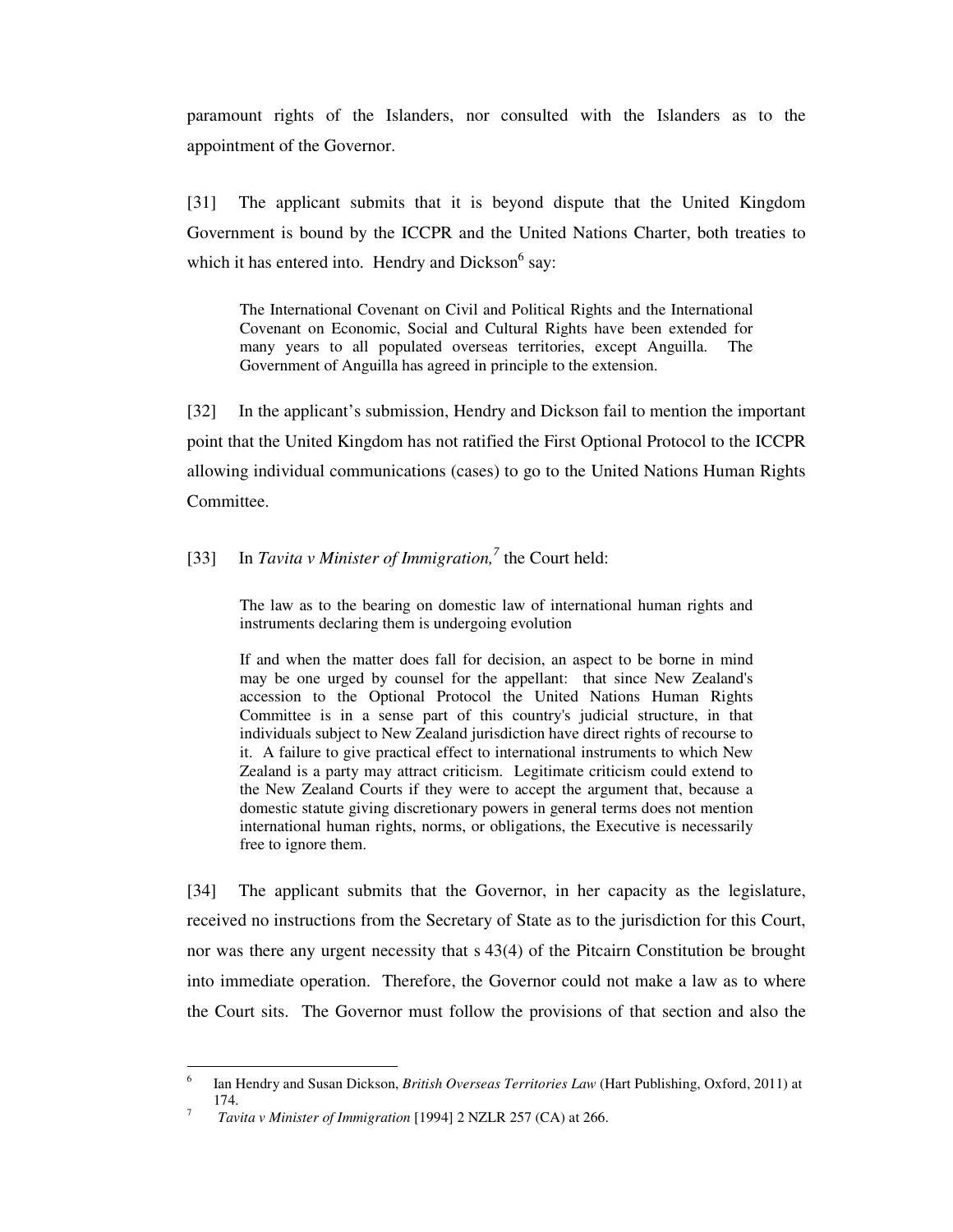international treaties by which the United Kingdom is bound, that is, the ICCPR and the United Nations Charter.

[35] Section 43(4) of the Constitution provides:

(4) Subject to any law, a court established under subsection (3) shall sit in such place in Pitcairn as the Governor, acting in accordance with the advice of the Chief Justice, may appoint; but it may also sit in the United Kingdom, or in such other place as the Governor, acting in accordance with the advice of the Chief Justice, may appoint.

- [36] The applicant submits therefore that the Governor:
	- (a) Is not a valid parliament.
	- (b) Did not consider the ICCPR or United Nations Charter in respect of the paramount interests of the islanders.
	- (c) Did not follow the manner and form prescribed by the section (if valid which the applicant denies) as she did not get advice from the Chief Justice (who must also provide that advice after considering the ICCPR and United Nations Charter).
	- (d) Failed to obtain advice from the Public Defender, as required by s 4(2) of the Public Defender in Criminal Proceedings Ordinance.
	- (e) Failed to apply natural justice.

[37] Consequently, in the applicant's submission, this hearing and the hearings in the Magistrates Court below were, firstly, unlawfully convened, and secondly, unlawfully convened in New Zealand, and that the committal was therefore unlawful.

[38] In addition, the applicant submits that the European Convention on Human Rights (ECHR) is in practice in effect, and Pitcairn Islanders have the right to enjoy these democratic rights.

[39] Part 2 of the Constitution is in similar terms to the ECHR, and the Constitution's s 25(13)(a) thus requires consideration of decisions of the ECHR.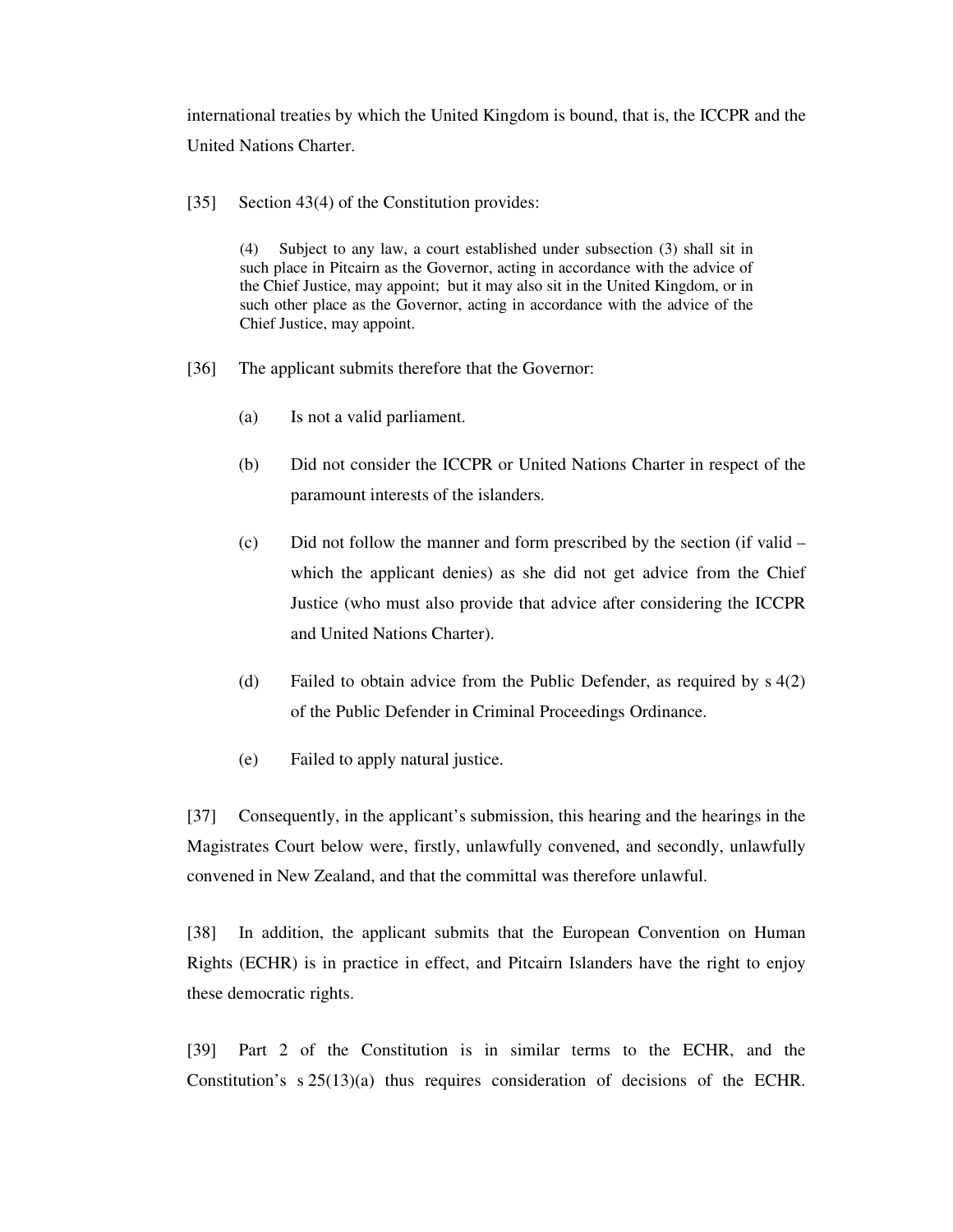Additionally, the ECHR is a treaty by which the United Kingdom is bound and therefore it is applicable in Pitcairn.

[40] Part 2 of the Constitution contains a number of references to the fact that an essential ingredient of a democratic society is the right to political participation:

#### **Right to a fair trial**

**8.**—(1) ... Judgment shall be pronounced publicly but the press and public may be excluded from all or part of the trial in the interests of morals, public order or national security in a democratic society …

#### **Right to respect for private and family life**

**11.**—(2) There shall be no interference by a public authority with the exercise of this right except such as is in accordance with the law and is necessary in a democratic society …

#### **Freedom of thought, conscience and religion**

**12.**—(2) Freedom to manifest one's religion or beliefs shall be subject only to such limitations as are prescribed by law and are necessary in a democratic society …

#### **Freedom of expression**

**13.**—(2) The exercise of these freedoms, since it carries with it duties and responsibilities, may be subject to such formalities, conditions, restrictions or penalties as are prescribed by law and are necessary in a democratic society …

#### **Freedom of assembly and association**

**14.**—(2) No restrictions shall be placed on the exercise of these rights other than such as are prescribed by law and are necessary in a democratic society …

#### **Right to education**

**17.**—(3) Nothing contained in or done under the authority of any law shall be held to breach subsection (2) to the extent that the law in question is necessary in a democratic society for the purpose of making provision requiring private schools …

- [41] The paramount interests of the Islanders were not taken into consideration in:
	- (i) Creating a dictatorship;
	- (ii) Appointing a Governor (executive branch);
	- (iii) Appointing the Governor as parliament;
	- (iv) Appointing the judicial branch;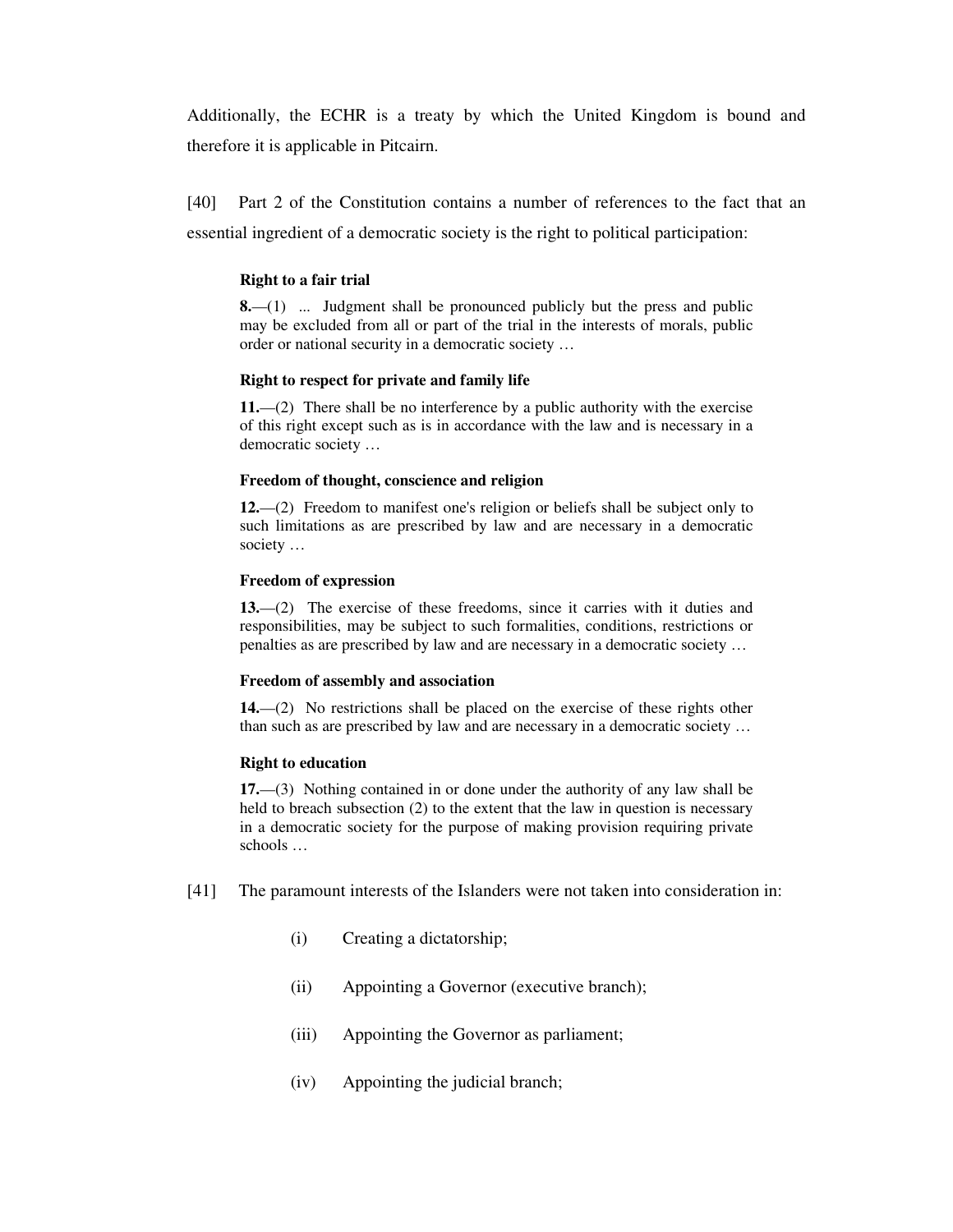#### (v) Appointing where courts sit.

[42] For these reasons, the applicant submits that those parts of the Constitution not creating a democratic society must be struck down or declared ineffective.

[43] In addition to the validity and jurisdiction of Pitcairn's organs of government being under attack, the applicant challenges the validity of the judicial system because of the involvement of the Public Prosecutor in recommending the appointment of defence counsel, Magistrates, the Registrar, and possibly Judges. The applicant submits that "this was the death knell of any independent judicial system".

#### *Status of the Constitution of Pitcairn and the United Kingdom Bill of Rights 1688*

[44] The applicant submits, when approaching the constitutional issues he has raised, that the Constitution is the supreme law of the land and automatically overrides local legislation.

[45] In the applicant's submission, a number of constitutional challenges at first sight might not appear to fit into Part 2 of the Constitution, such as the appointment of the Governor as the legislative branch or the appointment of an Acting Governor, which are in Part 3; however, they are inextricably linked with the right to a fair trial by an independent tribunal established by law, as set out in s 8 of the Constitution.

#### **Right to a fair trial**

**8.**—(1) In the determination of his or her civil rights and obligations or of any criminal charge against him or her, everyone is entitled to a fair and public hearing within a reasonable time by an independent and impartial tribunal established by law. Judgment shall be pronounced publicly but the press and public may be excluded from all or part of the trial in the interests of morals, public order or national security in a democratic society, where the interests of juveniles or the protection of the private life of the parties so require, or to the extent strictly necessary in the opinion of the court in special circumstances where publicity would prejudice the interests of justice.

(2) Everyone charged with a criminal offence shall be presumed innocent until proved guilty according to law.

(3) Everyone charged with a criminal offence has the following minimum rights—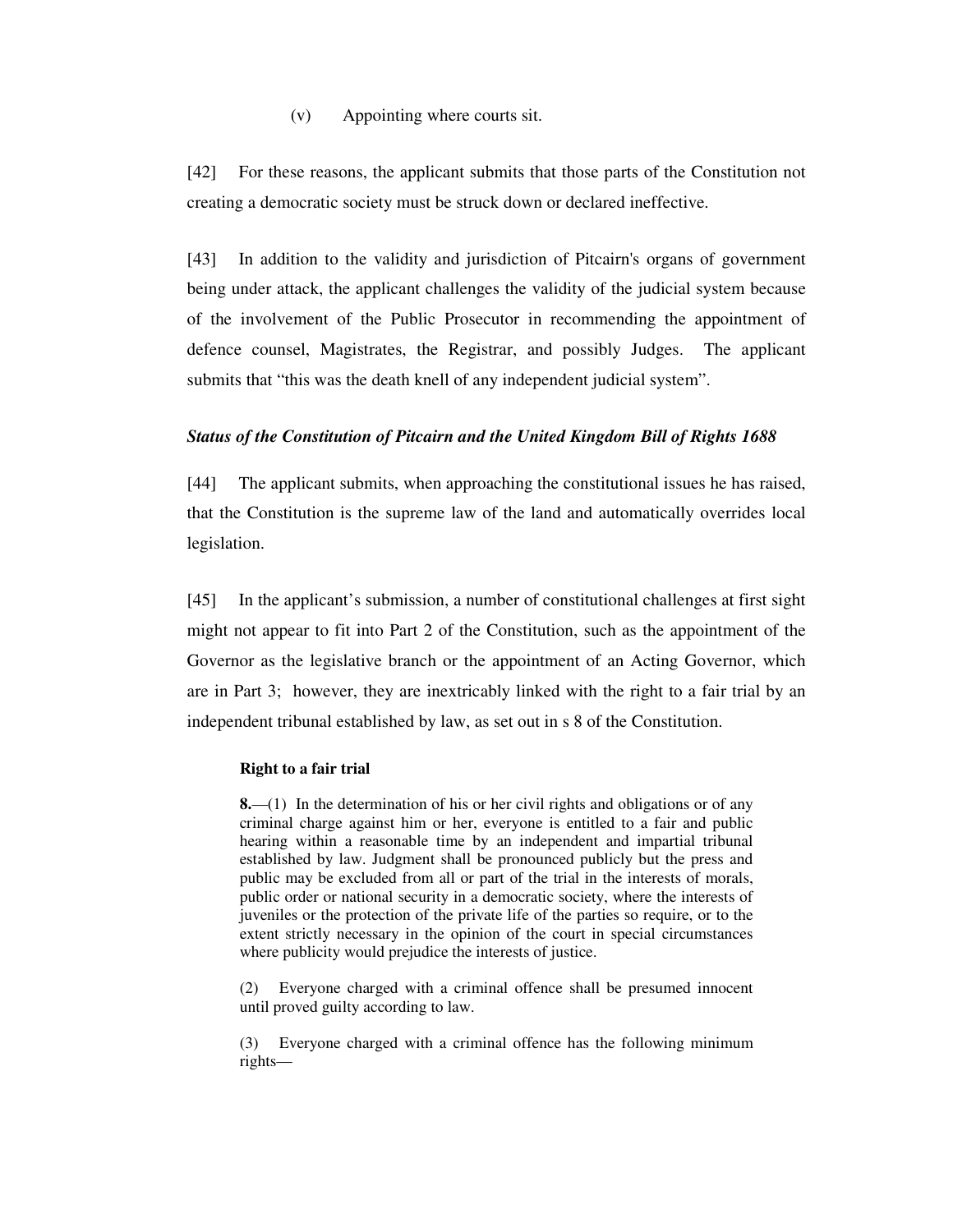- (a) to be informed promptly, in a language which he or she understands and in detail, of the nature and cause of the accusation against him or her;
- (b) to have adequate time and facilities for the preparation of his or her defence;
- (c) to defend himself or herself in person or through legal assistance of his or her own choosing or, if he or she has not sufficient means to pay for legal assistance, to be given it free when the interests of justice so require;
- (d) to examine or have examined witnesses against him or her and to obtain the attendance and examination of witnesses on his or her behalf under the same conditions as witnesses against him or her;
- (e) to have the free assistance of an interpreter if he or she cannot understand or speak the language used in court.

[46] The applicant submits that a court that sits in New Zealand, or any court which hears this case, is not established by law. Nor is a trial able to be held in New Zealand. Further, that the Governor acted unlawfully by investigating and obtaining evidence in breach of the Pitcairn Trials Act 2002 (NZ).

[47] The Magistrates Court wrongly declined to send these issues to this Court for what it considered want of jurisdiction. However, the Supreme Court has original jurisdiction.

[48] The applicant submits that if no constitutional challenge were permissible, and in the absence of a judicial review system, it would give truth to Lord Acton's famous dictum: power tends to corrupt and absolute power corrupts absolutely – as, indeed, the Governor would be beyond review. He submits that there is a right to challenge under the Bill of Rights 1688, the ICCPR, and arguably, the ECHR.

## *Extraterritorial jurisdiction*

[49] The applicant submits that the Constitution of Pitcairn does not provide for any general extraterritorial extension. There are some specific extensions. He describes the constitutional provisions as "somewhat abstruse".

[50] The starting point is the Constitution, which reads:

36.—(1) Subject to this Constitution, the Governor, acting after consultation with the Island Council, may make laws for the peace, order and good government of Pitcairn.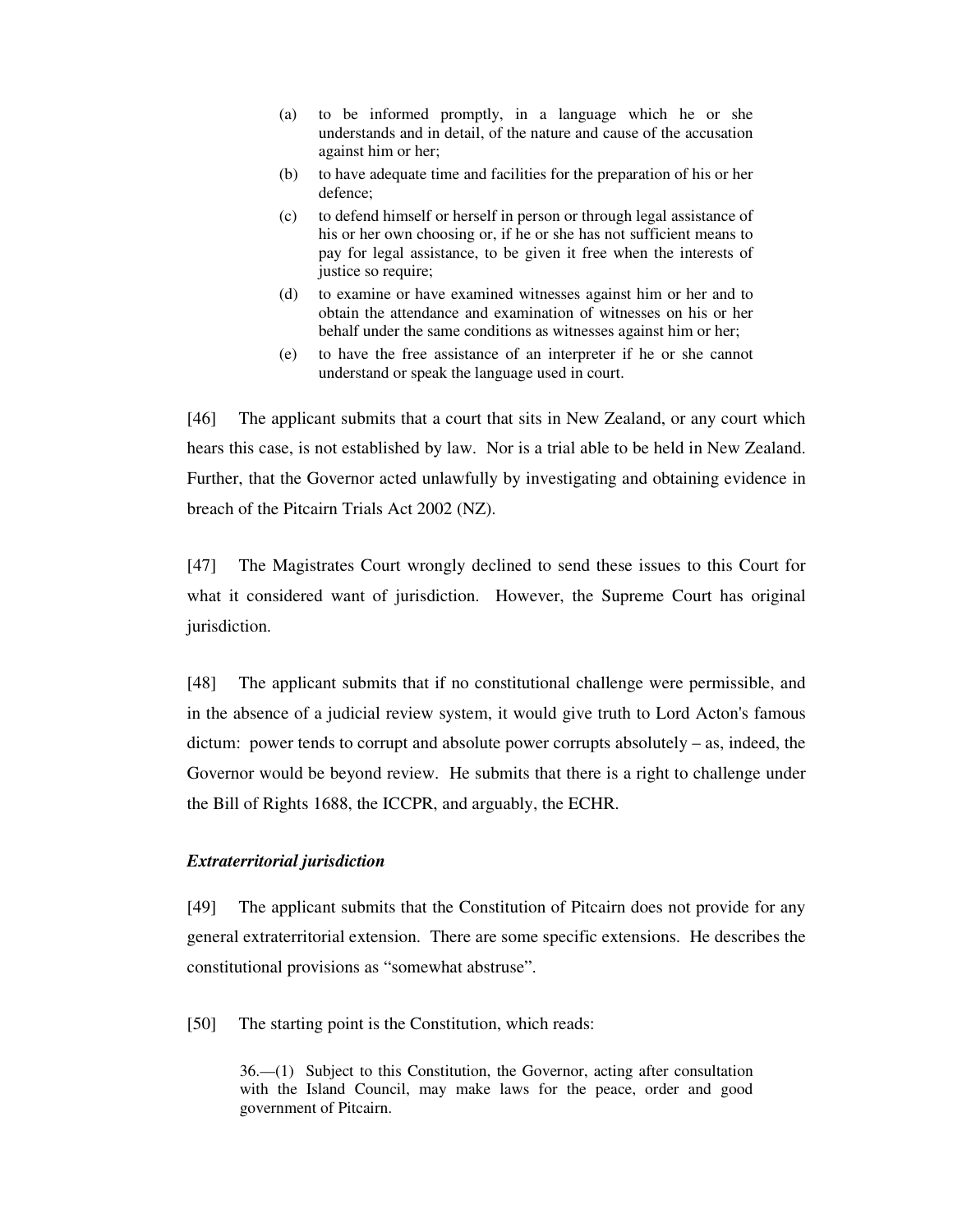[51] Section 36(1) confers a territorial restriction on Pitcairn, which unlike the United Kingdom or New Zealand Governments, does not have full parliamentary sovereignty (or indeed any parliament).

[52] The applicant refers to Professor Philip Joseph:<sup>8</sup>

In 1973 Parliament removed an extraterritorial limitation on its prima grant of law-making powers, and in 1986 it revoked the operation of the original 1852 Constitution Act but declared the continuance of the legislative powers it conferred ... Dicta of the Supreme Court (now High Court) prompted the 1973 development. In R v Fineberg Moller J cast doubt on Parliament's extraterritorial competence.

A Special Law Reform Committee on Admiralty Jurisdiction reported that, on the authority of Fineberg the words "peace, order, and good government of New Zealand" in s 53 imposes a legislative limitation on statutes having extended extraterritorial operation. The committee inserted a clause in its draft Admiralty Bill to confirm the jurisdiction of the Admiralty Court, "notwithstanding any limitation express or implied in Section 53 of the Constitution Act 1852" ...

The 1973 amendment Act repealed s 53 of the principal Act and substituted, for United Kingdom grant, a locally-enacted principle of legislative competence. Section 2 read:

The General Assembly shall have full power to make laws having effect in, or in respect of, New Zealand or any part thereof and laws having effect outside New Zealand.

[53] In the applicant's submission, Pitcairn is undemocratic with no free election of members of parliament of Pitcairn, which has only one appointed "member", the Governor, responsible to no Island electoral body or persons.

[54] For these reasons, the Order in Council setting up the Constitution is *ultra vires* the Bill of Rights 1688, in respect of the one-person legislature, and the provision of a one-person legislature must be declared unlawful, as it has effectively suspended the Bill of Rights 1688 itself.

[55] The applicant submits that the consequence of no elected parliament means the Constitution itself is internally inconsistent. Although it attempts to follow the standard separation of powers model, with separate executive, legislative and judicial branches,

<sup>8</sup> P A Joseph, *Constitutional and Administrative Law in New Zealand* (3<sup>rd</sup> ed, Brookers, Wellington, 2007) at 470-471.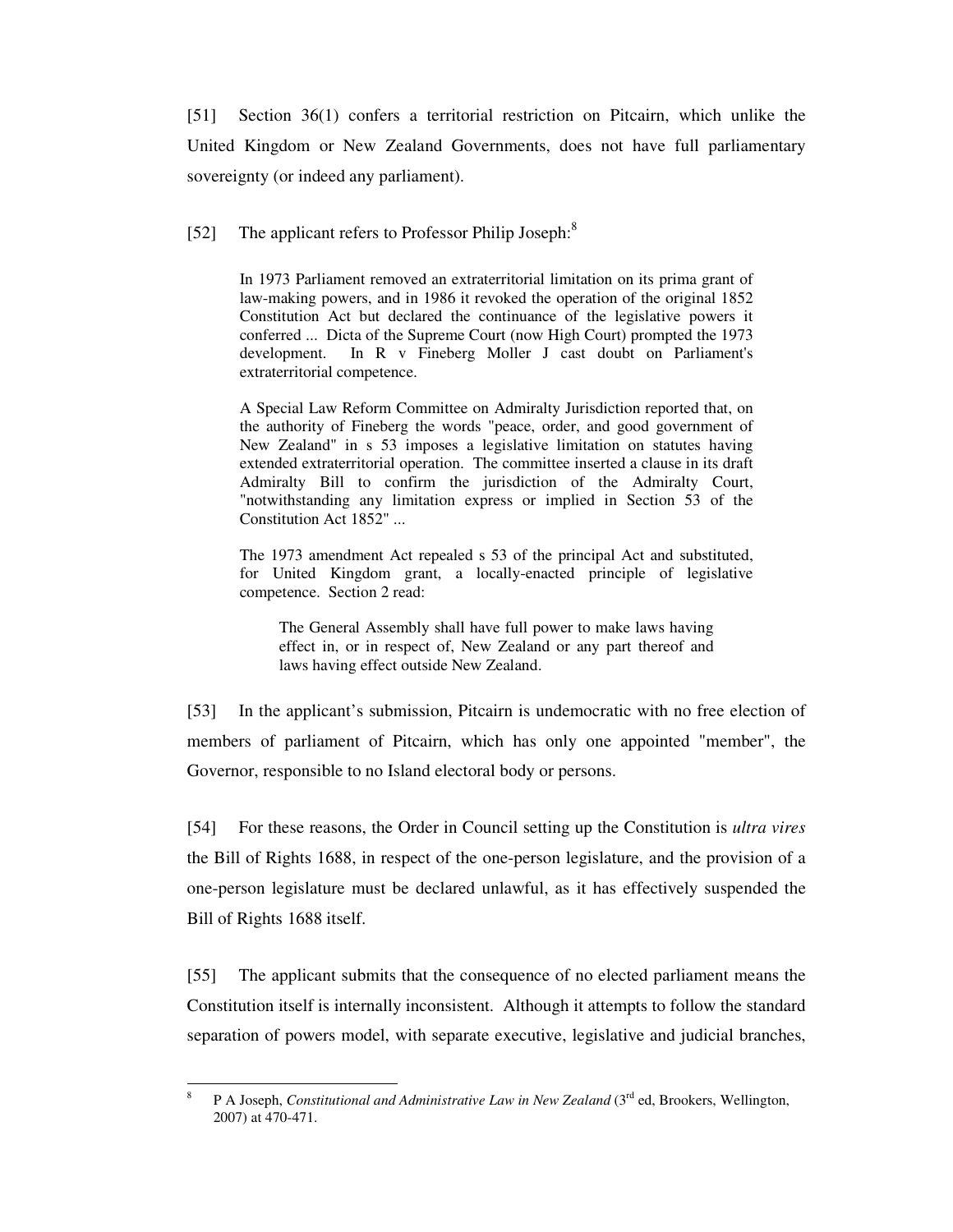this is pure illusion, as there is no separation of powers. Fundamentally, there is no right to free election of at least one legislative chamber as "the executive and legislative branches are merged, and appointed by colonial masters".

[56] Furthermore, the rights inherent in a democracy are breached, including freedom of expression, assembly and movement

[57] The Bill of Rights 1688 applies to Pitcairn by virtue of the English laws in force by the provision in the Constitution:

#### **Application of English law**

42.—(1) Subject to subsection (2), the common law, the rules of equity and the statutes of general application as in force in and for England for the time being shall be in force in Pitcairn.

(2) All the laws of England extended to Pitcairn by subsection (1) shall be in force in Pitcairn so far only as the local circumstances and the limits of local jurisdiction permit and subject to any existing or future Ordinance, and for the purpose of facilitating the application of the said laws it shall be lawful to construe them with such formal alterations not affecting the substance as to names, localities, courts, offices, persons, moneys, penalties and otherwise as may be necessary to render those laws applicable to the circumstances.

[58] When passing the Order in Council, no express repeal of the Bill of Rights 1688 was made.

[59] In the applicant's submission, the non-sitting of a parliament frequently prevents grievances being aired. The Constitution, by creating a non-elected parliament, clearly breaches the Bill of Rights 1688. Equally, the right of petition is very severely curtailed with no parliament sitting as required, which aggravates the breach.

[60] The applicant asks that those parts of the Constitution that offend should be declared unlawful; in particular, the appointment of the Governor. He submits that the legislature "is illegal, irrational and was procedurally unfair, as a breach of the Bill of Rights 1688, the Rule of Law, the fundamental underlying premises of international human rights treaties, and the Westminster system of Government".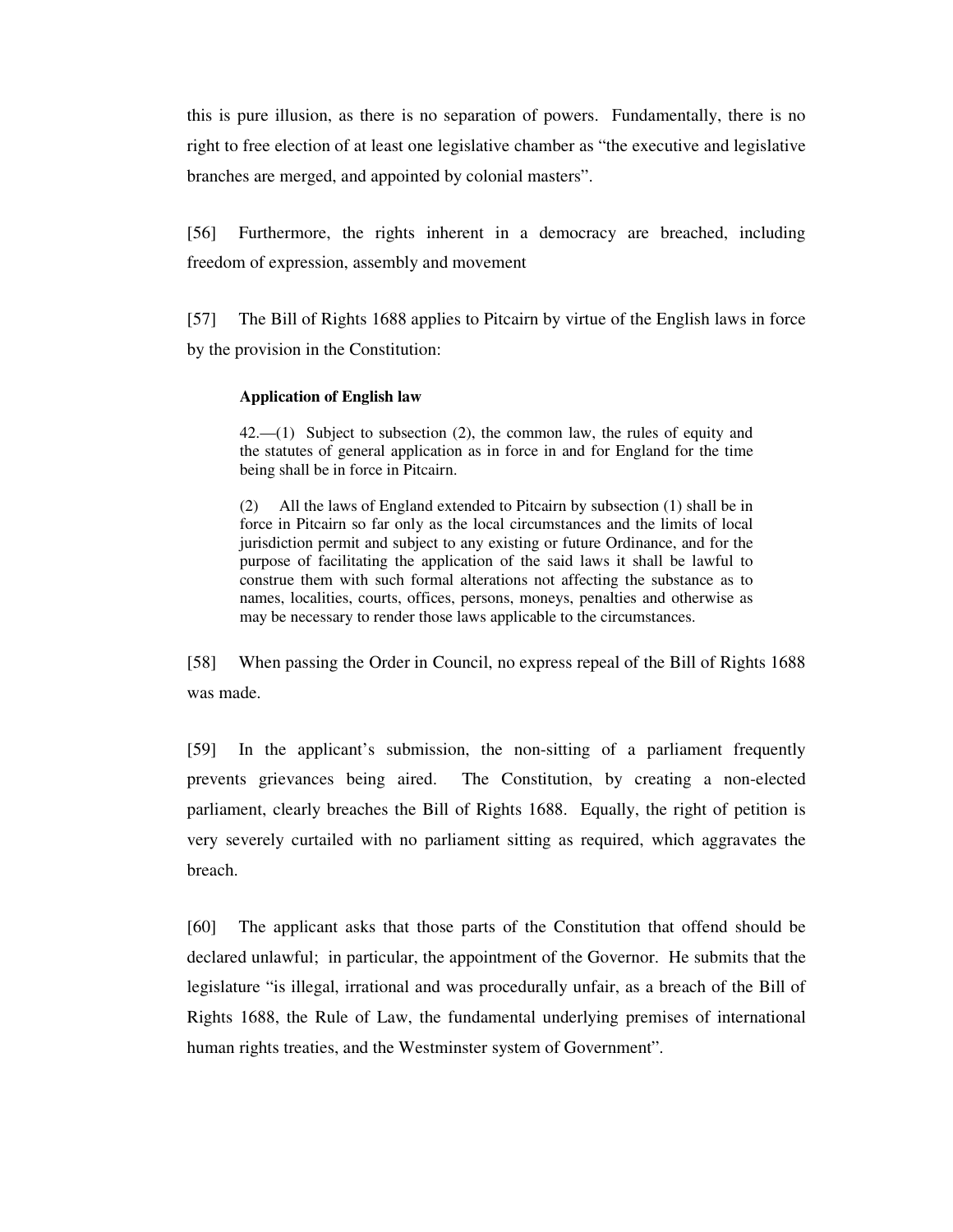[61] The applicant submits that it is undeniable that the Constitution envisages Pitcairn being a democratic society. He contends that "it is at best a benign dictatorship, or remnant from a feudal era with a supreme monarchy, with the clanking of mediaeval chains of the ghosts of the past".

#### *The Crown's submissions*

[62] The procedure in s 25 of the Constitution should not be a substitute for the ordinary procedures in place for an accused to raise and determine issues in a criminal trial. The Crown referred to *Jaroo v Attorney General of Trinidad and Tobago 9* as authority for the principle that where there is another common law procedure or statutory procedure that an accused may more "conveniently" invoke, then a constitutional challenge under s 25 will be inappropriate. In *Jaroo* the Board noted that both practical and substantive justice is best served if issues that require factual determination are determined as soon as possible after the event.

[63] The Crown referred to *Durity v Attorney General (Trinidad and Tobago) 10* . In that case, the Privy Council held that the "choice of remedy is not simply a matter for the individual, to decide upon as and when he pleases".

[64] Lord Diplock in *Harrikissoon v Attorney General of Trinidad and Tobago 11* said that the value of the important safeguard that s 25 provides would be debased if it were misused as a general substitute for the normal procedures of a criminal trial.

[65] Sections 6 and 14 of the Constitution of Trinidad and Tobago allow for applications to the High Court for redress where a perceived breach of rights has occurred. Those sections read:

#### SAVINGS FOR EXISTING LAW

- **6.-** 1. Nothing in sections 4 and 5 shall invalidate
- a. an existing law;

<sup>9</sup> *Jaroo v Attorney General of Trinidad and Tobago* [2002] UKPC 5

<sup>10</sup> *Durity v Attorney General (Trinidad and Tobago)* [2008] UKPC 59 at 28

<sup>11</sup> *Harrikissoon v Attorney General of Trinidad and Tobago* [1980] AC 265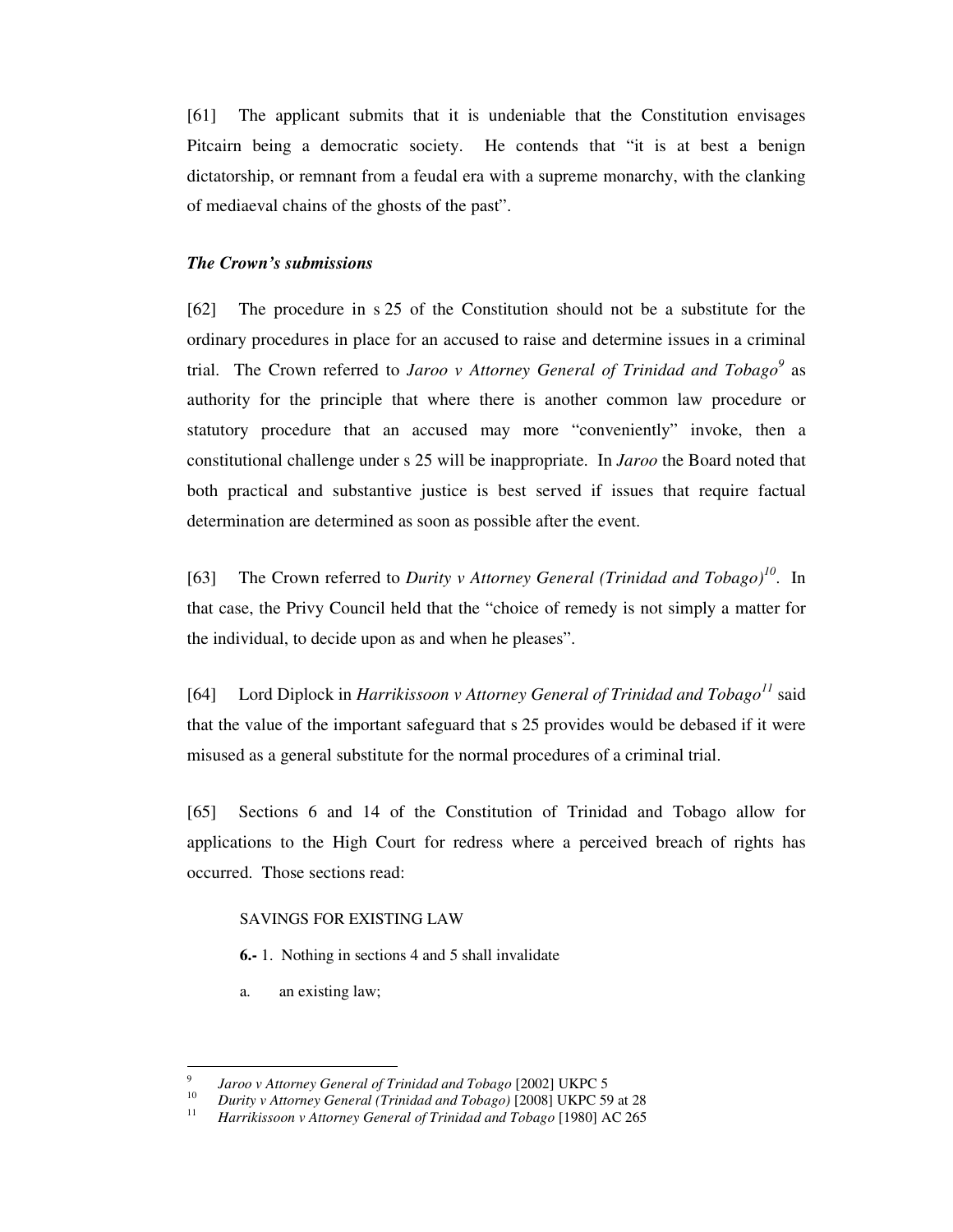- b. an enactment that repeals and re-enacts an existing law without alteration;
- or
- c. an enactment that alters an existing law but does not derogate from any fundamental right guaranteed by this Chapter in a manner in which or to an extent to which the existing law did not previously derogate from that right.

2. Where an enactment repeals and re-enacts with modifications an existing law and is held to derogate from any fundamental right guaranteed by this Chapter in a manner in which or to an extent to which the existing law did not previously derogate from that right then, subject to sections 13 and 54, the provisions of the existing law shall be substituted for such of the provisions of the enactment as are held to derogate from the fundamental right in a manner in which or to an extent to which the existing law did not previously derogate from that right.

3. In this section-

"alters" in relation to an existing law, includes repealing that law and reenacting it with modifications or making different provisions in place of it or modifying it;

"existing law" means a law that had effect as part of the law of Trinidad and Tobago immediately before the commencement of this Constitutions, and includes any enactment referred to in subsection (1);

"right" includes freedom.

## ENFORCEMENT OF THE PROTECTIVE PROVISIONS

**14**.- 1. For the removal of doubts it is hereby declared that if any person alleges that any of the provisions of this Chapter has been, is being, or is likely to be contravened in relation to him, then without prejudice to any other action with respect to the same matter which is lawfully available, that person may apply to the High Court for redress by way of originating motion.

- 2. The High Court shall have original jurisdiction
- a. to hear and determine any application made by any person in pursuance of subsection (1), and
- b. to determine any question arising in the case of any person which is referred to it in pursuance of subsection (4),

and may, subject to subsection (3), make such orders, issue such writs and give such directions as it may consider appropriate for the purpose of enforcing, or securing the enforcement of, any of the provisions of this Chapter to the protection of which the person concerned is entitled.

3. The State Liability and Proceedings Act, 1966 shall have effect for the purpose of any proceedings under this section.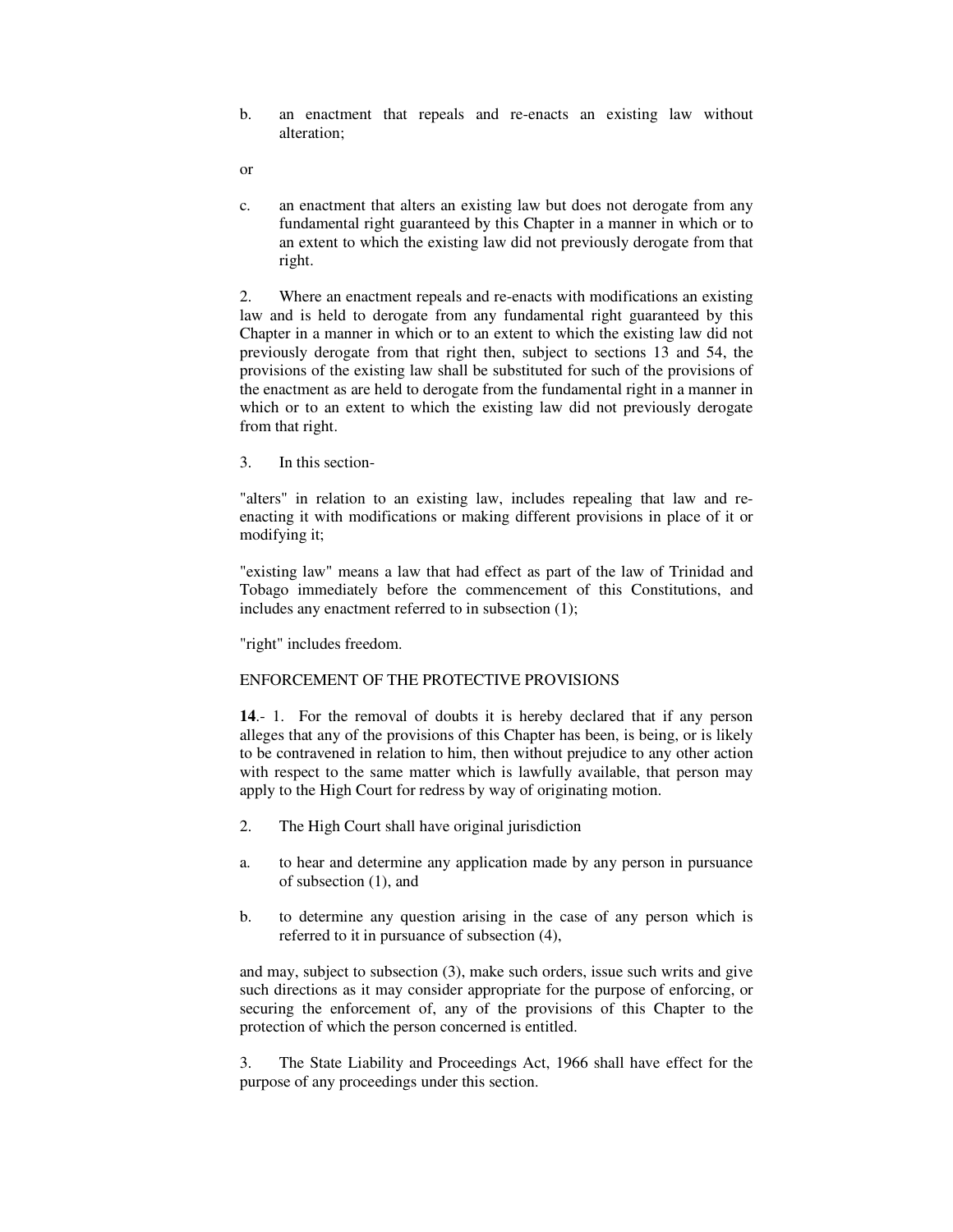4. Where in any proceedings in any court other than the High Court or the Court of Appeal any question arises as to the contravention of any of the provisions of this Chapter the person presiding in that court may, and shall if any party to the proceedings so requests, refer the question to the High Court unless in his opinion the raising of the question is merely frivolous or vexatious.

5. Any person aggrieved by any determination of the High Court under this section may appeal therefrom to the Court of Appeal and shall be entitled as of right to a stay of execution of the order and may in the discretion of the Court be granted bail.

6. Nothing in this section shall limit the power of Parliament to confer on the High Court or the Court of Appeal such powers as Parliament may think fit in relation to the exercise by the High Court or the Court of Appeal, as the case may be, of its jurisdiction in respect of the matters arising under this Chapter.

[66] The Crown submits that the principles of *Harrikissoon* prevent the applicant's attempts to invoke s 25(1) of the Pitcairn Constitution. The facts in that case were that Mr Harrikissoon was transferred by the Teaching Service Commission from his post, to which he objected after the fact. He commenced proceedings in the High Court using s 6(1) of the Constitution of Trinidad and Tobago, on the basis that the following rights were breached:

- (a) The right of the individual to life, liberty, security of the person and enjoyment of property, and the right not to be deprived thereof except by due process of law.
- (b) The right of the individual to equality before the law and the protection of the law.

The Privy Council considered these grounds "manifestly untenable".

[67] Lord Diplock delivered the Board's judgment. He referred to a number of provisions in the Public Service Commission Regulations 1966 which were applicable to Mr Harrikissoon's transfer. These Regulations governed the manner that the Teaching Service Commission could transfer a teacher, in addition to the dispute resolution processes available to a teacher who objected to such a transfer. The Board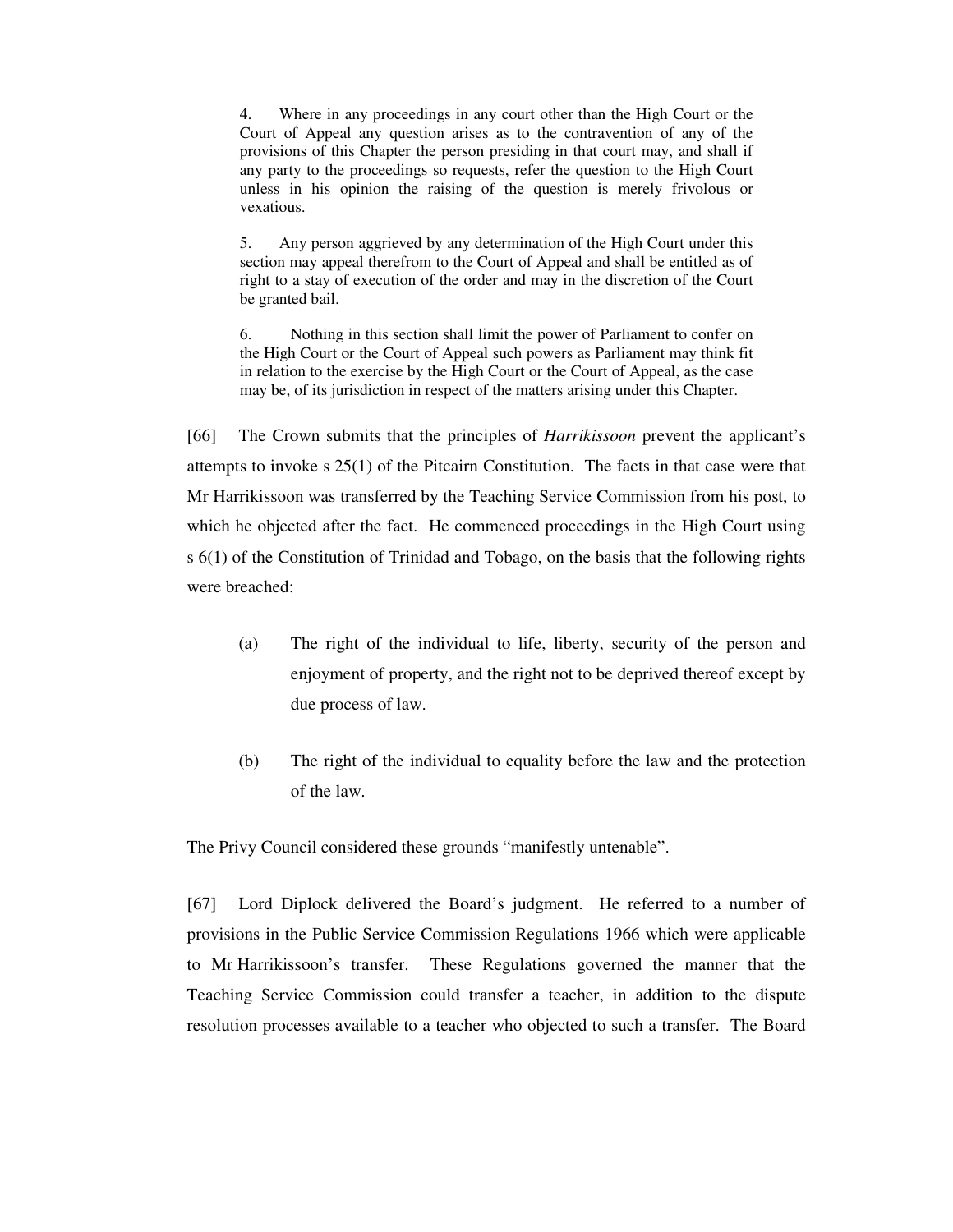found Mr Harrikissoon should have used these procedures, rather than the review process of the Constitution. In the words of Lord Diplock, $^{12}$  the Regulations:

... define the legal rights enjoyed by the appellant in relation to his transfer from one post to another in the Teaching Service. It is in the exercise of these rights that he is entitled to the protection of the law.

[68] The Privy Council concluded that Mr Harrikissoon should not have commenced proceedings in the High Court using the Constitution. Lord Diplock said:<sup>13</sup>

The notion that whenever there is a failure by an organ of government or a public authority or public officer to comply with the law this necessarily entails the contravention of some human right or fundamental freedom guaranteed to individuals by Chapter I of the Constitution is fallacious. The right to apply to the High Court under section 6 of the Constitution for redress when any human right or fundamental freedom is or is likely to be contravened, is an important safeguard of those rights and freedoms; but its value will be diminished if it is allowed to be misused as a general substitute for the normal procedures for invoking judicial control of administrative action. In an originating application to the High Court under section 6(1), the mere allegation that a human right or fundamental freedom of the applicant has been or is likely to be contravened is not of itself sufficient to entitle the applicant to invoke the jurisdiction of the Court under the subsection if it is apparent that the allegation is frivolous or vexatious or an abuse of the process of the Court as being made solely for the purpose of avoiding the necessity of applying in the normal way for the appropriate judicial remedy for unlawful administrative action which involves no contravention of any human right or fundamental freedom.

[69] The Crown submits that the applicant has contravened *Harrikissoon's* principles by using s 25(1) of the Pitcairn Constitution, even though there are more adequate means of redress available to him. The Crown further criticises the use of s 25(1) in light of Lord Diplock's view that misuse of a Constitution's safeguard would devalue it. The Crown's criticisms also focus on the applicant's attempts to do so in the context of this criminal proceeding. In any event, in the Crown's submission, the applicant's challenges would have no merit even if brought to the Court at a more appropriate time.

[70] The Privy Council authorities cited by counsel all deal with the *Harrikissoon* principle. The constitutional challenges in these Privy Council decisions were raised independently of the proceedings that were alleged to have breached their constitutional rights. As a result, damages were sought by the applicant, not a stay of the proceedings.

<sup>12</sup> Ibid, above n 11 at p 3.

<sup>13</sup> Ibid, above n 11 at p 1.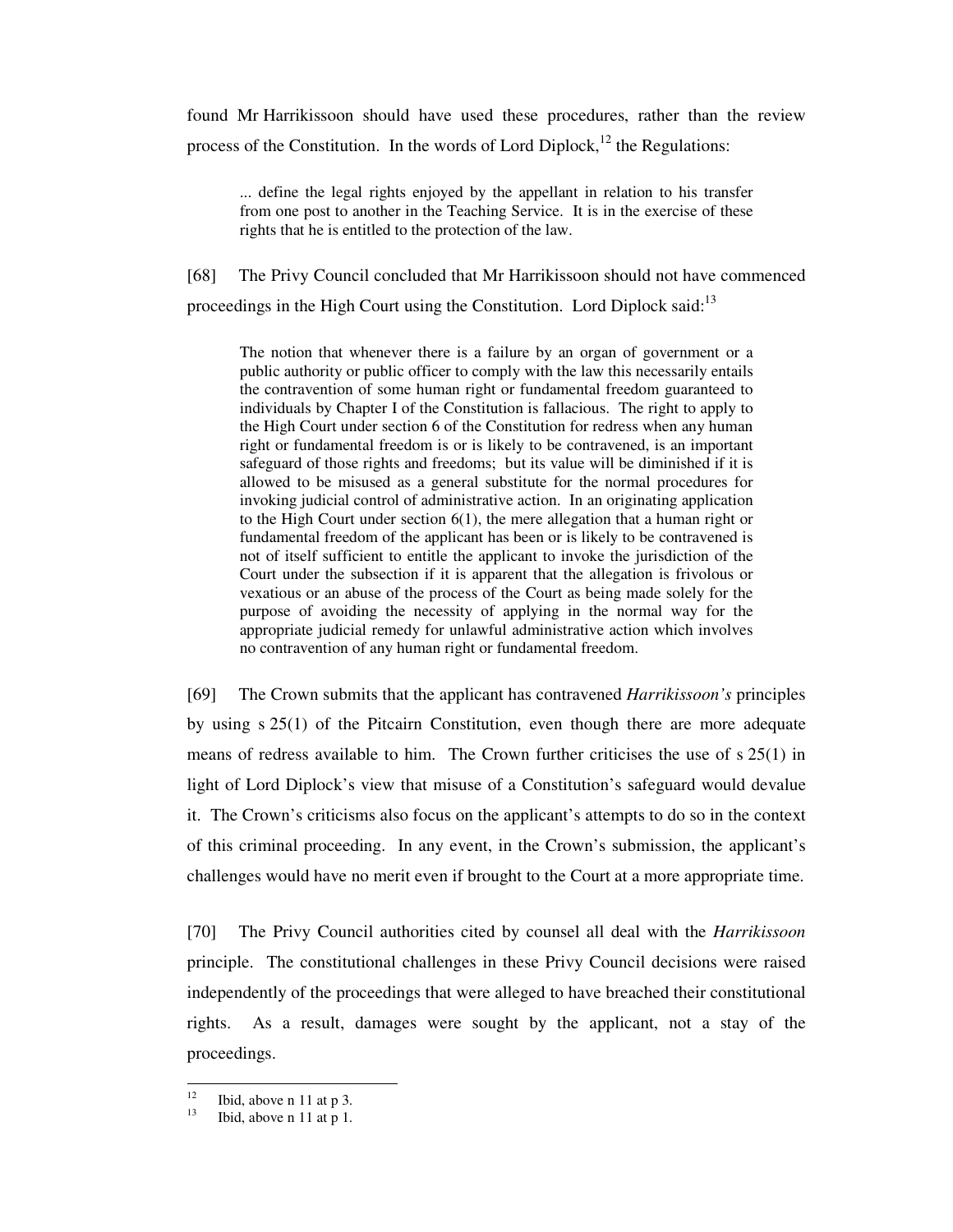[71] The Privy Council in *Chokolingo v Attorney-General of Trinidad and Tobago, 14* dealt with a s 6 constitutional motion from a news editor charged by a local Law Society with contempt of court. He had published a newspaper story which was said to have attacked the probity of the judiciary of Trinidad and Tobago. He was committed and sentenced, and chose not to appeal. Years later, Mr Chokolingo invoked s 6 of the Constitution of Trinidad and Tobago by reason that the Judge had erred in law by committing and sentencing him. The editor argued that his constitutional rights were breached, namely:

- (a) The right of the individual to life, liberty, security of the person and enjoyment of property, and the right not to be deprived thereof except by due process of law.
- (b) Freedom of thought and expression.
- (c) Freedom of the press.

[72] The High Court found that the Judge could have committed a minor procedural error which nevertheless did not breach any rights. The applicant then argued before the Privy Council that if he could persuade them that the committing Judge had "made an error in substantive law", this would entitle him to redress using s 6 for "his having been imprisoned by the State for exercising his constitutional rights of freedom of expression and freedom of the press". The Board held:<sup>15</sup>

... there is no difference in principle behind this kind of error and a misinterpretation by a judge, in the course of an ordinary criminal trial, of the words of the Act of Parliament creating the offence with which the accused is charged. If the former is open to collateral attack by application to the High Court under section 6(1) of the Constitution so must the latter be.

Acceptance of the appellant's argument would have the consequence that in every criminal case, in which a person who had been convicted alleged that the judge had made any error of substantive law as to the necessary characteristics of the offence, there would be parallel remedies available to him: one by appeal to the Court of Appeal, the other by originating application under section 6(1) of the Constitution to the High Court with further rights of appeal to the Court of Appeal and to the Judicial Committee. These parallel remedies would be also cumulative since the right to apply for redress under section 6(1) is stated to be "without prejudice to any other action with respect to the same matter which is lawfully available". The convicted person having exercised

<sup>14</sup> *Chokolingo v Attorney-General of Trinidad and Tobago* [1980] UKPC 27

<sup>15</sup> Ibid, above n 14 at p 4.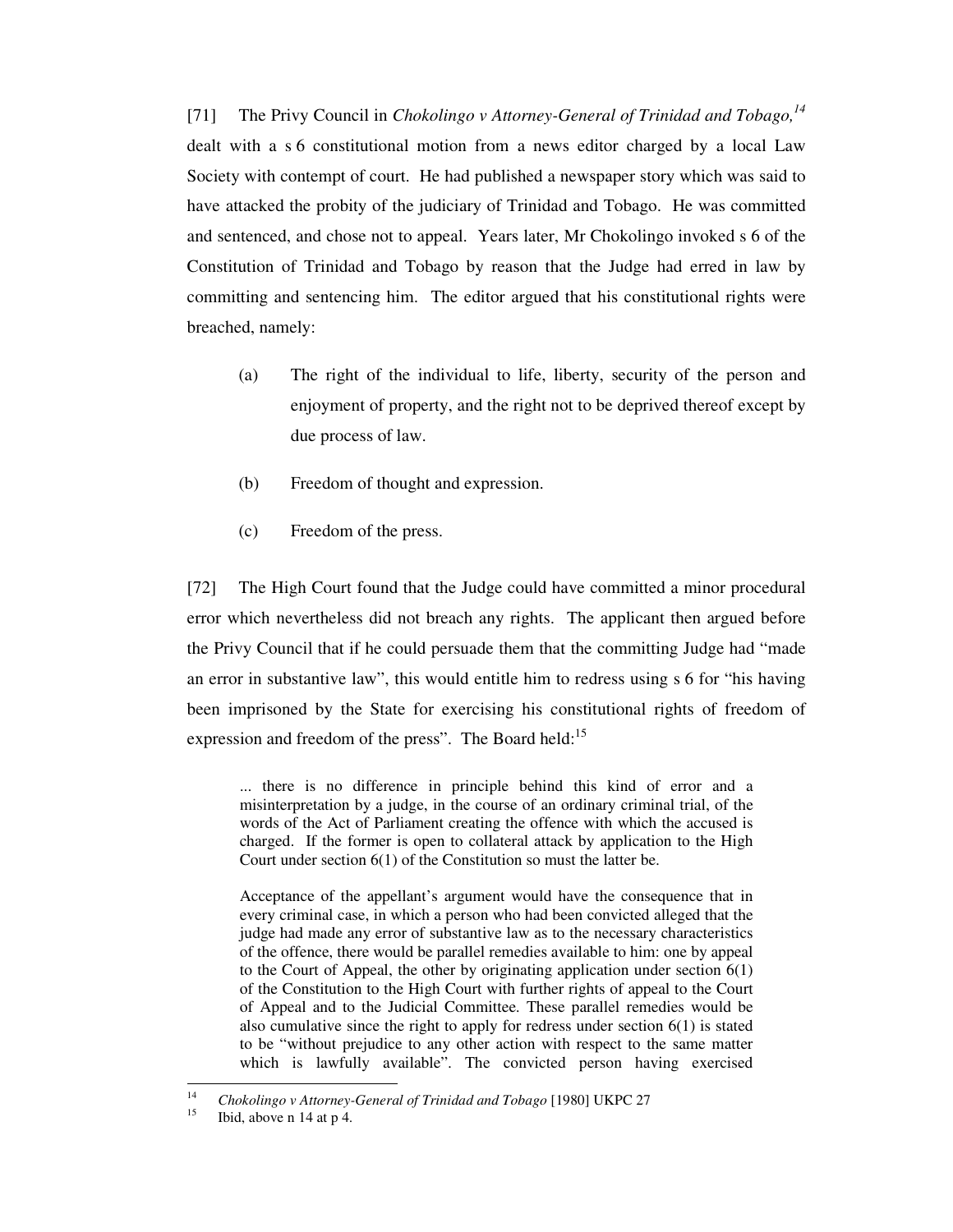unsuccessfully his right of appeal to a higher court, the Court of Appeal, he could nevertheless launch a collateral attack (it may be years later) upon a judgment that the Court of Appeal had upheld, by making an application for redress under section 6(1) to a court of co-ordinate jurisdiction, the High Court. To give to Chapter I of the Constitution an interpretation which would lead to this result would, in their Lordships' view, be quite irrational and subversive of the rule of law which it is a declared purpose of the Constitution to enshrine.

[73] Implicit in Lord Diplock's dicta is his application of the *Harrikissoon* principle that constitutional remedies under s 6 of the Constitution of Trinidad and Tobago are prohibited where an alternative remedy is available to the applicant.

[74] Lord Diplock's view was that constitutional remedies using ss 6 and 14 of the Constitution of Trinidad and Tobago are inappropriate where criminal proceedings form the backdrop of any alleged breach of constitutional rights, as criminal procedure generally provides an accused with rights of appeal. Allowing constitutional remedies in this context would compromise the administration of justice by encroaching on the finality of litigation:<sup>16</sup>

It is fundamental to the administration of justice under a constitution which claims to enshrine the rule of law (Preamble, paras. (d) and (e)) that if between the parties to the litigation the decision of that court is final (either because there is no right of appeal to a higher court or because neither party has availed himself of an existing right of appeal), the relevant law as interpreted by the judge in reaching the court's decision *is* the "law" so far as the entitlement of the parties to "due process of law" under section I(a) and the "protection of the law" under section 1(b) are concerned.

[75] The Crown submits that the applicant is able to make a constitutional challenge, but only after the applicant's criminal appeal rights have been exhausted. Further, that *Harrikissoon* does not permanently preclude such challenges. This argument was implicitly endorsed by the Privy Council in their decisions. Constitutional challenges could not be laid where more natural alternative remedies were available at the time the challenge was made. In *Chokolingo* for instance, the fact that the right to appeal had become stale was irrelevant to the Privy Council as this right still existed at the time the constitutional challenge was made.

[76] The Privy Council in *Jaroo* considered the *Harrikissoon* principle in relation to constitutional challenges using s 14(1) of the Constitution of Trinidad and Tobago. The

<sup>16</sup> Ibid, above n 14 at p 4.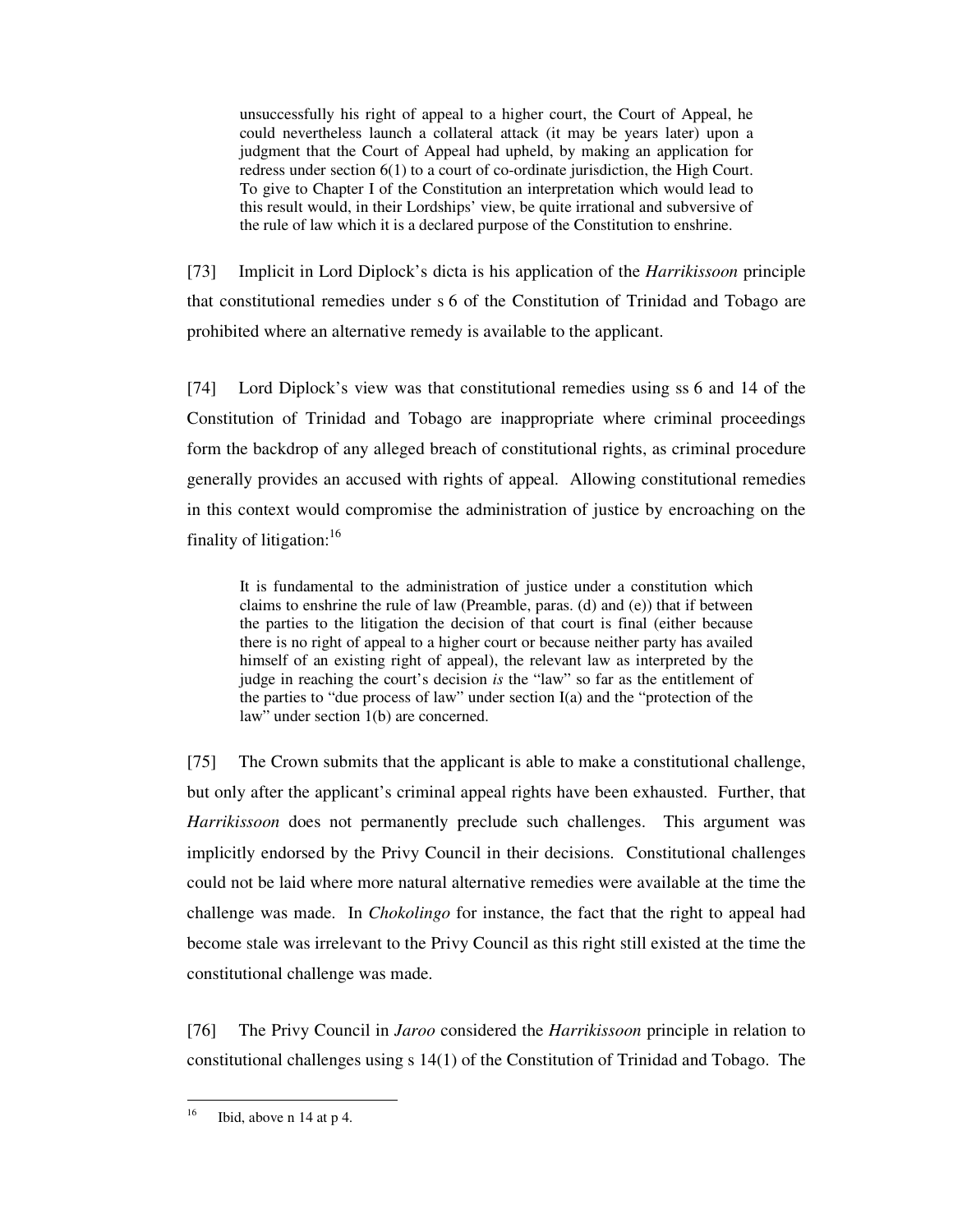applicant's motor vehicle had been suspected of being stolen and had been seized by the authorities. Repeated requests for its return were ignored and the applicant engaged the constitution procedures of  $s$  14(1) for breach of his constitutional rights relating to:

- (a) The right of the individual to life, liberty, security of the person and enjoyment of property and the right not to be deprived thereof except by due process of law.
- (b) The right of the individual to equality before the law and the protection of the law.

[77] The Privy Council emphasised that the "originating motion procedure under section 14(1) is appropriate for use in cases where the facts are not in dispute and questions of law only are in issue. It is wholly unsuitable in cases which depend for their decision on the resolution of disputes as to fact". The Privy Council held:<sup>17</sup>

Their Lordships respectfully agree with the Court of Appeal that, before he resorts to this procedure, the applicant must consider the true nature of the right allegedly contravened. He must also consider whether, having regard to all the circumstances of the case, some other procedure either under the common law or pursuant to statute might not more conveniently be invoked. If another such procedure is available, resort to the procedure by way of originating motion will be inappropriate and it will be an abuse of the process to resort to it.

[78] The applicant had alternative remedies available to him, specifically his right under the common law to require delivery of his vehicle in detinue. His motion was rejected by the Board.

[79] The Privy Council decision in *Durity* clearly distinguishes between constitutional challenges under ss  $6(1)$  and 14. In that case, a senior magistrate was suspended by the Judicial and Legal Services Commission for alleged misconduct. Many months elapsed before the Commission referred the matter to an investigator. The applicant objected to the way the Commission handled the investigation, particularly because he believed the charges laid against him were misconceived and the delay of 33 months was unfair. The constitutional rights he was concerned with included:

<sup>17</sup> Ibid, above n 9 at 39.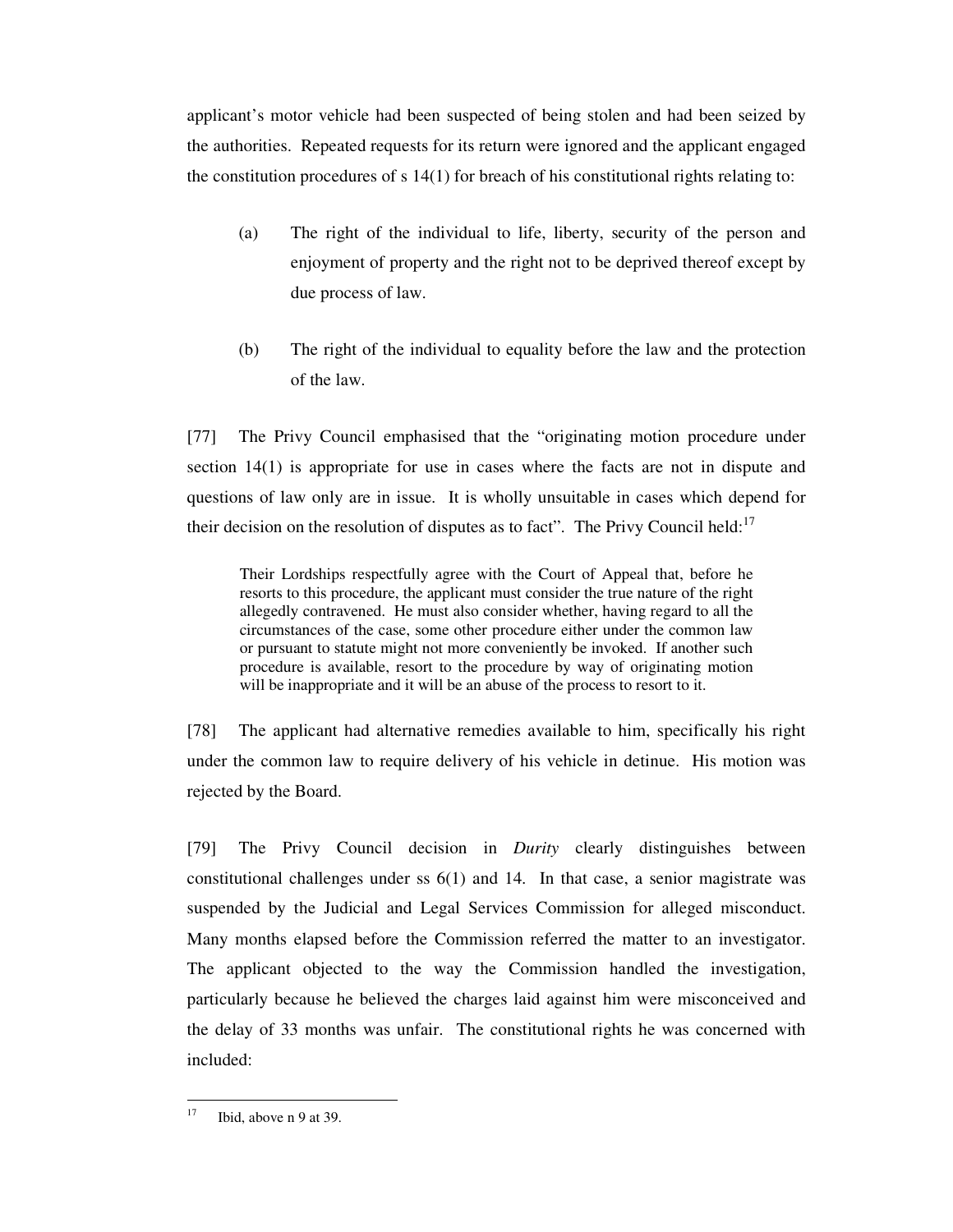- (i) the right to the protection of the law;
- (ii) the right to a fair hearing; and
- (iii) the right to procedural safeguards.

[80] The Commission referred to *Harrikissoon* and objected to his application, arguing that the applicant always had access to the courts to challenge their decision to suspend and investigate by way of judicial review, something he did later on – albeit unsuccessfully.

[81] In deciding whether *Harrikissoon* could apply, the Privy Council examined whether judicial review proceedings could have afforded adequate relief to the applicant, separating out the issues of suspension and delay in investigating.

[82] The Privy Council decided that the decision to constitutionally challenge the suspension issue was wrong, and *Harrikissoon* applied. Judicial review of the decision to suspend was always available and should have been used instead. However, on the second issue, the Privy Council held that the applicant's constitutional right to natural justice demanded fairness in the investigation.<sup>18</sup> Fairness included having the allegation investigated and determined as quickly as possible, especially as the judicial officer had been suspended. The power to suspend was abused as the suspension was allowed to continue for an "unreasonably and unnecessarily long period". The Privy Council found that *Harrikissoon* did not apply because, importantly, judicial review of cases of delay was "an uncertain remedy". The Privy Council cited the Court of Appeal's decision in the same proceeding:<sup>19</sup>

... it must be open to question whether it could have afforded adequate relief for a past and irreversible event such as the allegedly unlawful continuation of a suspension.

[83] The Privy Council found that judicial review was not an adequate remedy for issues of delay, and therefore no alternative remedies were available to the applicant at the time he lodged his s 14(1) constitutional challenge.

<sup>18</sup> Citing *Rees v Crane* [1994] 2 AC 173.

<sup>19</sup> *Durity v Attorney-General of Trinidad and Tobago* [2003] 1 AC 405 at [39].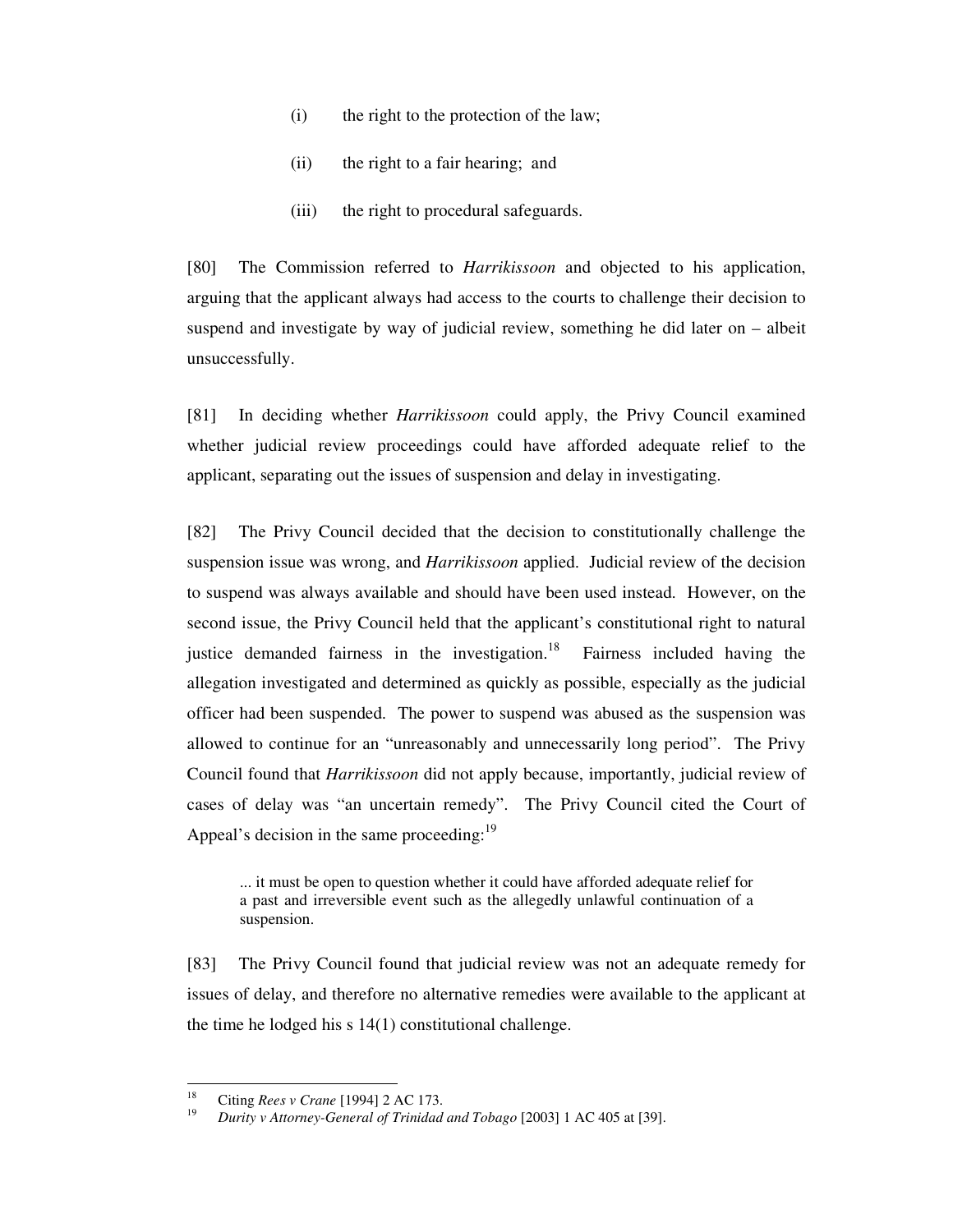[84] In relation to the issue of damages, the Privy Council noted<sup>20</sup> that the "purpose" of the award, whether it is made to redress the contravention or as relief, is to vindicate the right, not to punish the executive". The retrospective nature of relief that damages provide is a further indication of when a constitutional challenge should be lodged, that is, after the initial proceeding has concluded.

#### *Conclusion*

[85] In my view, the application of s 25 of the Pitcairn Constitution is inappropriate at this stage of this particular criminal proceeding. As the Crown has highlighted, the multitude of rights raised by the applicant have been formulated so that they are all reconcilable with his fair trial rights. The application of *Harrikissoon* makes the applicant's s 25 challenge an abuse of process, as the completion of the criminal proceeding and the exercise of any criminal appeal rights are the more natural relief available to the applicant at this time.

[86] Furthermore, as the Board noted in *Jaroo*, the "originating motion procedure under section 14(1) is appropriate for use in cases where the facts are not in dispute and questions of law only are in issue. It is wholly unsuitable in cases which depend for their decision on the resolution of disputes as to fact".<sup>21</sup>

[87] At the pre-trial stage of this proceeding, with the applicant's trial yet to commence, it is inevitable that factual disputes that might support or negate his fair trial concerns will arise. The *Jaroo* principle confirms that this is the wrong venue to hear these s 25 challenges. Dealing with constitutional issues in this venue will unnecessarily complicate the criminal proceeding and may affect the applicant's right to a fair trial, given the inevitable factual disputes that will arise during the actual trial.

[88] The applicant's challenge under s 25 has been commenced before the criminal proceeding has finished. As the Crown has submitted, concerns for the applicant's fair trial rights are entirely speculative at this time. The practical benefit of the *Jaroo* principle is hindsight. A s 25 challenge after the entire proceeding is completed

<sup>20</sup> Ibid, above n 10 at 34.

<sup>21</sup> Ibid, above n 9 at 36.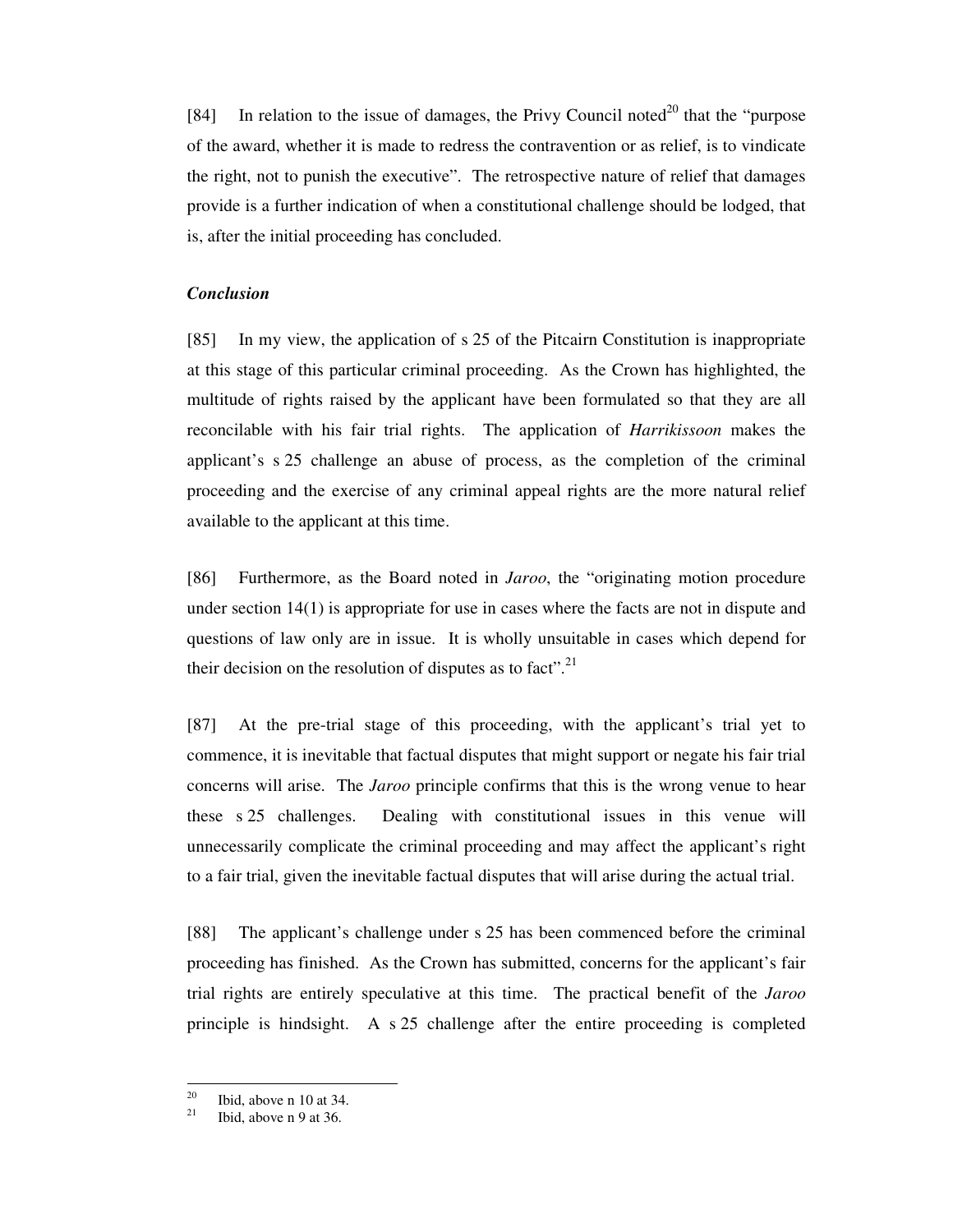(including appeal) will allow the use of specific facts as evidence of breaches of the applicant's rights.

[89] Part 2 of the Pitcairn Constitution contains the constitutional rights that s 25 was envisioned to protect. The Privy Council judgments referred to the rights in dispute as being all rights prescribed in the Constitution of Trinidad and Tobago.<sup>22</sup> The applicant in *Harrikissoon* had difficulties reconciling his rights that were actually breached with the rights present in the Constitution of Trinidad and Tobago. Mr Harrikissoon's right not to be compelled to leave his teaching job against his will could not be reconciled with any of the rights in the Constitution of Trinidad and Tobago. This was one reason why his application was rejected by Lord Diplock.

[90] The applicant contends that by virtue of s 42(1) of the Pitcairn Constitution, all English law that is not inconsistent with Pitcairn law is incorporated into Pitcairn law. He submits that the Bill of Rights 1688, the ECHR, the Universal Declaration of Human Rights (UDHR) and the Human Rights Act 1998 (UK) are all part of Pitcairn law. However, the strict interpretation of s 25 prevents them from being used in a s 25 application. The rights to democracy cannot be used in a s 25 application, in particular:

- (i) the right to frequent parliaments;
- (ii) rights of expression;
- (iii) rights of assembly;
- (iv) rights to petition;
- (v) rights to self-determination.

[91] I accept the Crown's submission that the relationship between these constitutional concerns and the applicant's right to a fair trial in s 8 of the Pitcairn Constitution is too remote from this criminal proceeding for the possession of child pornography and have no discernible connection to this proceeding. Furthermore, they unjustifiably challenge the United Kingdom legislature's sovereignty.

<sup>22</sup> *Durity, Jaroo, Chokolingo, Harrikissoon*.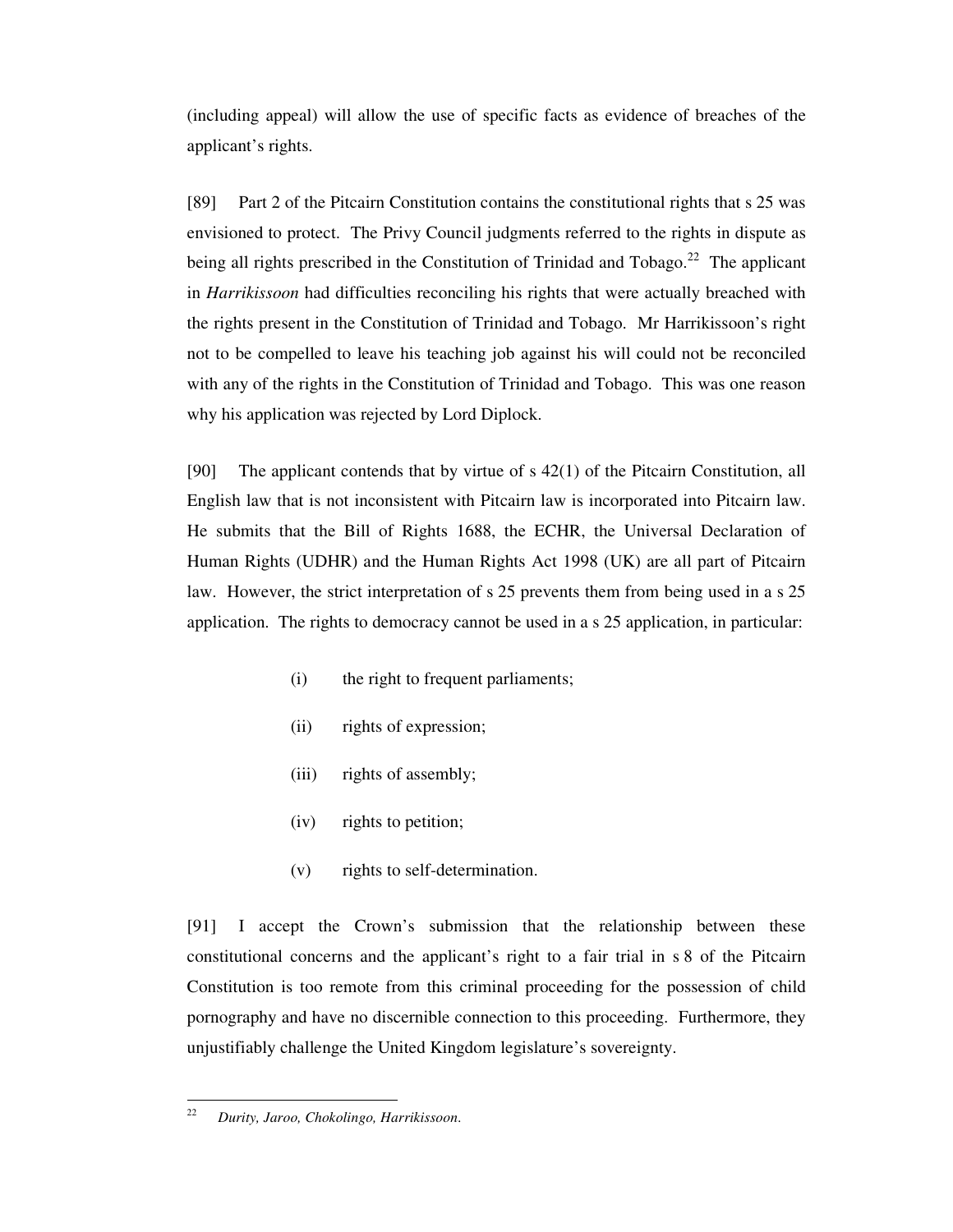## **Further challenges**

[92] The applicant acknowledges that a number of challenges "at first sight might not appear to fit into Part 2 of the Constitution", but he seeks to overcome this by arguing that all of the issues raised necessarily engage the right to a fair trial.

[93] The following issues have been raised by the applicant as "constitutional challenges".

## *A. Governor's decision to hear proceeding in New Zealand wrong*

[94] The applicant relies on ss 36 and 38 of the Pitcairn Constitution to challenge the Governor's decision to exercise her powers under s 43(4) of the Pitcairn Constitution to hear this pre-trial proceeding in New Zealand. The provisions read:

#### **Power to make laws**

**36.**—(1) Subject to this Constitution, the Governor, acting after consultation with the Island Council, may make laws for the peace, order and good government of Pitcairn.

(2) The Governor shall not be obliged to act in accordance with the advice of the Island Council in exercising the power conferred by subsection (1), but in any case where the Governor acts contrary to the advice of the Council any member of the Council shall have the right to submit his or her views on the matter to a Secretary of State.

(3) The Governor may exercise the power conferred by subsection (1) without consulting the Island Council whenever he or she is instructed to do so by Her Majesty through a Secretary of State.

#### **Certain laws not to be made without instructions**

**38.** The Governor shall not, without having previously obtained instructions through a Secretary of State, make any law within any of the following classes, unless such law contains a clause suspending its operation until the signification of Her Majesty's pleasure on it—

- (a) any law whereby any grant of land or money, or other donation or gratuity, may be made to the Governor;
- (b) any law affecting the currency of Pitcairn or relating to the issue of banknotes;
- (c) any law the provisions of which shall appear to the Governor to be inconsistent with obligations imposed on the United Kingdom by treaty;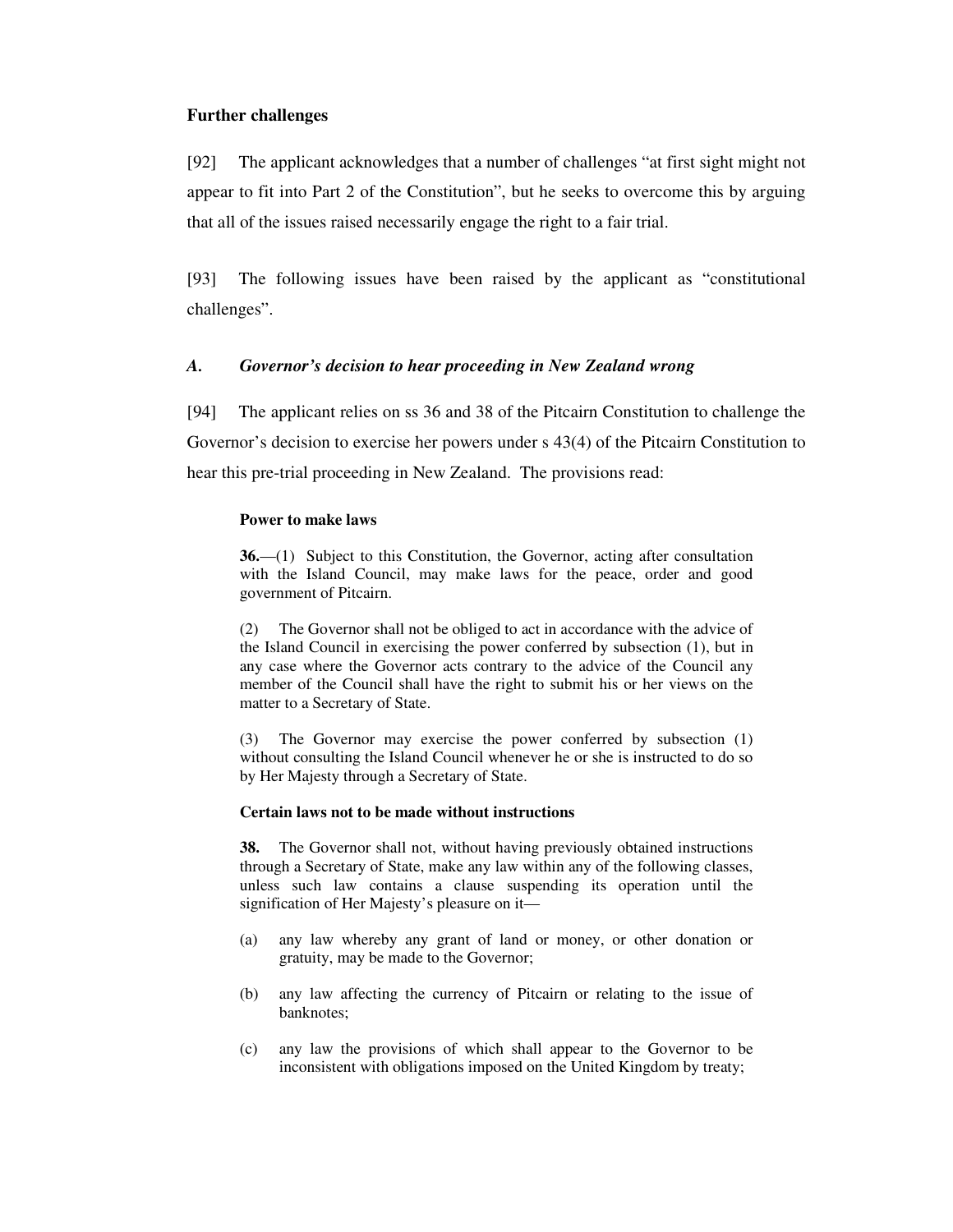- (d) any law of an extraordinary nature and importance whereby Her Majesty's prerogative, or the rights or property of Her subjects not residing in Pitcairn, or the trade, transport or communications of any territory under Her Majesty's sovereignty may be prejudiced;
- (e) any law containing provisions which have been disallowed by Her Majesty;

but the Governor may, without such instructions and although the law contains no such suspending clause, enact any such law (except a law of the class referred to in paragraph (c)) if the Governor is satisfied that an urgent necessity exists requiring that law to be brought into immediate operation; and in any such case the Governor shall forthwith transmit a copy of the law to a Secretary of State together with his or her reasons for so enacting it.

#### **The courts of Pitcairn**

**43.**—(1) The courts of Pitcairn shall be the Pitcairn Supreme Court, the Pitcairn Court of Appeal, and such courts subordinate to the Supreme Court as may be established by law.

(2) The Pitcairn (Appeals to Privy Council) Order 2000(a) (as amended by this Order) shall continue to apply in relation to appeals to Her Majesty in Council from judgments of the Court of Appeal.

(3) Without prejudice to the generality of the power conferred by section 36(1), the Governor may by any law constitute courts for Pitcairn with such jurisdiction, and make such provisions and regulations for the proceedings in such courts and for the administration of justice, as the Governor may think fit.

(4) Subject to any law, a court established under subsection (3) shall sit in such place in Pitcairn as the Governor, acting in accordance with the advice of the Chief Justice, may appoint; but it may also sit in the United Kingdom, or in such other place as the Governor, acting in accordance with the advice of the Chief Justice, may appoint.

(5) Where a court sits, by virtue of subsection (4), in some place other than Pitcairn, it may there exercise its jurisdiction and powers in like manner as if it were sitting within Pitcairn, but anything done there by virtue of this subsection shall have, and shall have only, the same validity and effect as if done in Pitcairn.

(6) The references in subsections (4) and (5) to a court sitting and exercising its jurisdiction and powers in any place include references to a judge or judicial officer or officer of the court exercising in that place any jurisdiction or powers or other functions vested in him or her as such by any law.

[95] The location issue was determined by the Governor pursuant to s 43(4). Section 15E of the Judicature (Courts) Ordinance also allows the Supreme Court to determine its place of sitting, subject to the limitation that it is "in the interests of justice". Furthermore, as the Crown has highlighted, to date in this matter it is only the pre-trial proceeding that has been heard in New Zealand.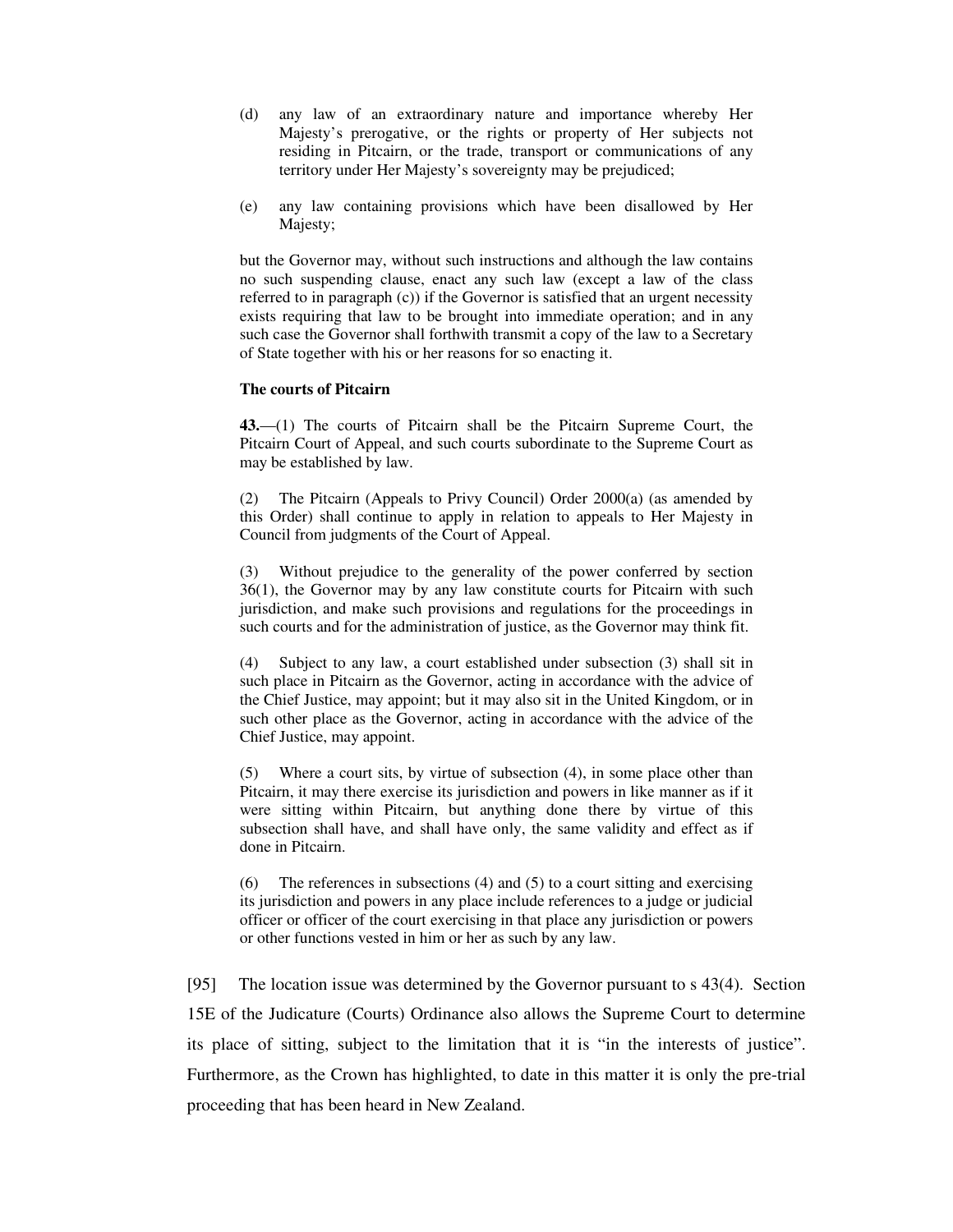[96] Section 15E of the Judicature (Courts) Ordinance provides:

#### **Place of sitting of Supreme Court and Magistrate's Court**

**15E.**—(1) A judge of the Supreme Court or a magistrate may make an order that any proceeding, or any step in any proceeding, be held—

- (a) in the Islands; or
- (b) in the United Kingdom; or
- (c) in New Zealand.
- (2) An order under this section may be made—
	- (a) on the application of any party or intended party to the proceeding, or
	- (b) of the Court's own motion.

and may be made either before or after the commencement of a proceeding.

(3) In determining whether to make an order under this section, the Court must take into account:

- (a) the nature of the proposed step or hearing; and
- (b) the interests of justice; and
- (c) the interest in the efficient disposal of Court business.

[97] The Crown submits that counsel for either party is not entitled to give input when executive policy decisions are in issue and relies on *Christian*  $v R (No 2)<sup>23</sup>$  as authority on this point:

[146] An associated submission was to the effect that there was unfairness arising from the fact that the Public Defender had been appointed later than the Public Prosecutor. The submission was that this had deprived the Public Defender of the opportunity to become involved at a stage when there was debate within Foreign and Commonwealth Office circles about whether there should be trials or whether an amnesty should be allowed. The Public Defender's submission was that as he had not been appointed, he was not available to attempt to tip the balance in favour of the appellants during these deliberations.

[147] The Supreme Court concluded that there was a sense of unreality about this part of the argument because it thought it unlikely that counsel would have been admitted to that debate. In submissions before this Court, Ms Gordon for the Crown pointed out that this issue was resolved very rapidly over a period of about two weeks. Again, we are in agreement with the finding of the Supreme Court on this issue. It would be unusual for counsel for accused persons to be invited to be involved in what was a policy discussion conducted at government level.

<sup>23</sup> *Christian v R (No 2)* [2006] PNCA 1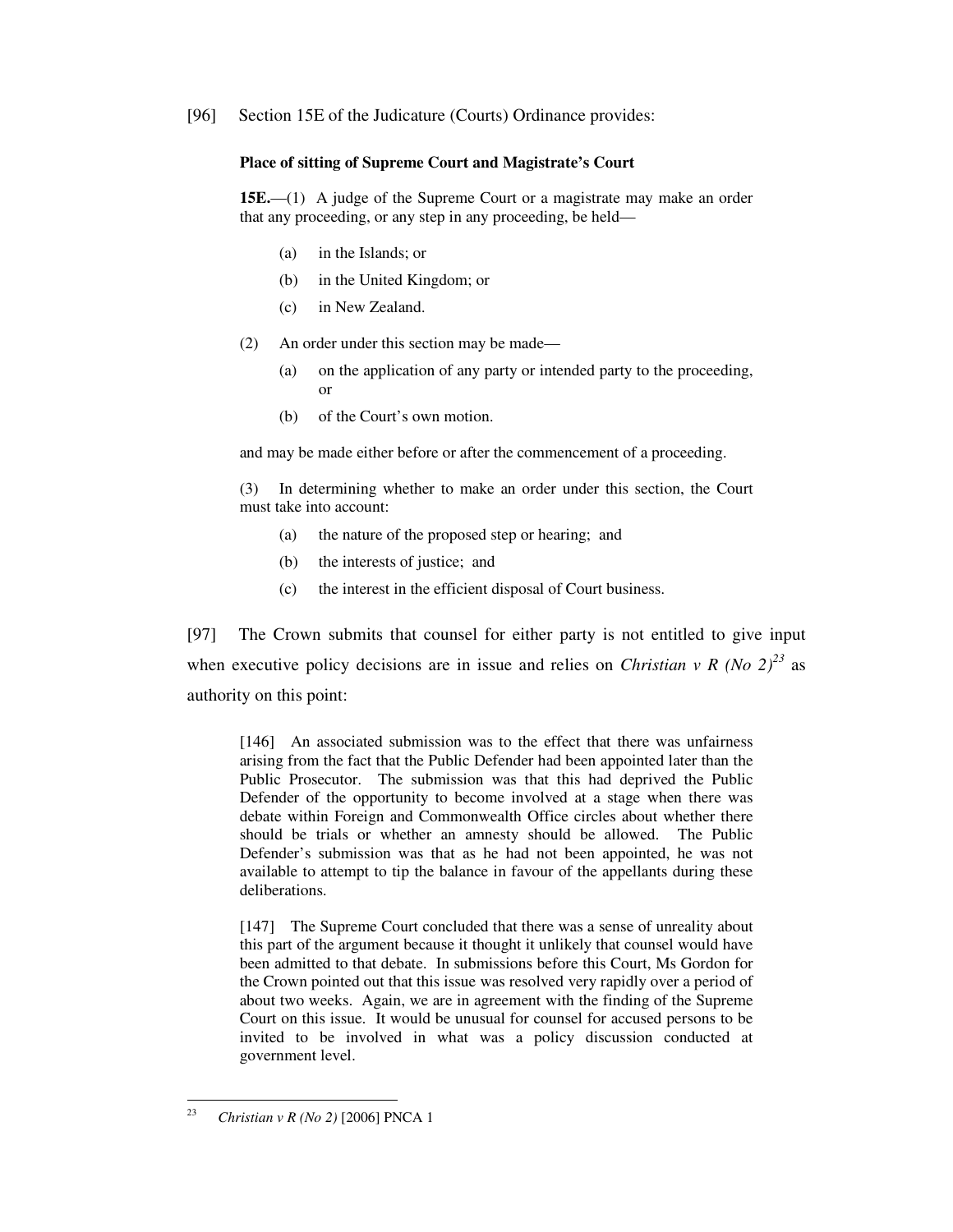## *Conclusion*

[98] The applicant contends that his fair trial rights under s 8 of the Pitcairn Constitution have been infringed. In my view, the applicant has been given the opportunity to present his case in this proceeding. It cannot be said that the use of the video link has compromised his rights, and the applicant was given opportunities to consult his counsel before this proceeding.

[99] Sections 36(1) and 38 of the Pitcairn Constitution have no relevance to this issue as the Governor's decision cannot be construed as "making a law" in this situation.

[100] I accept there are significant practical benefits in having this matter heard in New Zealand. The judiciary and counsel are situated here. The court infrastructure here is considerably more advanced than in Pitcairn. Given the predominantly technical and procedural arguments that are involved in the present hearing, and that the fixture was set down and allocated judicial resources for some time, New Zealand is the most appropriate forum for the present step in the proceedings. The applicant could have but did not choose to exercise his right under  $s 15E(2)(a)$  of the Judicature (Courts) Ordinance to have this proceeding heard in Pitcairn.

[101] In conclusion, this issue cannot form the basis of a s 25 challenge as it does not relate to the applicant's fair trial rights under s 8, nor does it relate to any other rights in the Pitcairn Constitution.

## *B. Pitcairn judiciary has institutional bias*

[102] The applicant has expressed concerns about the gender and nationality bias of the Pitcairn judiciary, without identifying the detriment he has suffered.

[103] The Crown referred to the New Zealand Court of Appeal in *Collier v Attorney General. 24* In rejecting this type of submission, the Court said:

[23] … the Court of Appeal in *Locabail (UK) Ltd v Bayfield Properties Ltd* [2000] QB 451 observed at para 25:

<sup>24</sup> *Collier v Attorney General* [2002] NZAR 257 (CA)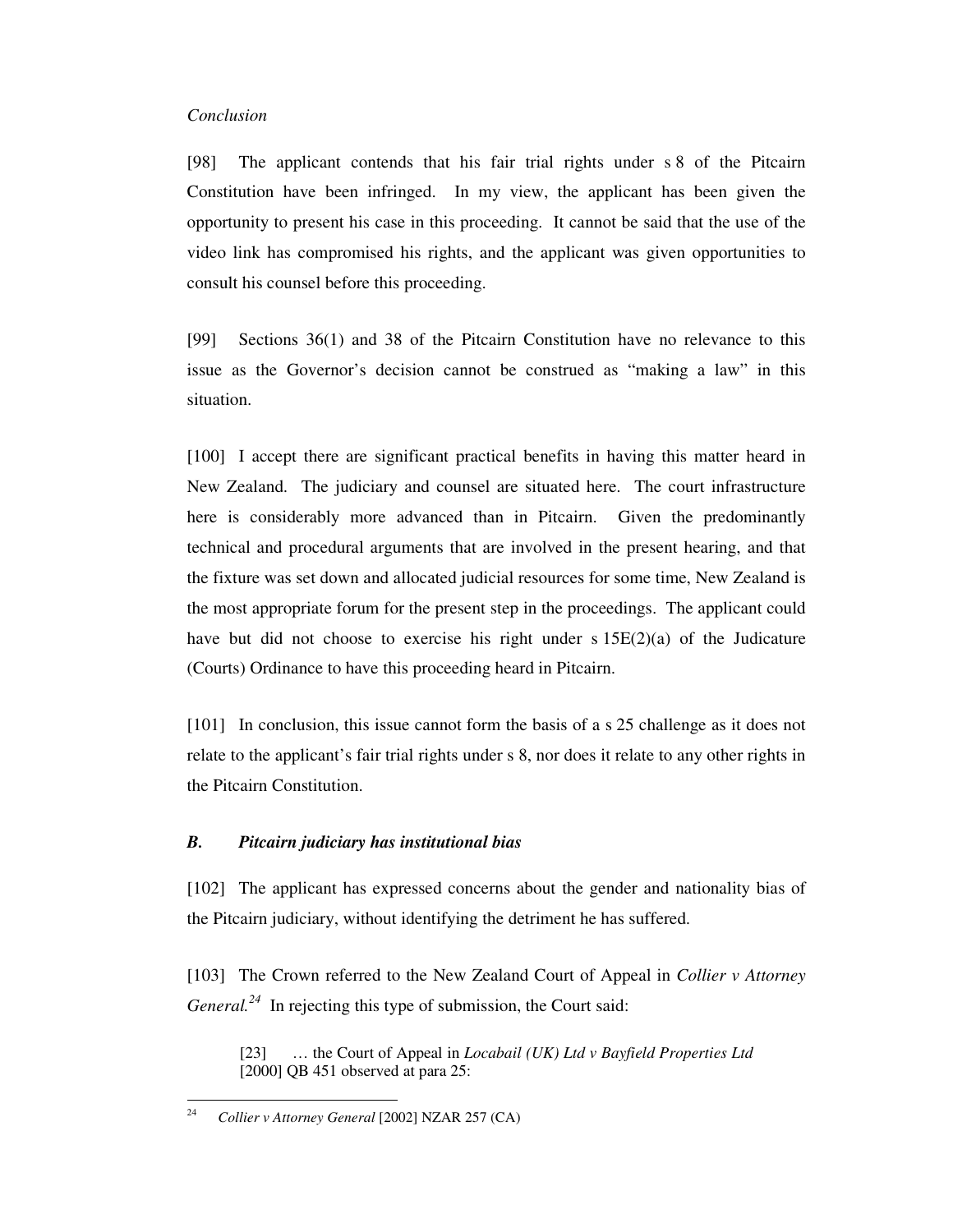It would be dangerous and futile to attempt to define or list the factors which may or may not give rise to a real danger of bias. Everything will depend on the facts, which may include the nature of the issue to be decided. We cannot, however, conceive of circumstances in which an objection could be soundly based on the religion, ethnic or national origin, gender, age, class, means or sexual orientation of the judge. Nor, at any rate ordinarily, could an objection be soundly based on the judge's social or educational or service or employment background or history, nor that of any member of the judge's family; or previous political associations; or membership of social or sporting or charitable bodies; or Masonic associations; or previous judicial decisions; or extra-curricular utterances ...

[24] To invoke membership of any association listed in the questions as a sufficient basis for disqualifying a Judge from sitting would also be inconsistent with the unlawful discrimination provisions of the Human Rights Act 1993 and the New Zealand Bill of Rights Act 1990.

[104] The Crown submits that whatever the applicant's argument is on this point, he faces a considerable challenge to overcome the case law.

[105] In my view, the applicant's submission is without merit. It is highly unlikely that the basis for the applicant's concerns would allow him any chance of success.

## *C. The Public Prosecutor was appointed before the Public Defender*

[106] In the applicant's submission, his fair trial rights under s 8 of the Pitcairn Constitution are in issue as the Public Prosecutor was appointed before the Public Defender. In *Christian*  $\nu R$  *(No 2)*, this issue has already been considered and found to have no merit. The principle is also applicable in this case.

## *D. The Island Magistrate is not independent*

[107] With regard to the independence of the Island Magistrate, while it can be said that he had "apparent bias" as he was the Deputy Mayor and therefore may have an incentive for the applicant to be prosecuted and resign, the applicant has not shown how this possible bias influenced the Island Magistrate's decision to issue the search warrants.

[108] In any event, the applicant remained Mayor after the warrants were issued. In a tiny island like Pitcairn, from which there are only a handful of adults to perform public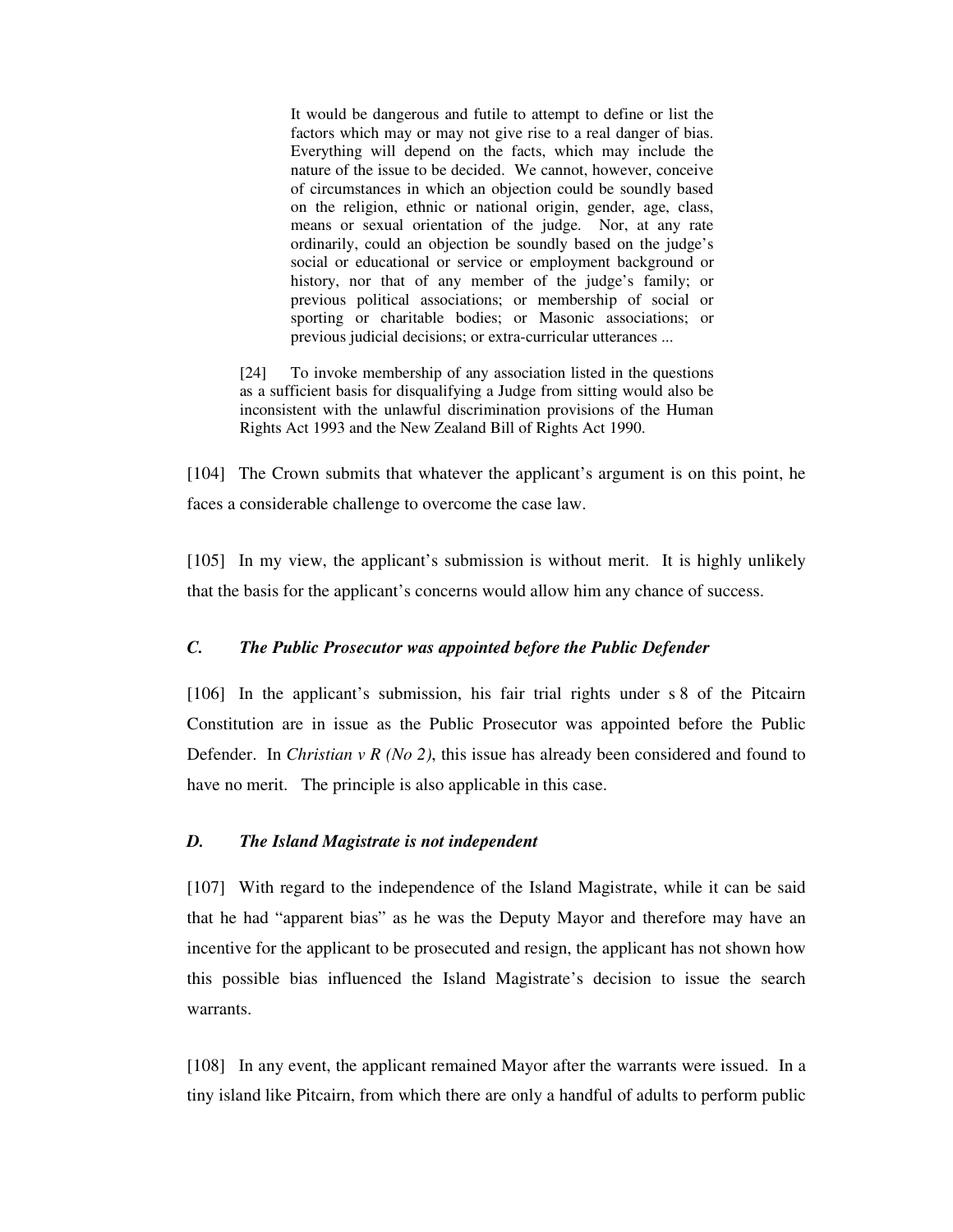duties, issues such as apparent bias are inevitable. There is no merit in the applicant's submission.

[109] Section 25 cannot be used as there is no breach of s 8 of the Pitcairn Constitution or of any other Pitcairn Constitution rights.

## *E. The Governor was not lawfully appointed*

[110] The applicant submits that Acting Governor Silva was not validly appointed, as she was appointed by a person with no power to do so and because her appointment was not published on Pitcairn.

[111] The Crown rejects this contention. Firstly, it notes that Andrew Allen was an official in the employment of a Secretary of State – a senior British Minister – and explicitly acted in that Minister's name when appointing Governor Silva. Notification was not required.

[112] Section 28 of the Pitcairn Constitution provides:

## **Acting Governor**

28.—(1) During any period when the office of Governor is vacant or the Governor is for any reason unable to perform the functions of that office those functions shall, during Her Majesty's pleasure, be assumed and performed by such person as Her Majesty may designate for that purpose by instructions given through a Secretary of State ("the person designated").

(2) Before assuming the functions of the office of Governor, the person designated shall make the oaths or affirmations directed by section 27(4) to be made by the Governor.

(3) The person designated shall not continue to act in the office of Governor after the Governor has notified him or her that the Governor is about to assume or resume the functions of that office.

(4) In this section "the Governor" means the person holding the office of Governor.

[113] Nowhere in this provision does it require that the residents of Pitcairn receive notification of Governor Silva's appointment.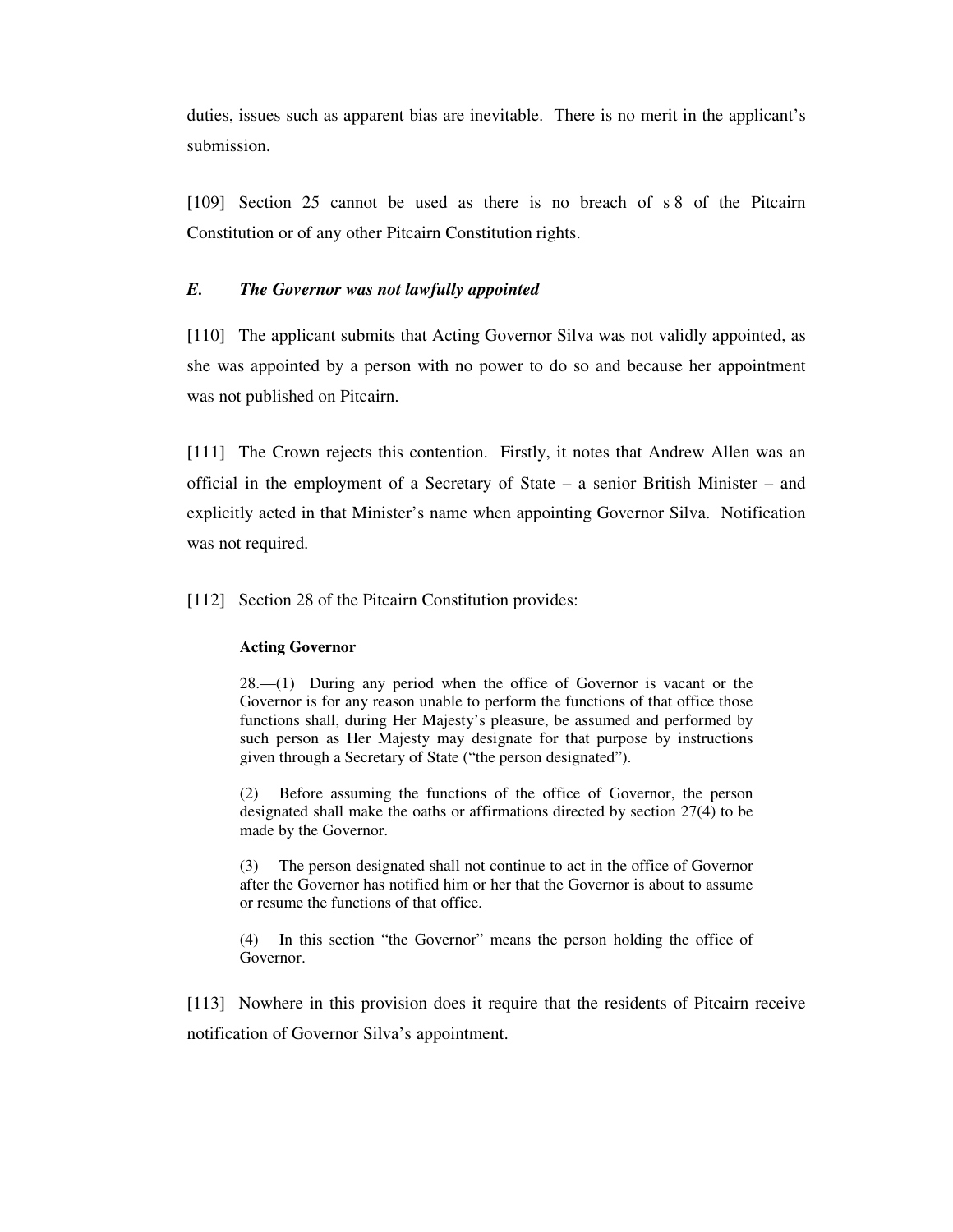[114] I do not consider Governor Silva's appointment was unlawful. According to Wade and Forsyth:<sup>25</sup>

When powers are conferred upon ministers who have charge of large departments, it is obvious that they will often not be exercised by the minister in person. Parliament is aware of this, and ministerial powers are therefore taken to be exercisable by officials of the minister's department acting in his name and in the customary way.

[115] However, as the appointment involved decision makers based in the United Kingdom (Her Majesty the Queen and the Secretary of State), the appropriate jurisdiction for these matters is the United Kingdom.

## *F. Summary Offences Ordinance bars more serious charges laid under the Criminal Justice Act*

[116] The principle from *Christian and Others v The Queen 26* that all English laws are incorporated into Pitcairn law, subject to local circumstances, applies here:

72. It appears too that many of the offences of which the appellants were convicted under the 1956 Act could have been charged against them under the Justice Ordinance 1966, although the sentences that could have been imposed would of course have been much more lenient and questions would have arisen as to whether the prosecutions were out of time.

…

75. … One can infer that the decision to bring these prosecutions under the 1956 Act was reached out of a desire to deal even-handedly with all the offenders, and to root out the cultural trait once and for all by seeking convictions under legislation that would enable sentences to be imposed that gave full weight to the gravity of the crimes that had been committed.

…

78. … How statutes of general application in force in England are to be qualified in the light of local circumstances is less clear. Sir Kenneth notes, at  $p 548<sup>27</sup>$  that in a few cases the uncertainty has been reduced by legislative intervention locally. But none of these problems affect the provisions of the Sexual Offences Act 1956 which were invoked in this case. As I have said, it is a statute of general application. While some of the sections that it contains such as those about abduction and the keeping of brothels might have no relevance on Pitcairn, that is not so in the case of the sections under which these prosecutions were brought. There are no circumstances either locally on

<sup>&</sup>lt;sup>25</sup> Wade and Forsyth, *Administrative Law* ( $9<sup>th</sup>$  ed, OUP, Oxford, 2004) at 320.

<sup>26</sup> *Christian and Others v The Queen* [2006] UKPC 47.

<sup>27</sup> Sir Kenneth Roberts-Wray, *Commonwealth and Colonial Law* (1966).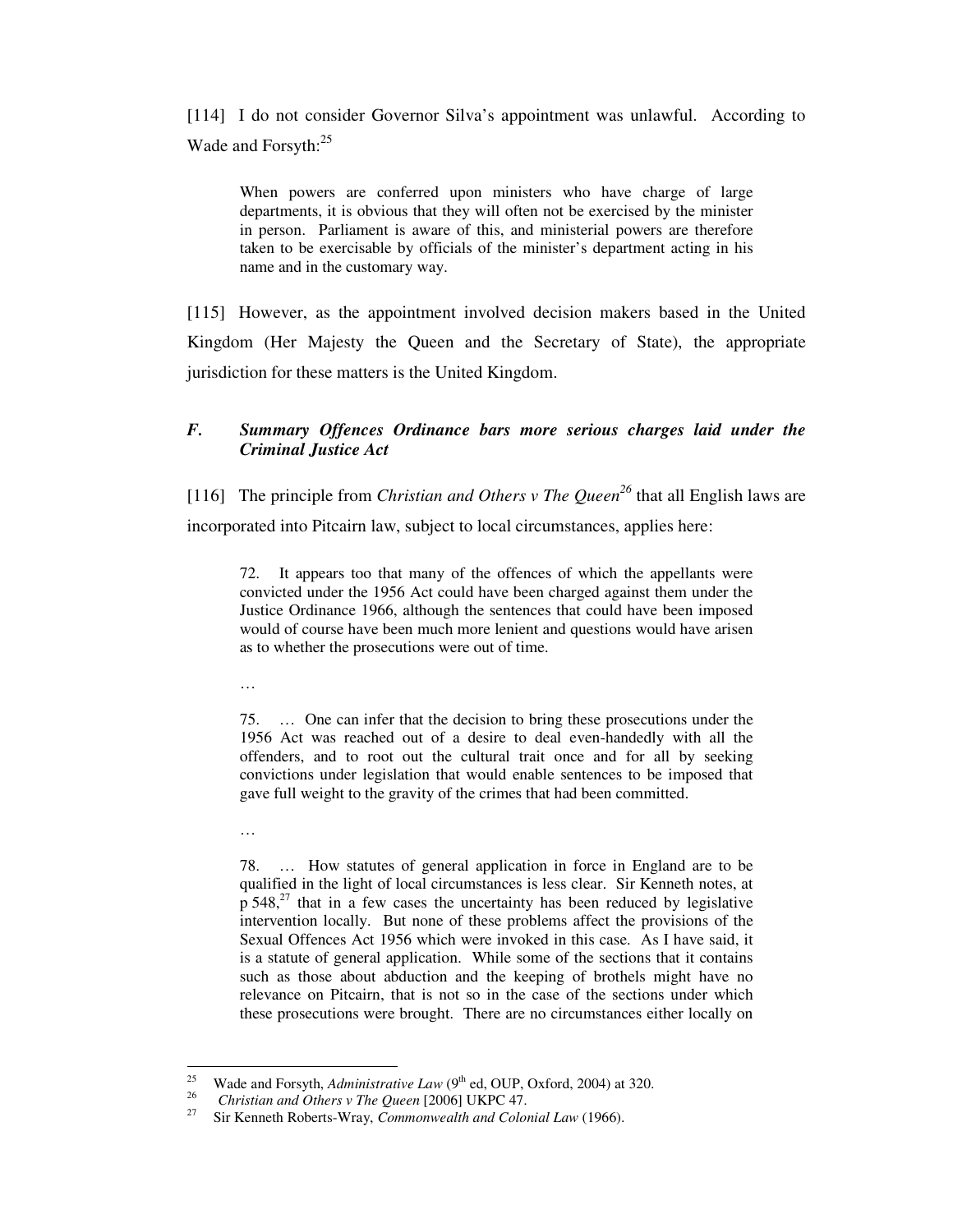Pitcairn or in England which require the provisions of either section 1 or section 14 to be qualified in any way.

[117] Like the Sexual Offences Act (in the Christian proceedings), the Criminal Justice Act 1988 is a public general Act of the United Kingdom, and therefore it should be regarded as fully incorporated into local law under  $s\ 42(1)$  of the Pitcairn Constitution.

[118] Lastly, nothing precludes the Crown from laying indictable charges where summary charges are also available. The Crown's ability to lay its charges indictably would depend on whether the facts of the case match the legal elements of the offence under s 160 of the Criminal Justice Act.

[119] The applicant's submission is without merit. Further, s 25 cannot be used as there has been no breach of the applicant's rights under the Pitcairn Constitution.

## *G. Applicant is entitled to trial by jury*

[120] The applicant submits that s 9 of the Judicature (Courts) Ordinance is a breach of his rights to be tried by a jury. He challenges this provision through s 25 of the Pitcairn Constitution. The relevant portion of s 9 reads:

### **Mode of trial**

**9.**—(1) Trials before the Supreme Court in its civil or criminal jurisdiction shall be by a judge alone, provided that the Court may, if it thinks it expedient and practicable so to do, sit with assessors.

[121] This argument raises the same issue that the Pitcairn Supreme Court in *R v* Seven Named Accused<sup>28</sup> considered when it agreed that art 6 of the ECHR did not require a trial by jury. The courts were said to be bound by the ordinances properly legislated, lawfully providing for trial without jury.

[122] Further, the applicant has not been discriminated against unfairly on the basis of his national or social origin.

<sup>28</sup> *R v Seven Named Accused* [2004] PNSC 1 at [196]–[206]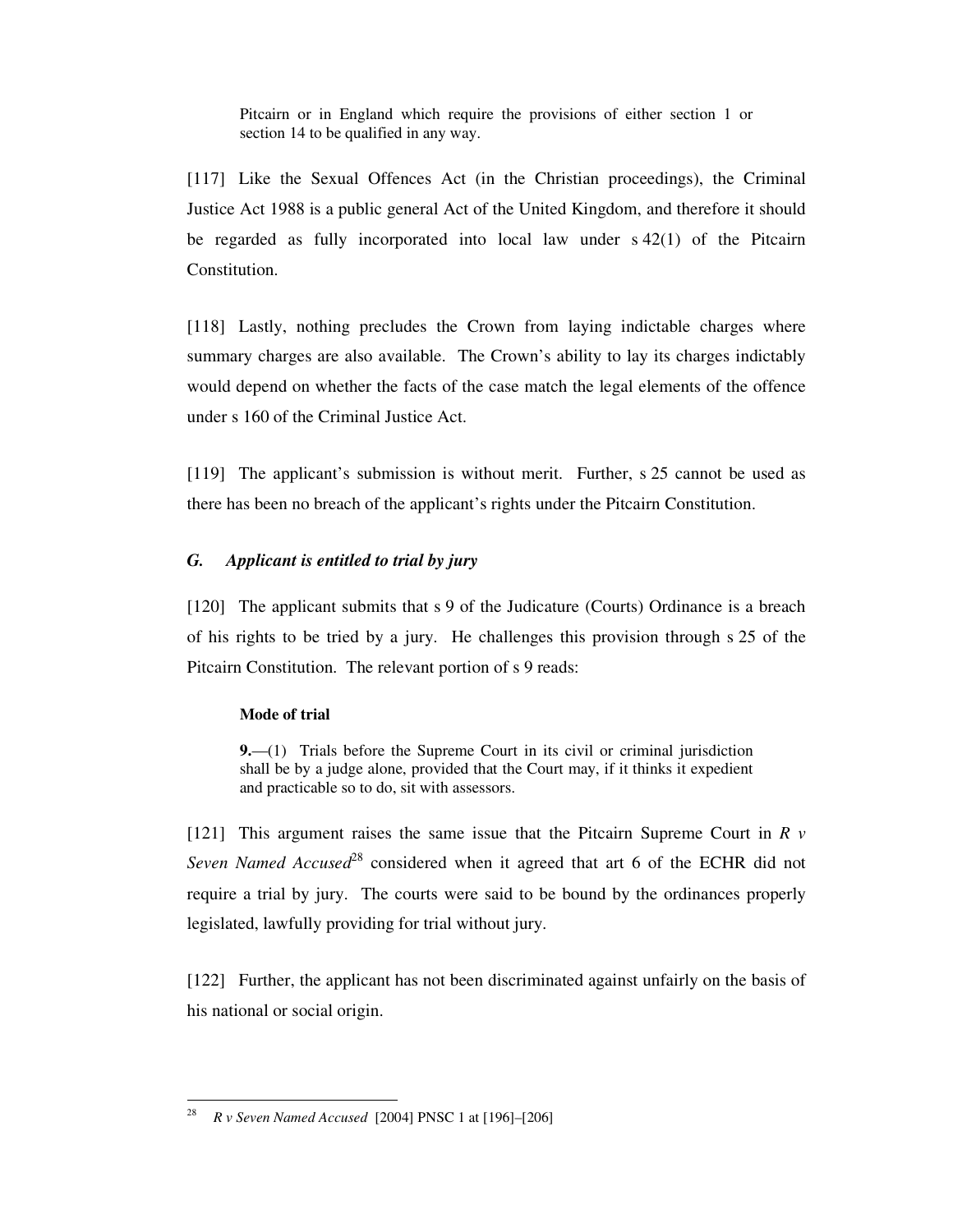[123] There is no right to a jury trial in Part 2 of the Pitcairn Constitution; therefore it cannot form the basis of a s 25 challenge. The applicant's rights to a fair trial are not in peril, nor are any other rights under the Pitcairn Constitution.

# *H. Magistrate's Court erred in committing the applicant to the Supreme Court for trial*

[124] The applicant argues that the Magistrate's Court failed to properly commit him for trial, as it did not consider whether prosecution witnesses should be bound by recognizance and because the Magistrate failed to advise him of the right under s 65C of the Justice Ordinance to object to written evidence at trial without further proof. The relevant sections read:

#### **Right to object to written evidence at trial without further proof**

**65C.**—(1) A person committed by the Magistrate's Court for trial shall have the right to object, by written notification to the prosecutor and the Supreme Court within 14 days of being committed, unless the Court in its discretion permits such an objection to be made outside that period, to a statement or deposition being read as evidence at the trial without oral evidence being given by the person who made the statement or deposition and without the opportunity to cross-examine that person.

(2) Upon making a decision to commit the accused for trial, the Magistrate shall remind the accused in open court of the right to object conferred on him or her by subsection (1) of this section.

#### **Procedure on committal for trial**

**66.**—(1) Upon committing any accused person for trial before the Supreme Court, the Court shall, until the trial, either admit him or her to bail or remand him or her in custody and in such case the warrant of the Magistrate's Court shall be sufficient authority to the officer in charge of any prison appointed for the custody of prisoners committed for trial.

(2) The Court shall bind by recognizance with or without sureties, as it considers necessary, every witness called on behalf of the prosecution to appear at the trial and to give evidence and also to appear and to give evidence if required at any further examination concerning the charge which may be held by direction of the Public Prosecutor.

(3) If any person required to enter into a recognizance under the provisions of the last preceding subsection refuses to enter into the same, the Court may admit that person to prison until after the trial unless, in the meantime, he or she enters into such recognizance; but, if afterwards, from want of sufficient evidence or any other cause, the accused person is discharged, the Court shall order that any person so imprisoned shall also be discharged.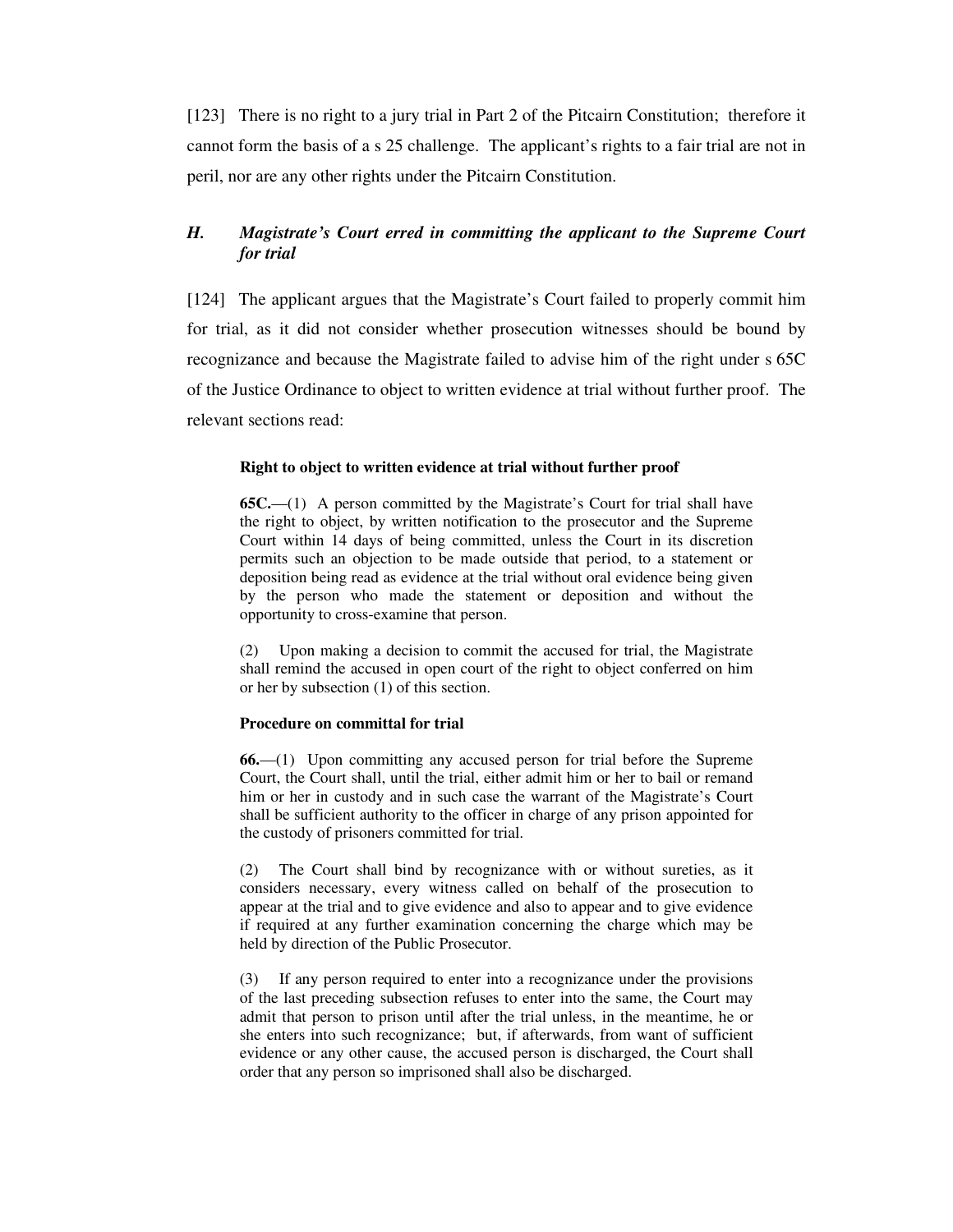(4) The Court shall, upon the application of the accused person (but not otherwise), take steps described in subsections (2) and (3) to secure the attendance of any witnesses called on behalf of the accused person at the trial to give evidence and to give evidence if required at any further examination directed by the Public Prosecutor and shall take the names and addresses of persons whom the accused person wishes to give evidence at the trial, other than those whose evidence has been recorded at the committal proceedings, so that they may be summoned to appear at the trial.

[125] The Crown submits that any oversight by the Magistrate can be dealt with by s 16 of the Judicature (Courts) Ordinance. If any error had been committed, it would not have resulted in a "substantial miscarriage of Justice":

#### **Documents and proceedings not to be held invalid except where there has been a substantial miscarriage of justice**

**16.**—(1) No information, charge, summons, conviction, sentence, order, bond, warrant or other document and no process or proceeding shall be quashed, set aside or held invalid by any Court or quasi-judicial authority by reason only of any defect, irregularity, omission or want of form unless the Court or authority is satisfied that there has been a substantial miscarriage of justice.

[126] I am satisfied that even if there are in fact errors or some oversight by the Magistrate's Court, no "substantial miscarriage of justice" has resulted. The applicant has not indicated which prosecution witness he wished to give oral evidence and to cross-examine under s 65C(2). Any miscarriage of justice is merely speculative.

[127] Furthermore, on the issues of the Magistrate's failure to obtain "recognizance" from prosecution witnesses, any miscarriage of justice is also speculative, as the applicant has not provided any evidence that any of the prosecution witnesses have the risk of repudiating their obligations to give evidence in court for the trial.

[128] The applicant contends that the Magistrate's Court was wrong to commit him for trial before referring his constitutional challenges to this Court. He seeks to appeal that decision. In rare cases, the decision to commit can be challenged but not by appeal. This is part of the applicant's present constitutional challenge and the applicant cannot say he is prejudiced.

[129] Section 25 cannot be used as there is no breach of s 8 or of any other Pitcairn Constitution rights.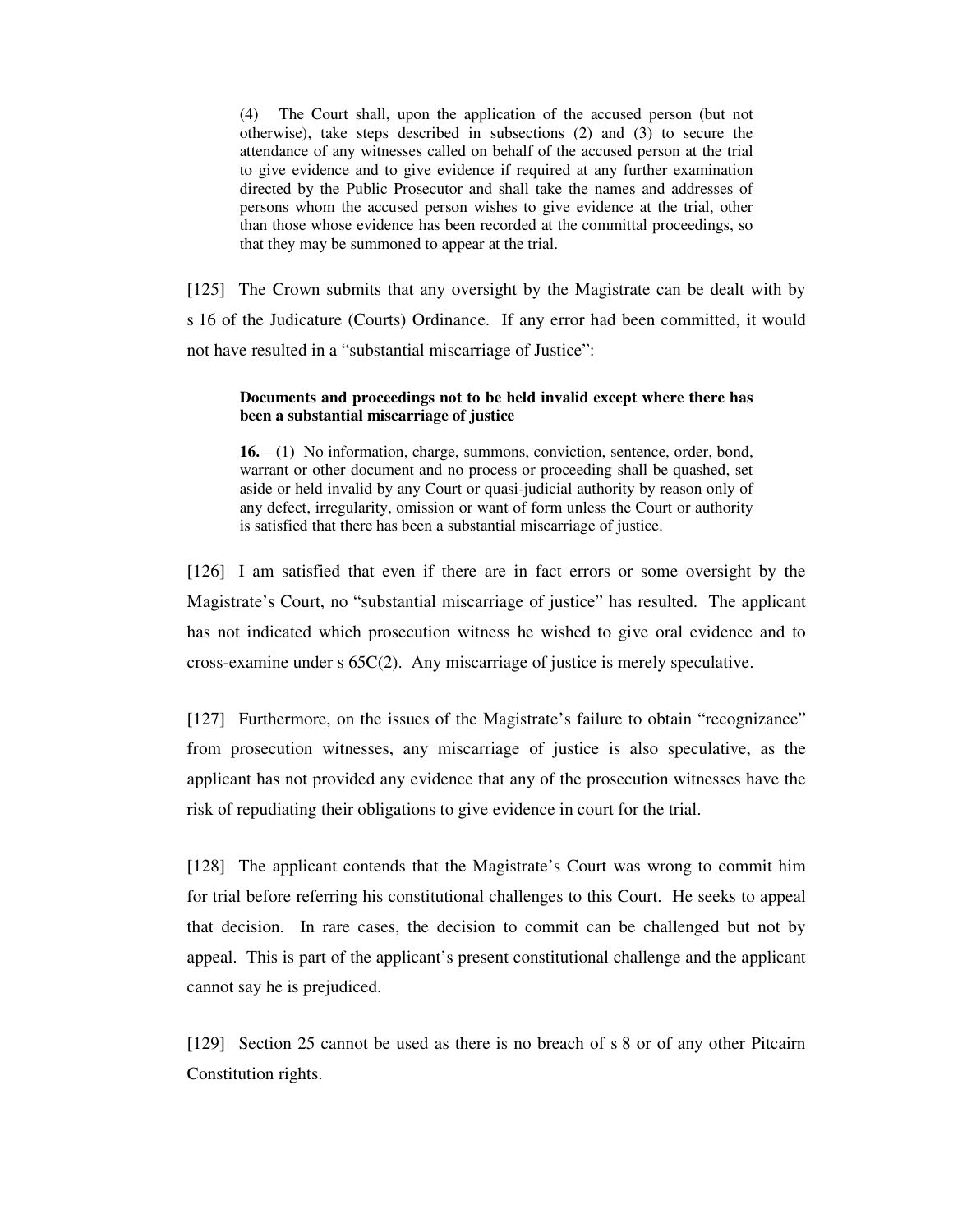## *I. The Public Prosecutor is not independent and has corrupted this proceeding*

[130] The applicant submits that Public Prosecutor Simon Moore's advice to Paul Treadwell, the then Attorney General, on potential candidates for roles within the Pitcairn defence bar and the position of registrars has compromised his independence.

[131] The Crown argues that Paul Treadwell independently came to his decision on the appointment of counsel for Pitcairn. Moreover, as current defence counsel was not suggested by Mr Moore at the time, his independence cannot be questioned. I agree with the Crown's submission that any review of the history of the Operation Unique trials is sufficient to satisfy any concerns about the independence of the Pitcairn defence bar.

[132] There is no merit in the applicant's submission.

[133] The applicant also argues that a fair trial cannot be achieved because of a lack of Pitcairn specific prosecution guidelines. The Crown refers to the Prosecution Guidelines of New Zealand as follows:

- (a) Evidential sufficiency; and
- (b) Public interest.

[134] In the Crown's submission, this essentially mirrors the guidelines set out in the United Kingdom's Code for Crown Prosecutors (CCP),<sup>29</sup> known as the "Full Code Test". The evidential test of the CCP requires prosecutors to be "satisfied that there is sufficient evidence to provide a realistic prospect of conviction". The "evidential test" in the New Zealand Crown Law Prosecution Guidelines requires that the "evidence which can be adduced in Court is sufficient to provide a reasonable prospect of conviction". 30

[135] The two elements of the Full Code Test are:

(a) Evidential sufficiency:

<sup>29</sup> Crown Prosecution Service *The Code for Crown Prosecutors* (February 2010) at p 7.

<sup>30</sup> Crown Law Prosecution Guidelines at p 7.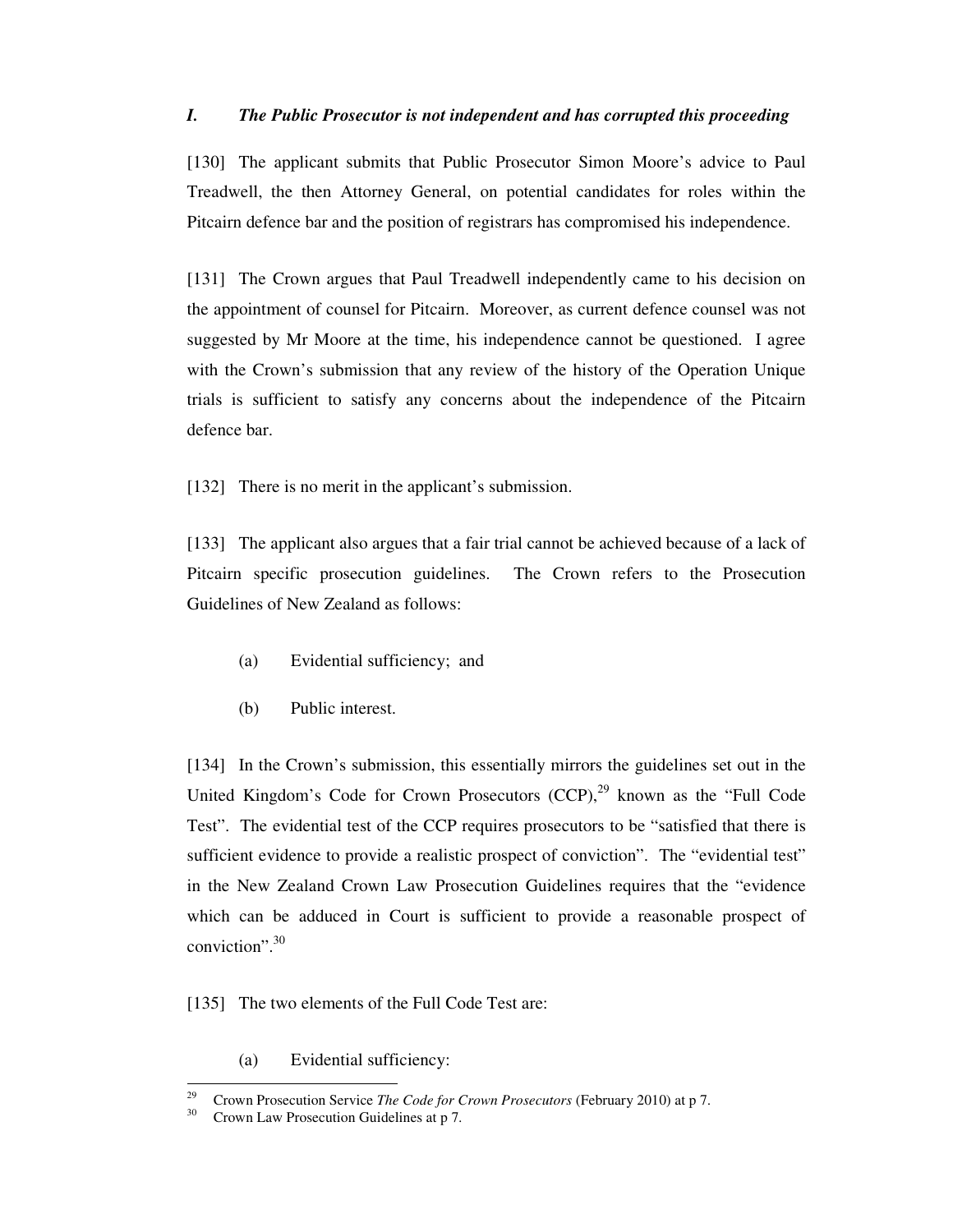- (i) Prosecutors must be satisfied that there is sufficient evidence to provide a realistic prospect of conviction.
- (ii) A "realistic prospect of conviction" is an objective test based solely upon the prosecutor's assessment of the evidence and any information that he or she has about the defence that might be put forward by the suspect.
- (iii) When deciding whether there is sufficient evidence, the prosecutor must consider whether the evidence can be used, and whether it is reliable.
- (b) Public interest:
	- (i) A prosecution will usually take place unless the prosecutor is sure that there are public interest factors tending against the prosecution which outweigh those tending in favour, or unless the prosecutor is satisfied that the public interest may be properly served, in the first instance, by offering the offender the opportunity to have the matter dealt with by an out-of-court disposal. The more serious the offence or the offender's record of criminal behaviour, the more likely it is that a prosecution will be required in the public interest.

[136] The applicant's alleged offending, however, clearly justifies the exercise of the discretion here. The Crown argues that the New Zealand Prosecution Guidelines are met in this case. I agree. The Full Code Test has also been satisfied, in my opinion. No unfairness arises because of a lack of published Pitcairn guidelines, nor can it be said that the Public Prosecutor lacks independence in some way.

[137] Section 25 cannot be used as there is no breach of s 8 of the Pitcairn Constitution or of any other Pitcairn Constitution rights.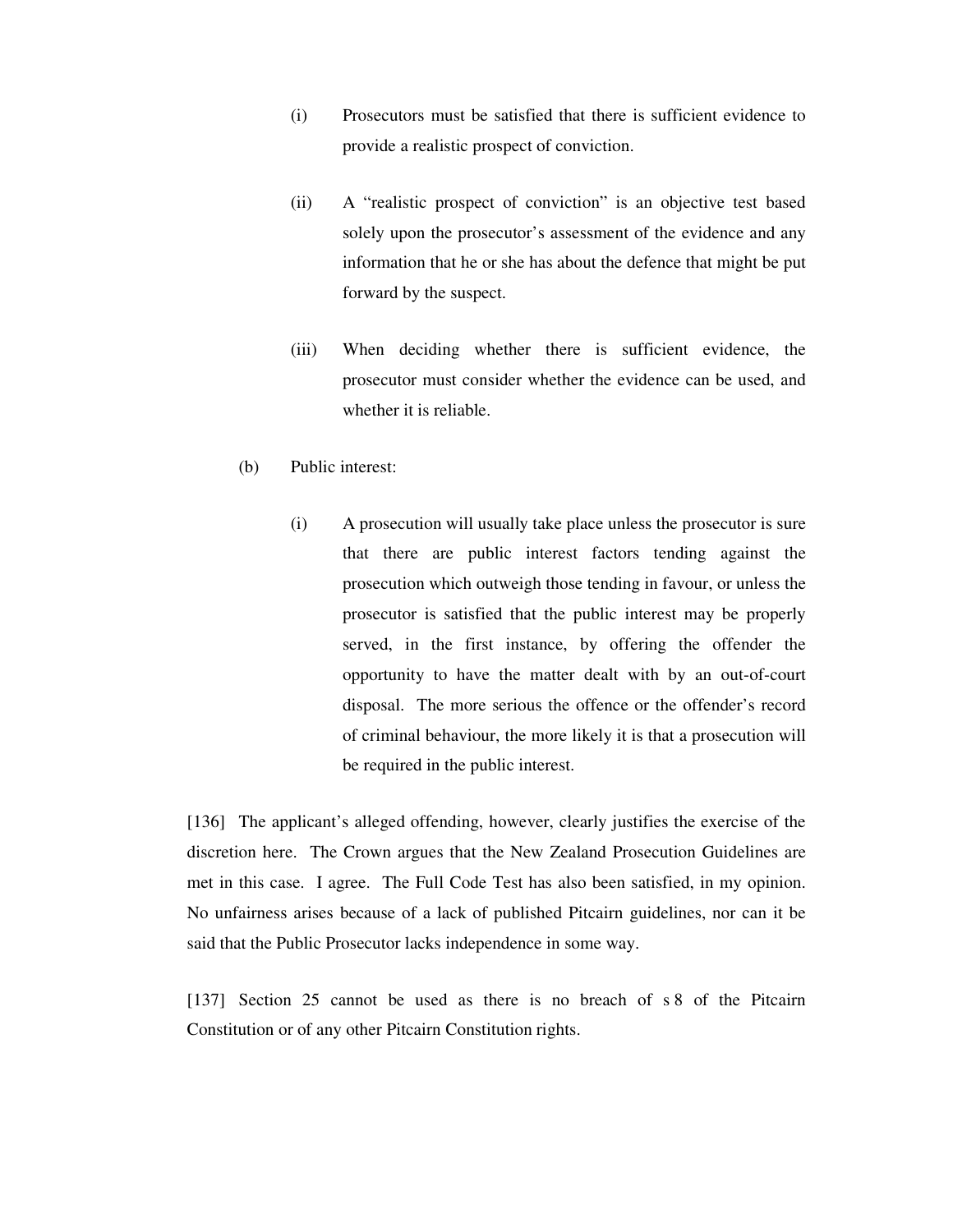### *J. Unfairness in lack of consultation with the applicant or the Public Defender*

[138] The applicant asserts that the Governor's powers and the decision to hear this proceeding in New Zealand is *ultra vires* as it offends against the requirement of natural justice and is disproportionate. The failure to consult the Public Defender about various issues is a breach of the Public Defender in Criminal Proceedings Ordinance.

- [139] The applicant argues that he should have been consulted:
	- (a) On the question of the Note to the Constitution, as holding trials in New Zealand is plainly a matter of the practice and procedure and the administration or organisation of the business of the Courts.
	- (b) At the hearing of the ex-parte application to export the seized computer and related materials to New Zealand. Indeed, if the Prosecutor is right in that it is ex-parte, he should have been appointed amicus.
	- (c) Prior to the application made to the Governor on the question of holding this trial in New Zealand.
- [140] The Public Defender in Criminal Proceedings Ordinance provides:

#### **Powers and functions of Public Defender**

**4.**—(1) The Public Defender shall be entitled to accept instructions from and to appear as counsel for the defendant in a prosecution or other proceeding for any criminal offence in any Court. The Public Defender shall be remunerated therefor in accordance with the Legal Aid (Criminal Proceedings) Ordinance, provided that a certificate for legal aid is granted to the defendant under section 3 whereupon the Public Defender shall be deemed to have been assigned to represent him or her under section 9.

(2) The Public Defender shall have an advisory function on behalf of defendants in relation to criminal proceedings, whether potential or in being, concerning the practice and procedure and the administration or organisation of the business of the Courts. Every decision or matter significantly affecting the rights or interests of those defendants shall be referred by the Chief Justice or the Governor, as the case may be, to the Public Defender for advice.

(3) The Public Defender may, in any criminal proceeding in which the defendant is not legally represented, be appointed by the Chief Justice to appear as *amicus curiae* to argue any question of difficulty or importance or other point touching upon the public interest, in order to assist the Court in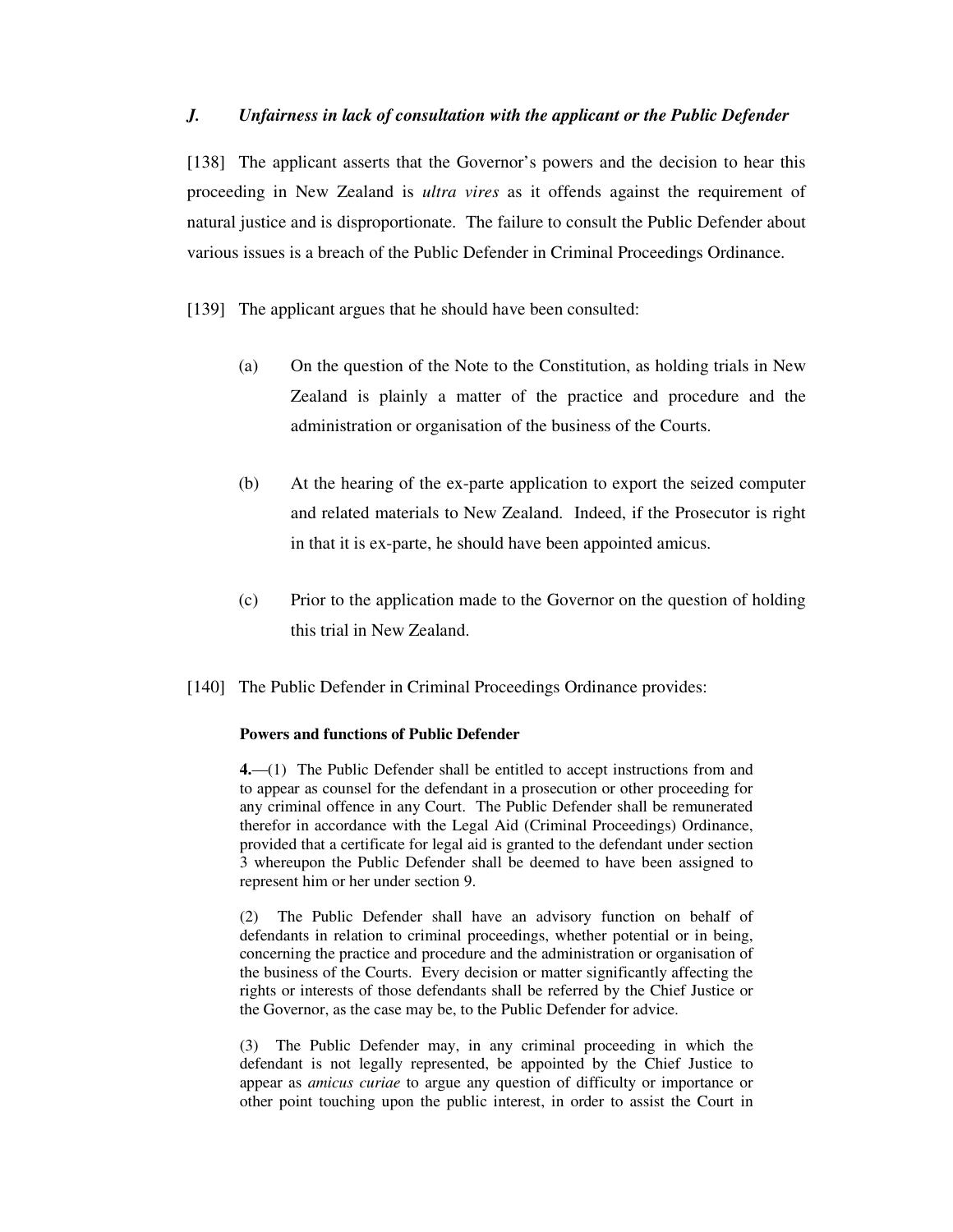determining it. The provisions of subsection (1) as to remuneration shall apply to an appointment under this subsection.

(4) The Public Defender shall have such other powers or functions as the Governor may from time to time, after consultation with the Chief Justice, specify in writing to him or her.

[141] Nothing in the ordinance expressly or implicitly limits its application to the Operation Unique proceeding. Its purpose appears to be to:

- (a) Establish the office of the Public Defender; and
- (b) Set out its preliminary powers and functions in criminal proceedings.

[142] The Governor has the power to repeal any laws, according to s 63 of the Pitcairn Constitution:

#### **Power to amend and revoke instruments, etc**

**63.**—(1) Any power conferred by this Constitution to make any subsidiary instrument or to give any instructions or directions shall be construed as including a power exercisable in like manner to amend or revoke any such instrument, instructions or directions.

(2) In subsection (1), "subsidiary instrument" means any proclamation, regulation, order, rule or other like instrument having the force of law.

[143] Given that the Governor has not revoked this ordinance, it must still be in force in Pitcairn. The ordinance established the Public Defender's office and it is doubtful that it applies solely to the Operation Unique proceeding.

[144] Section 4(2) requires that every decision or matter that "significantly affects" the rights or interests of a defendant shall be referred by the Chief Justice or Governor to the Public Defender for advice. The decision to transfer this proceeding to New Zealand has not significantly affected the applicant's fair trial rights. As defence counsel is based in New Zealand, the applicant's ability to consult with his counsel would not have changed if this proceeding were held in Pitcairn. On this basis, there is no obligation to notify defence counsel under  $s(4(2))$  as no significant effect to the applicant's rights or interests has arisen.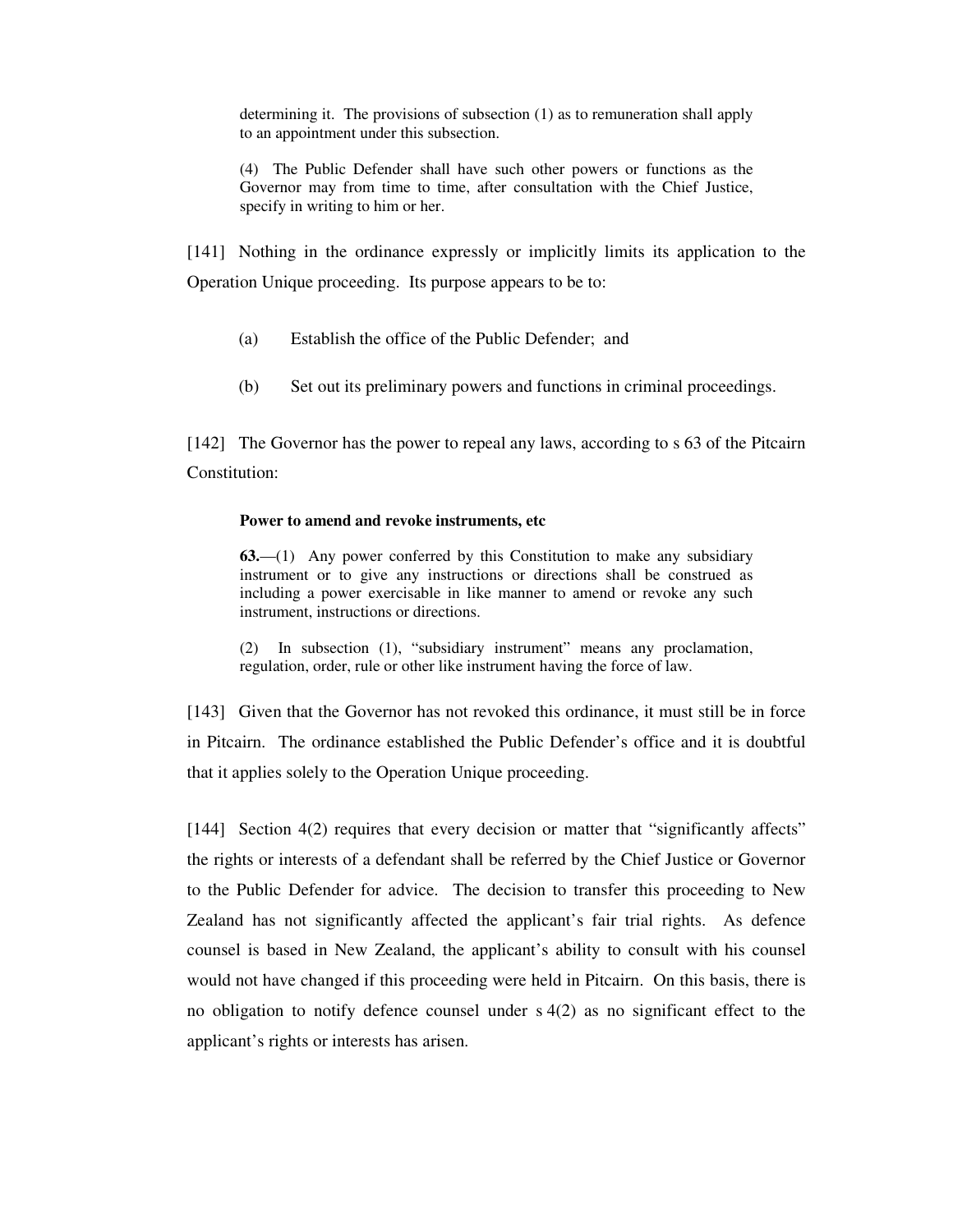[145] Any obligation to appoint an *amicus curiae* under s 4(3) only arises where a defendant is unrepresented. At the time the decision to transport the seized articles to New Zealand was made, the applicant was already represented by counsel. Therefore, no *amicus curiae* needed to be appointed. Furthermore, counsel was notified of this decision and was given the opportunity in this proceeding to challenge the decision to transport the seized articles to New Zealand.

[146] The applicant's submission is without merit.

## *K. Pitcairn Islanders' rights to self determination have been infringed*

[147] The applicant has not elaborated on his claim that the rights of the Pitcairn Islanders to self determination has impacted on his criminal trial on charges of possessing child pornography. I accept the Crown's submission that it is simply not relevant.

[148] Section 25 cannot be used as there is no breach of s 8 of the Pitcairn Constitution or of any other Pitcairn Constitution rights.

## *L. Pitcairn Islanders discriminated against*

[149] The applicant argues that a trial without a jury is discriminatory to him and that, consequently, justice cannot be seen to be done. This argument is based on Sue Farran's article, *The case of Pitcairn: A small island, many questions, 31* which was published prior to the introduction of the Pitcairn Constitution and discussed the way in which the Pitcairn court system developed in response to the needs of Operation Unique.

[150] Section 23(4) of the Pitcairn Constitution provides:

Nothing contained in or done under the authority of any law shall be held to breach this section to the extent that it has an objective and reasonable justification and there is a reasonable proportion between the provision of law in question or, as the case may be, the thing done under it and the aim which that provision or the thing done under it seeks to realise.

<sup>31</sup> (2007) 11(2) Journal of South Pacific Law 124 at 146.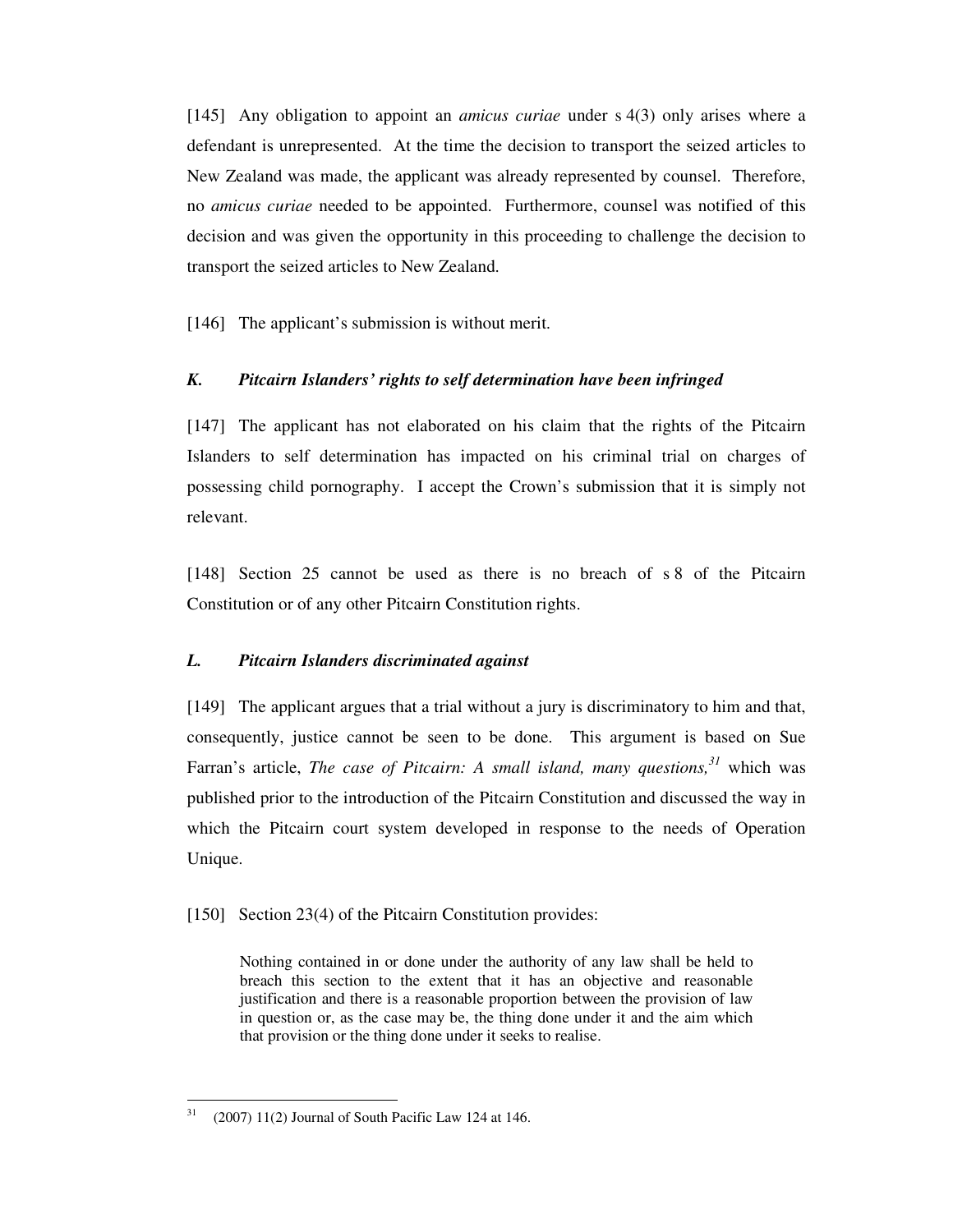[151] In *R v Seven Named Accused, 32* the Court said:

[201] All parties will be aware of the practical difficulties around constituting a jury of 12 people independent of the accused on Pitcairn, even if the law so provided.

…

[206] We are satisfied that in not providing for trial by a jury there is no breach of the European Convention for Human Rights. This Court is bound by the ordinances properly legislated, lawfully providing for trial of the defendants without jury.

[152] In *R (on the application of Misick) v Secretary of State for Foreign and Commonwealth Affairs, <sup>33</sup>* Laws LJ concluded that despite the esteem in which the jury trial is held, it must yield to the plenary powers of the West Indies Act 1962 (UK):

21. There is in my judgment no principle of law by which the suspension of jury trial promulgated for objective reasons can be said to be outwith or repugnant to the plenary powers given by section 5 of the 1962 Act.

[153] Furthermore, the applicant's argument that a trial without a jury by judge alone is per se unfair is without merit.

[154] Section 25 cannot be used as there is no breach of s 8 or of any other Pitcairn Constitution rights.

## *M. Attorney General erred in refusing access to documents*

[155] The applicant contends that the Foreign and Commonwealth Office and the Attorney General have refused to release certain documents relating to legal advice given on the formulation of the Pitcairn Constitution, and that this has prejudiced his ability to pursue his case.

[156] This is not the case according to a letter dated 26 January 2012 to the applicant's counsel. As the Crown has submitted "the contents of this legal advice would be at best tangential to the current proceedings".

<sup>32</sup> *R v Seven Named Accused* [2004] PNSC 1.

<sup>33</sup> *R (on the application of Misick) v Secretary of State for Foreign and Commonwealth Affairs* [2009] EWCA Civ 1549.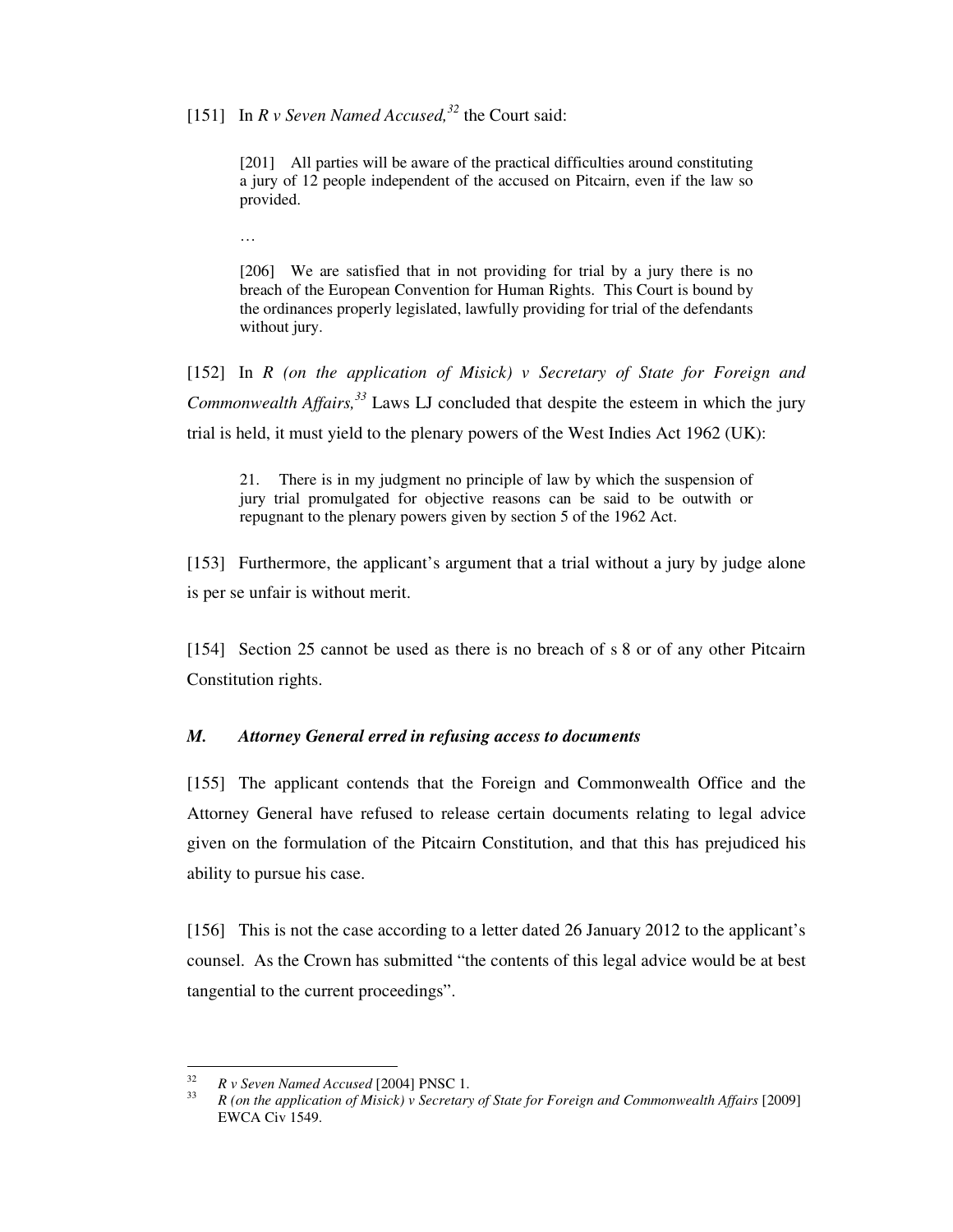[157] This is a criminal trial. The Court has no power to look behind the words of the Constitution. This was made clear by the Privy Council in *Te Heuheu Tukino v Aotea District Maori Land Board. <sup>34</sup>* The Lebanese case referred to by the applicant, *In the matter of El Sayed* (Judgment) Special Tribunal for Lebanon, Appeals Chamber, 35 is not relevant to the present case.

[158] The Attorney General, in his letter to the applicant's counsel dated 2 February 2012, declines to provide certain material relative to the United Kingdom Freedom of Information Act 2000, and in particular to the provisions on the formulation of government policy and legal privilege.

[159] I agree with the Crown's submission that the Attorney General acted properly and in accordance with appropriate legal considerations. The claim by the applicant that this is "cultural oppression" on the part of the Attorney General is completely without any merit.

[160] There has been no breach of s 8 or of any other rights under the Pitcairn Constitution.

### *N. Use of Justice Ordinance forms was unfair*

[161] The applicant submits that because the Chief Justice may advise the Governor to approve forms, such as that in which a search warrant may be issued, no fair trial is possible. The issue is whether the Chief Justice is so inherently biased that he would not be able to independently critique the search warrant form made by the Governor under s 20(d) Judicature (Courts) Ordinance. Section 20 reads:

### **Power to make rules**

**20.** The Governor may on the advice of the Chief Justice make rules of court for the purpose of carrying the provisions of this ordinance into effect and in particular for all or any of the following matters—

(a) for regulating the sittings of the Supreme Court and the Magistrate's Court and the despatch of business therein;

<sup>34</sup> *Te Heuheu Tukino v Aotea District Maori Land Board* [1941] AC 308 (PC).

<sup>35</sup> *In the matter of El Sayed* (Judgment) Special Tribunal for Lebanon, Appeals Chamber, CH/AC/2011/01, 19 July 2011.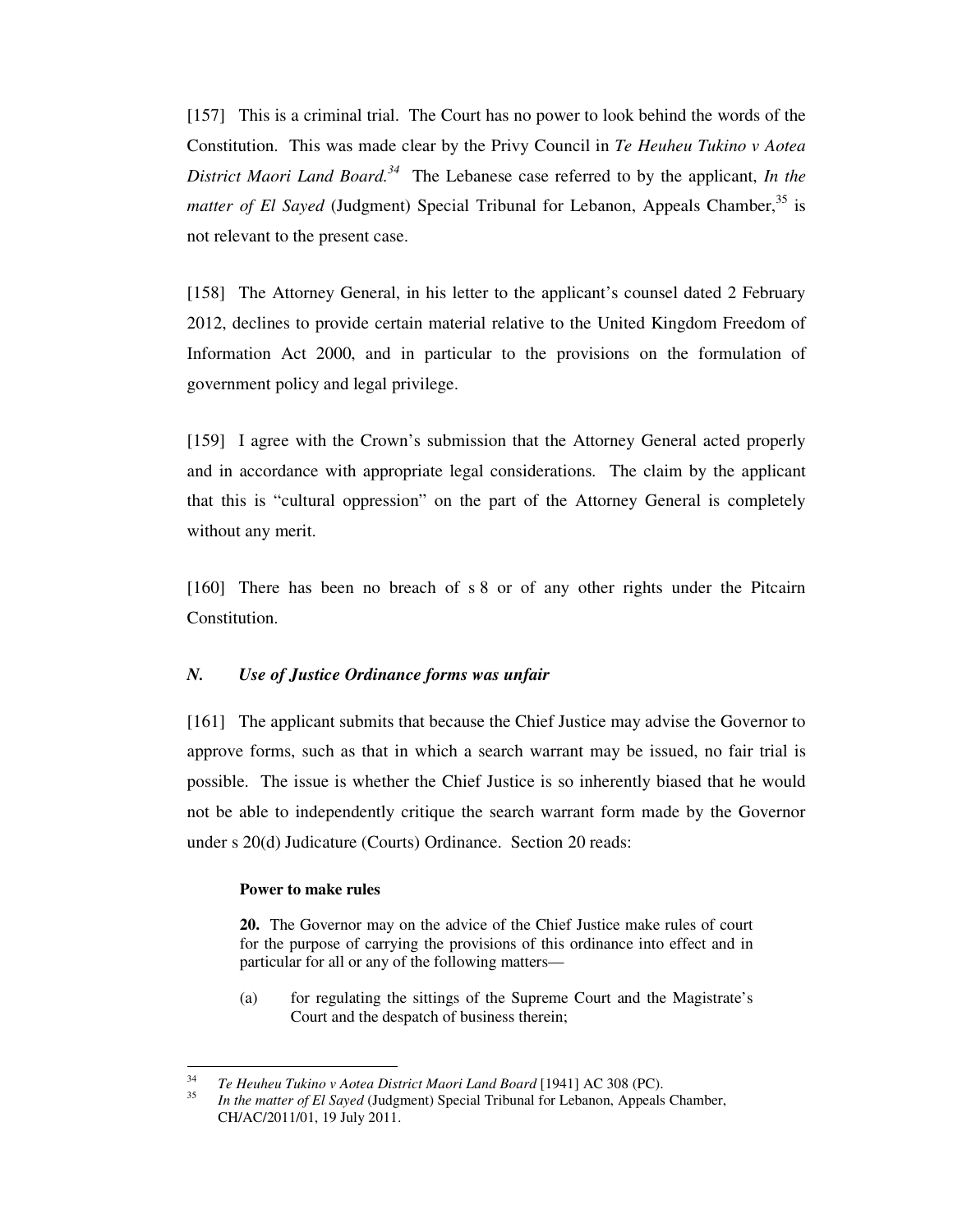- (b) for regulating the pleading, practice and procedure in the Supreme Court and the Magistrate's Court;
- (c) for regulating the hours of opening and closing of the offices of the Supreme Court and the Magistrate's Court;
- (d) for regulating the forms to be used in the Supreme Court and the Magistrate's Court and for all matters connected therewith;
- (e) for regulating the receipt of money paid into the Supreme Court or the Magistrate's Court or received or recovered under or by virtue of any process of execution or distress;
- (f) for regulating the payment out of the Supreme Court or the Magistrate's Court of all moneys to the persons entitled thereto;
- (g) for prescribing the books and forms of account to be kept and used in the Supreme Court or the Magistrate's Court;
- (h) for prescribing fees, costs and amounts for service and execution of process which may be demanded and received by officers of the Supreme Court or the Magistrate's Court in accordance with the practice and procedure of those Courts;
- (i) for prescribing the manner of acceptance, retention and disposal of fees and costs;
- (j) for providing for the taxation of the fees and costs of legal practitioners;
- (k) for regulating the professional practice, conduct and discipline of legal practitioners;
- (l) generally for regulating any matters relating to the practice and procedure of the Supreme Court or the Magistrate's Court or to the duties of the officers thereof or the conduct of proceedings therein.

[162] The Crown submits that the United Kingdom has a similar arrangement by which the Criminal Procedure Rules Committee, which includes the Lord Chief Justice, is charged with reviewing criminal trial procedure.

[163] There is no merit in the applicant's submission. The validity of the forms of the Justice Ordinance are not affected by the Chief Justice's involvement.

[164] Section 25 cannot be used as there is no breach of s 8 or of any other Pitcairn Constitution rights.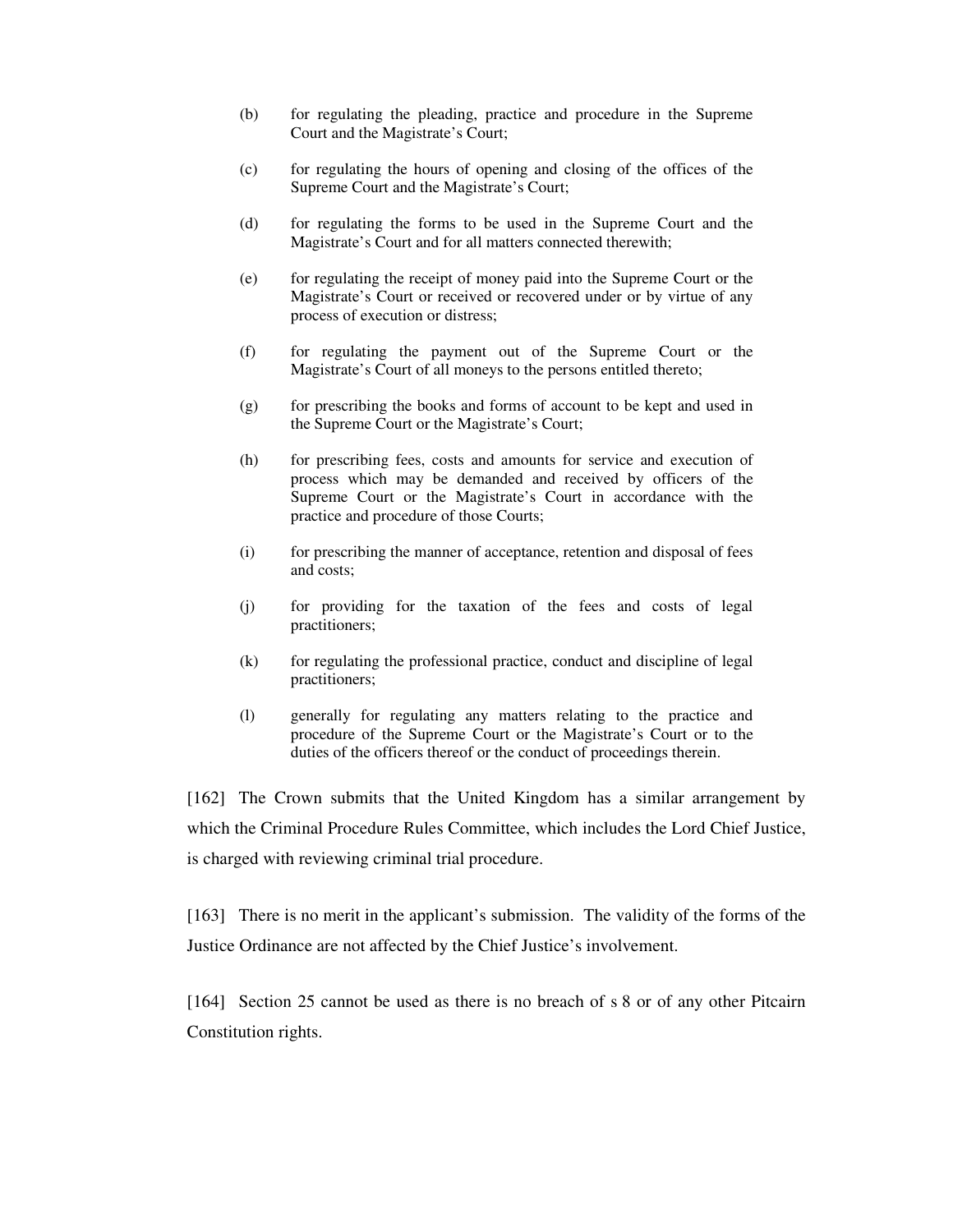### *O. Equality of arms compromised*

[165] The applicant seeks a declaration that the non-admission of Mr Edgler has resulted in an inequality of arms between the prosecution and the defence.

[166] There is no merit in the applicant's argument, given that the Chief Justice's Minute recorded that it would be unusual to have two counsel represent a single accused and that the applicant's counsel is experienced and capable of handling preliminary hearings. The Chief Justice also recorded that he is prepared to consider the matter further in the event of a defended trial in the Supreme Court.

[167] There has been no breach of s 8 or of any other rights under the Pitcairn Constitution.

### *P. Failure to receive an authenticated copy produces unfairness*

[168] The applicant contends that his not receiving an authenticated copy of the committal proceedings without delay after his committal is unfair.

[169] The Court receives a record of committal proceedings and the Crown an authenticated copy, pursuant to s 69 of the Justice Ordinance. The provision of an authenticated copy is required so that the Crown can undertake its prosecutorial role between committal and trial.

[170] There is no inequality of arms as the applicant has no role in this part of the criminal process and once the prosecutor decided to proceed, the applicant's counsel received a copy of the case against the applicant.

[171] The applicant's submission is without merit.

### *Q. Failure to pay expenses evidence of inequality of arms*

[172] The applicant contends that as the executive has failed to pay the applicant and his mother's expenses to travel to New Zealand, this is inequality.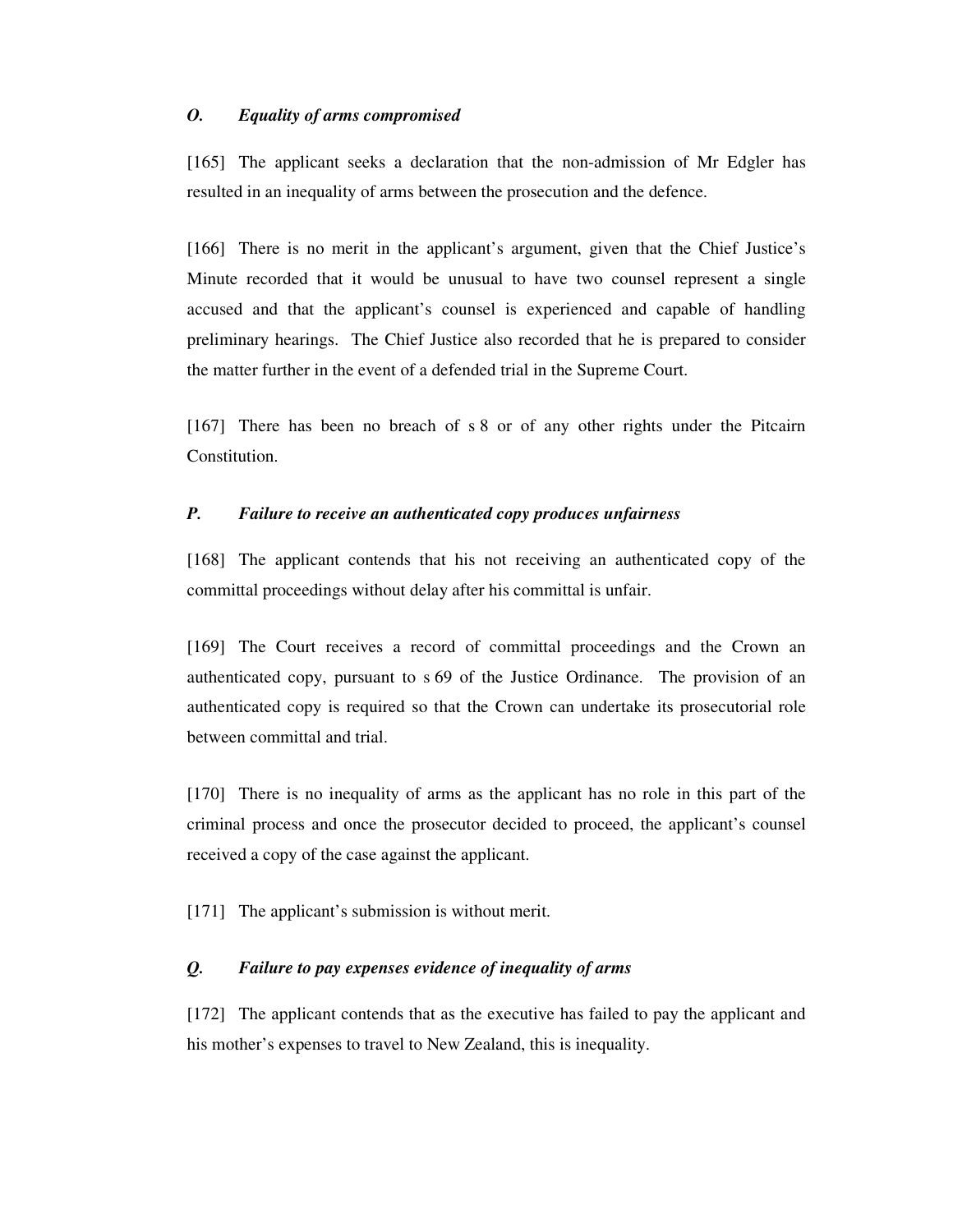[173] There is no merit in this claim. The video link and written transcript are an adequate means of communication in these pre-trial proceedings. The applicant could have applied for a bail variation to travel to New Zealand for these proceedings.

#### *Conclusion*

[174] I accept the Crown's submission that the procedure s 25 of the Pitcairn Constitution allows is not a substitute for the ordinary ways in which an accused can raise and determine issues in a criminal trial. As the Privy Council in *Jaroo* made clear, where there is another common law or statutory procedure that an accused may more conveniently invoke, then a constitutional challenge under s 25 will be inappropriate.

[175] Furthermore, the Board noted that both practical and substantive justice are best served if issues that require factual determination and evidence to be called are determined as soon as possible after the event. Broader legal controversies, if they are unable to be determined by any other procedure, are suitable for a later determination.

[176] In *Durity*<sup>36</sup> the Board expressly affirmed the *Harrikissoon* principle, stating that:

The choice of remedy is not simply a matter for the individual, to decide upon as and when he pleases.

[177] Lord Diplock noted in *Harrikissoon*<sup>37</sup> that the value of the important safeguard that s 25 provides would be debased if it were misused as a general substitute for the normal procedures of a criminal trial.

[178] If the applicant now wishes to challenge the Constitution under s 25, his remedy lies elsewhere other than in these criminal proceedings.

### **The Bill of Rights 1688**

[179] The applicant argues that "the Constitution is *ultra vires* the Bill of Rights 1688". He argues that the Order in Council that enacted the Constitution did not repeal

<sup>36</sup> Ibid, above n 10 at 28.

<sup>37</sup> Ibid, above n 11.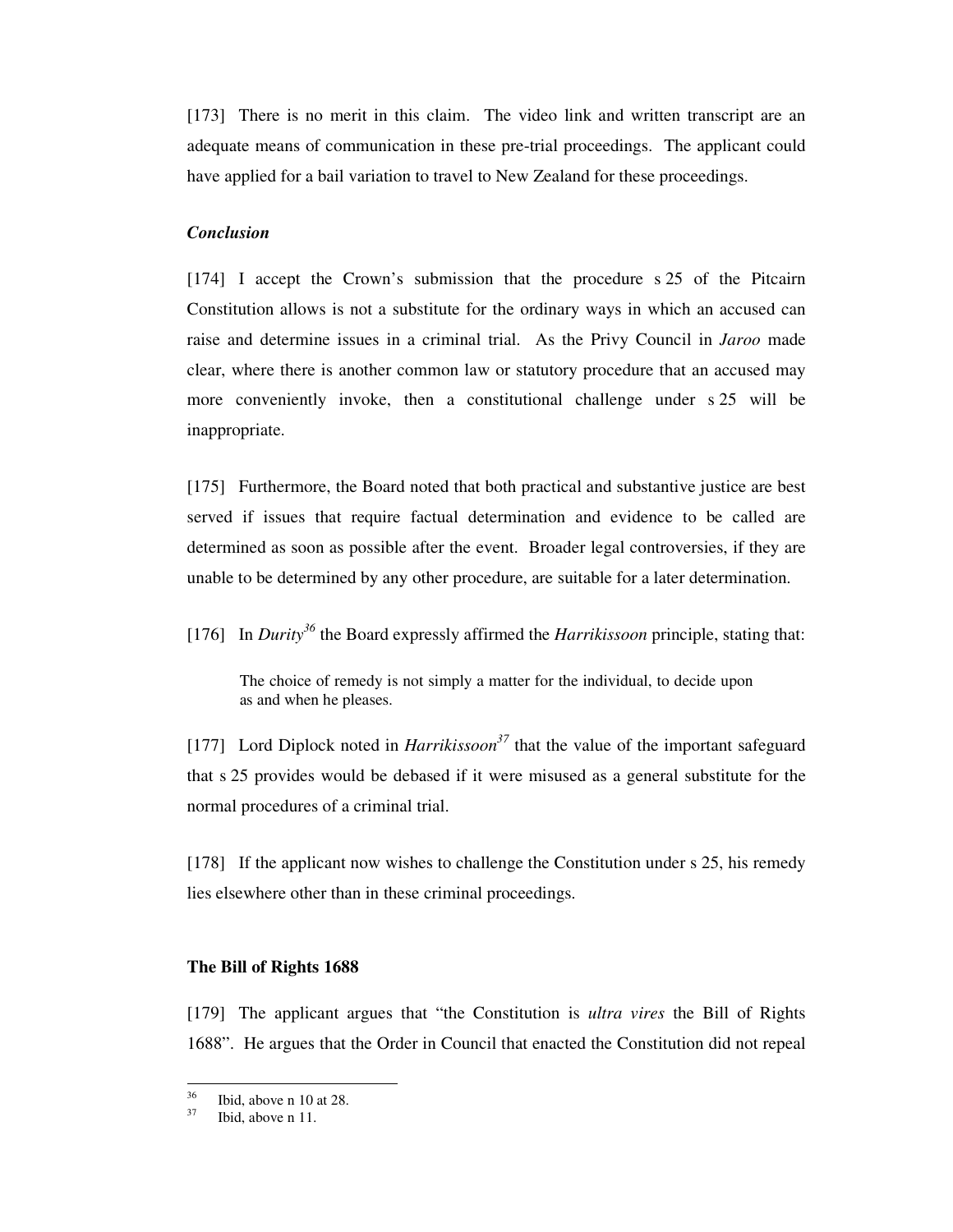or amend the Bill of Rights 1688 and that the Bill of Rights applies because of s 42 of the Constitution which applies English Law.

[180] As the Crown has said, implicit in the applicant's submissions is the proposition that the Bill of Rights 1688 is superior to and offers superior protections than those provided by the Pitcairn Constitution.

[181] Both of these propositions are disputed by the Crown. First, clearly, in the Westminster system, Parliament is sovereign and it retains the power to repeal or amend any past law. The Bill of Rights 1688 is no exception. The House of Commons Standard Notes states this clearly:<sup>38</sup>

[I]t is sometimes mistakenly believed that the Bill of Rights cannot be amended. This is not the case. It is a fundamental principle of British constitutional law that no parliament can bind its successors and that any statute can be repealed; this doctrine was already established by the late  $17<sup>th</sup>$ century. The principle of parliamentary sovereignty means that the UK Parliament can enact any law whatsoever on any subject whatsoever ... Furthermore, changes in rules of UK constitutional law can be effected by ordinary legislation.

The statement in the Bill of Rights shall remain the law forever cannot, then, be taken at face value.

[182] The Bill of Rights requires that laws be consented to by Parliament. When the British Settlement Acts were passed in 1887 and 1945, Parliament gave its consent. As the High Court said in *R (on the application of Misick) v Secretary of State for Foreign and Commonwealth Affairs: 39*

… The issue is not whether Parliament has consented … but what it has consented to. This is a matter of construction of the Act.

[183] The Privy Council has rejected a similar argument to the applicant's in *Boodram and Others v Cipriani Baptiste and Others (Trinidad and Tobago). <sup>40</sup>* The petitioners had been convicted of murder and were sentenced to death by hanging. Their counsel submitted that hanging constituted cruel and unusual punishment and was contrary to the Bill of Rights 1688 and to the common law. The Board concluded as follows:

<sup>38</sup> L Maer and O Gay *The Bill of Rights 1689* (SN/PC/0293, 2009) at 5.

<sup>39</sup> *R (on the application of Misick) v Secretary of State for Foreign and Commonwealth Affairs* [2009] EWHC 1039 (Admin) at 20.

<sup>40</sup> *Boodram and Others v Cipriani Baptiste and Others (Trinidad and Tobago)* [1999] 1 WLR 1709; [1999] UKPC 30.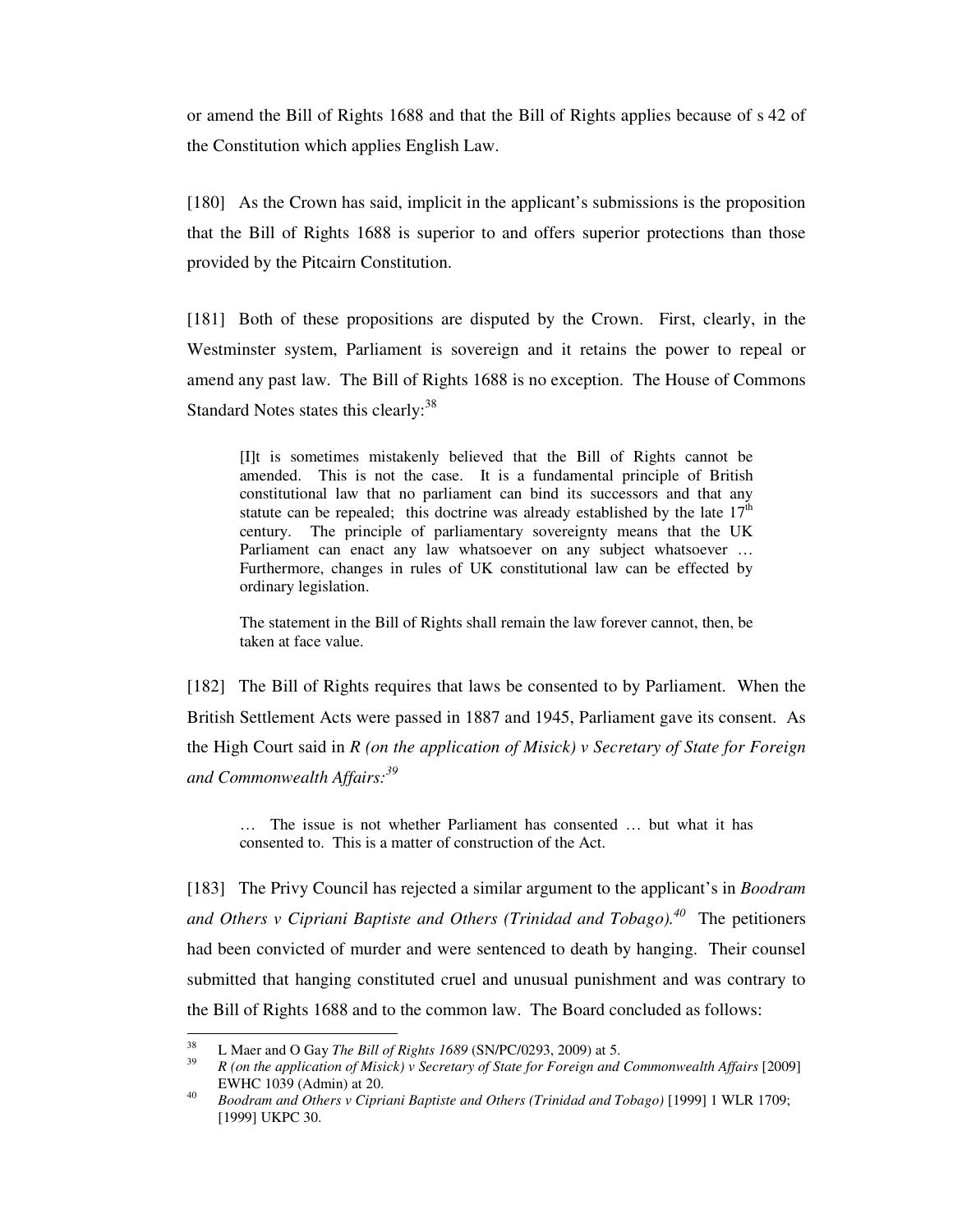5. The Constitution of Trinidad and Tobago recognises that certain rights are enjoyed by citizens of Trinidad and Tobago including a right not to be deprived of life except by due process of law. Section 5(2) of the Constitution expressly provides:-

"Parliament may not …

(b) impose or authorise the imposition of cruel and unusual treatment or punishment ..."

6. Section 6(1) of the Constitution provides "Nothing in sections 4 and 5 shall invalidate  $-$  (a) an existing law ...".

An existing law is defined to mean a law that had effect as part of the law of Trinidad and Tobago immediately before the commencement of the Constitution.

7. Mr Fitzgerald's overriding submission is that the Bill of Rights is such an existing law. The provision in the Bill that no cruel and unusual punishment should be inflicted therefore in itself prevents hanging being adopted as the method of execution for the reasons which he has put forward and nothing in the Constitution invalidates that existing law.

8. It is to be remembered, however, that the Bill of Rights does not stand alone and it is accepted that, even though the Bill is a constitutional document creating fundamental rights, the Bill may be cut down by clear subsequent legislative provisions.

…

11. It seems to their Lordships that these statutory provisions quite clearly must be read with the Bill of Rights, and that in Trinidad and Tobago they authorise hanging, not only as a method but as the only method of execution which may be ordered by the Court and the only method which may be carried out subsequent to the President's Order. That means that the Bill of Rights in itself is not a basis upon which the petitioners can put their case since it is to be read with subsequent legislation; the rules of the common law must be read also subject to those statutory provisions.

[184] In *Dreliozis v District Court in New Zealand, 41* the Court rejected an argument very similar to the applicant's. In proceedings for judicial review, the applicant argued that the common law right to trial by jury born of the Bill of Rights 1688, the Magna Carta and other constitutional instruments, allowed him the right of a trial by jury for an offence created by the Summary Offences Act 1981.

[185] This argument was rejected by Barker CJ as follows: $42$ 

<sup>41</sup> *Dreliozis v District Court in New Zealand* [1994] 2 NZLR 198 (HC).

At pp 4 to 6.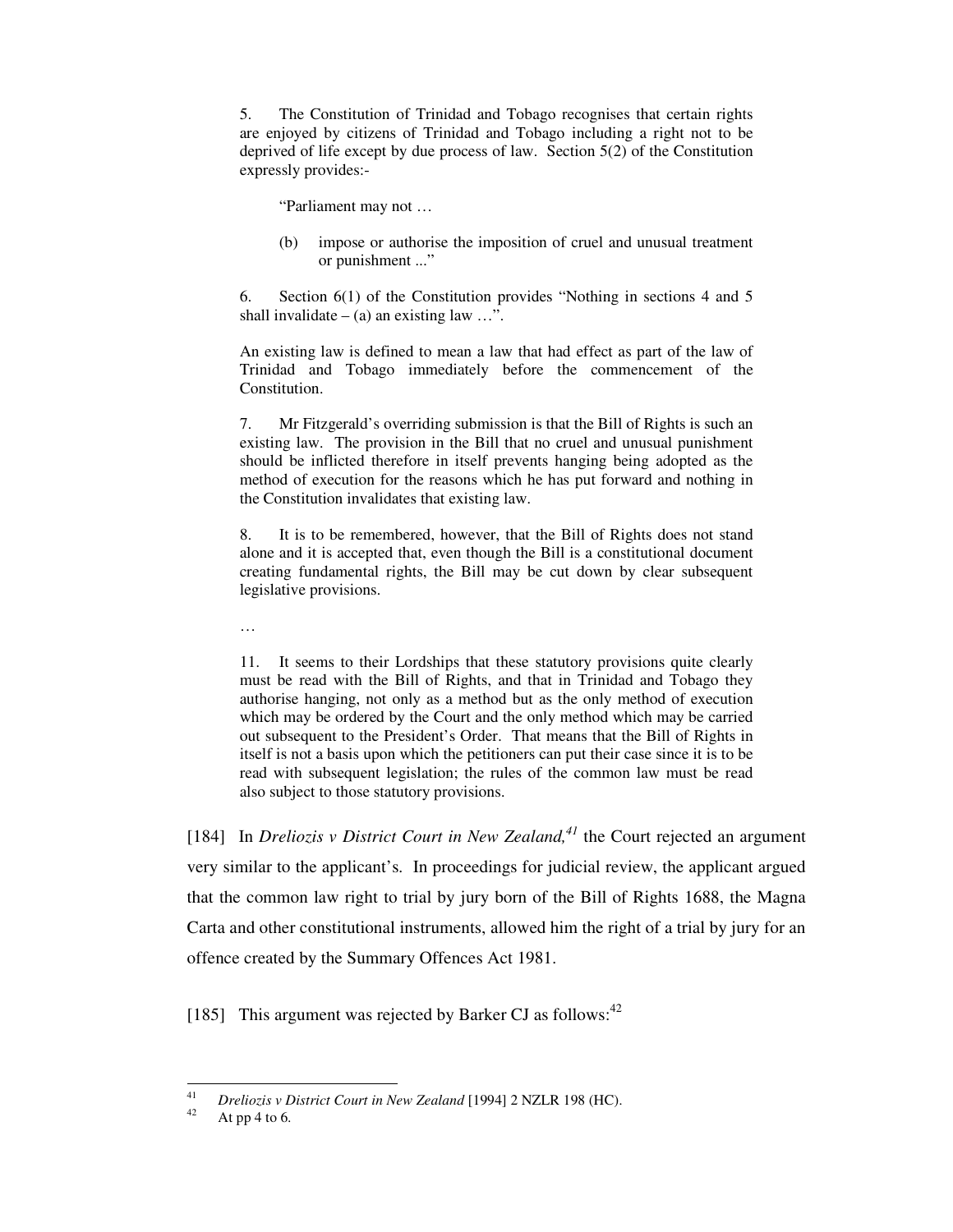The submission of counsel for the second respondent was simple but correct; s.66 of the Summary Proceedings Act 1957, read together with such provisions as s.43 of the Summary Offences Act 1981 provides a code of the situations where trial by jury is to be allowed. In New Zealand, there is a statutory system of criminal law, there are no common law offences; the procedure for jury trials is set out by statute. More importantly, the occasions when a person may elect jury trial are defined only in the statutes to which I have referred.

Although there may well be a common law right of trial by jury, such a right cannot be revived to provide for those occasions when the Legislature in its wisdom sees fit to redefine the circumstances when election of trial by jury will not be available.

…

I do not think there is any scope whatsoever for implying that the common law gives a right of jury trial in New Zealand today. It may well have done so before the progenitor of the Summary Proceedings Act 1957 s 66 was enacted. Like the learned District Court Judge, I consider Parliament was entitled to pass legislation overriding the common law when enacting s 43 of the Summary Offences Act. Really there is little else that can be said concerning the first submission of the plaintiff which is rejected.

## **Conclusion**

[186] As the applicant acknowledged, the Constitution is the supreme piece of Pitcairn legislation. Those rights that the Bill of Rights 1688 and the common law provide must be read in light of it. Hendry and Dickson,<sup>43</sup> note that the protections the Constitution provides to Pitcairn Islanders are broader than those the Human Rights Act 1998 (UK) offers to the inhabitants of the British Isles.

[187] I have no power to strike down parts of the Constitution by reference to the Bill of Rights 1688.

#### **Search and seizure**

[188] The applicant challenges the validity of the search and seizure that underlies the alleged criminal offending.

[189] The issues identified by the applicant are as follows:

(a) The Island Magistrate did not have authority to issue the search warrants.

<sup>43</sup> Ibid, above n 6 at 155.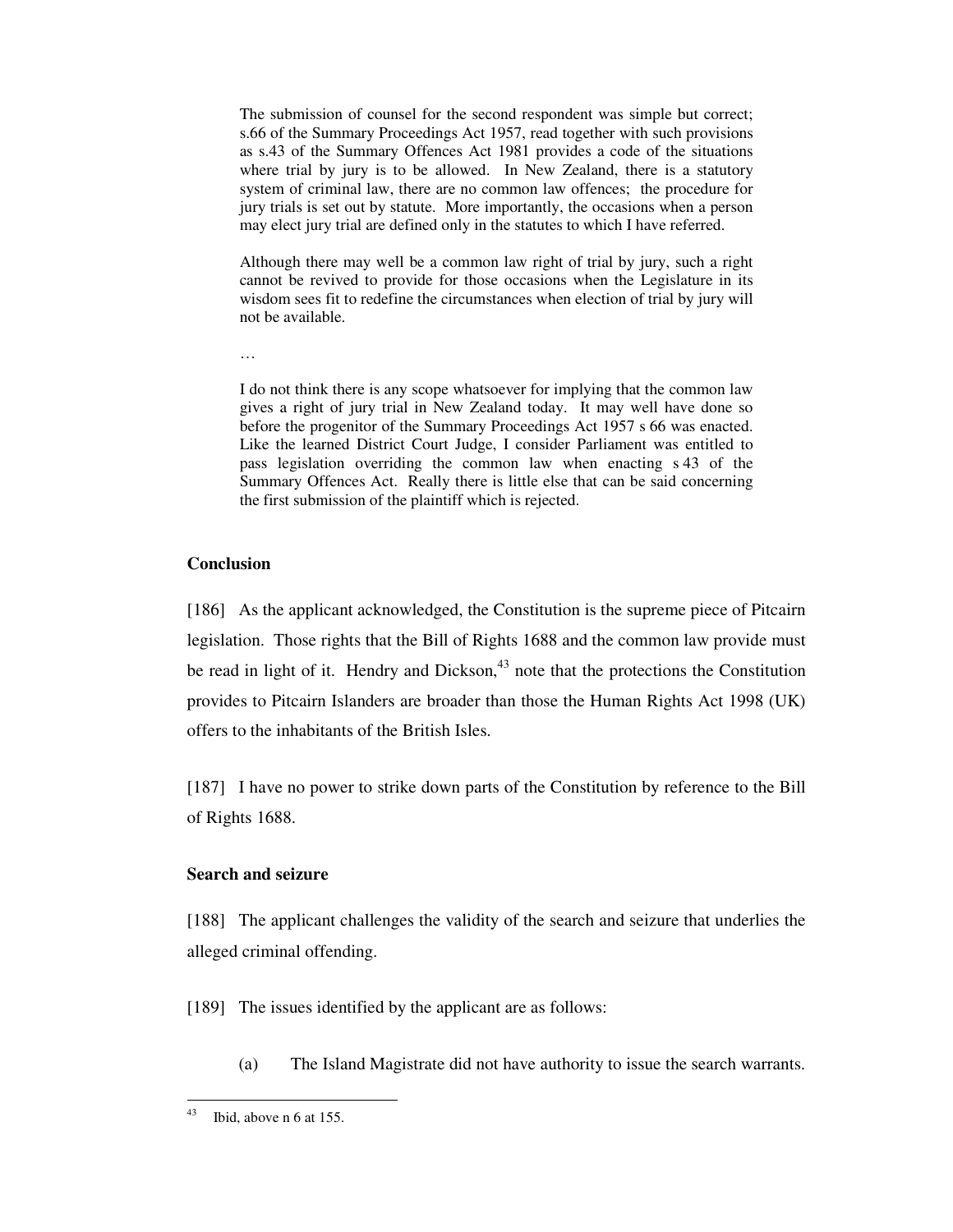- (b) A search warrant cannot be issued for a summary offence. Consequently, the resulting search was unlawful.
- (c) Were there reasonable grounds to apply for the search warrants.
- (d) The search warrants failed to disclose the suspected offence and are insufficiently specific, hence the search was illegal.
- (e) The Police and Criminal Evidence Act 1984 (UK) applies and there was no disclosure in this case of reasonable grounds for believing an indictable offence had been committed in accordance with this Act.
- (f) The execution of the warrants was unreasonable by the excessive seizing of material.
- (g) Transportation of evidence to New Zealand for analysis.
- (h) The applicant did not have fair access to a lawyer.

## *The facts*

[190] The two applications for search warrants of the applicant's home and office were made by Sergeant Medland, who gave evidence and was cross-examined.

[191] Sergeant Medland is a Sergeant in the New Zealand Police. In December 2009 he was appointed as a Community Police Officer for the Pitcairn Islands Group and maintained the rank of Sergeant. He was the officer in charge of the prosecution of the applicant for possession of items of child pornography.

[192] Sergeant Medland's appointment as a Pitcairn Island Police Officer is part of the assistance provided by the New Zealand Police to the Pitcairn Islands. This assistance is managed by the International Services Group of the New Zealand Police. The Superintendent in charge of the International Services Group is Superintendent Stu Wilden. Inspector Roly Williams is the Second-in-Command of that Group as Manager Overseas Assistance Programmes. Senior Sergeant Paul Sindlen is a Team Leader in charge of the assistance to the Pitcairn Islands.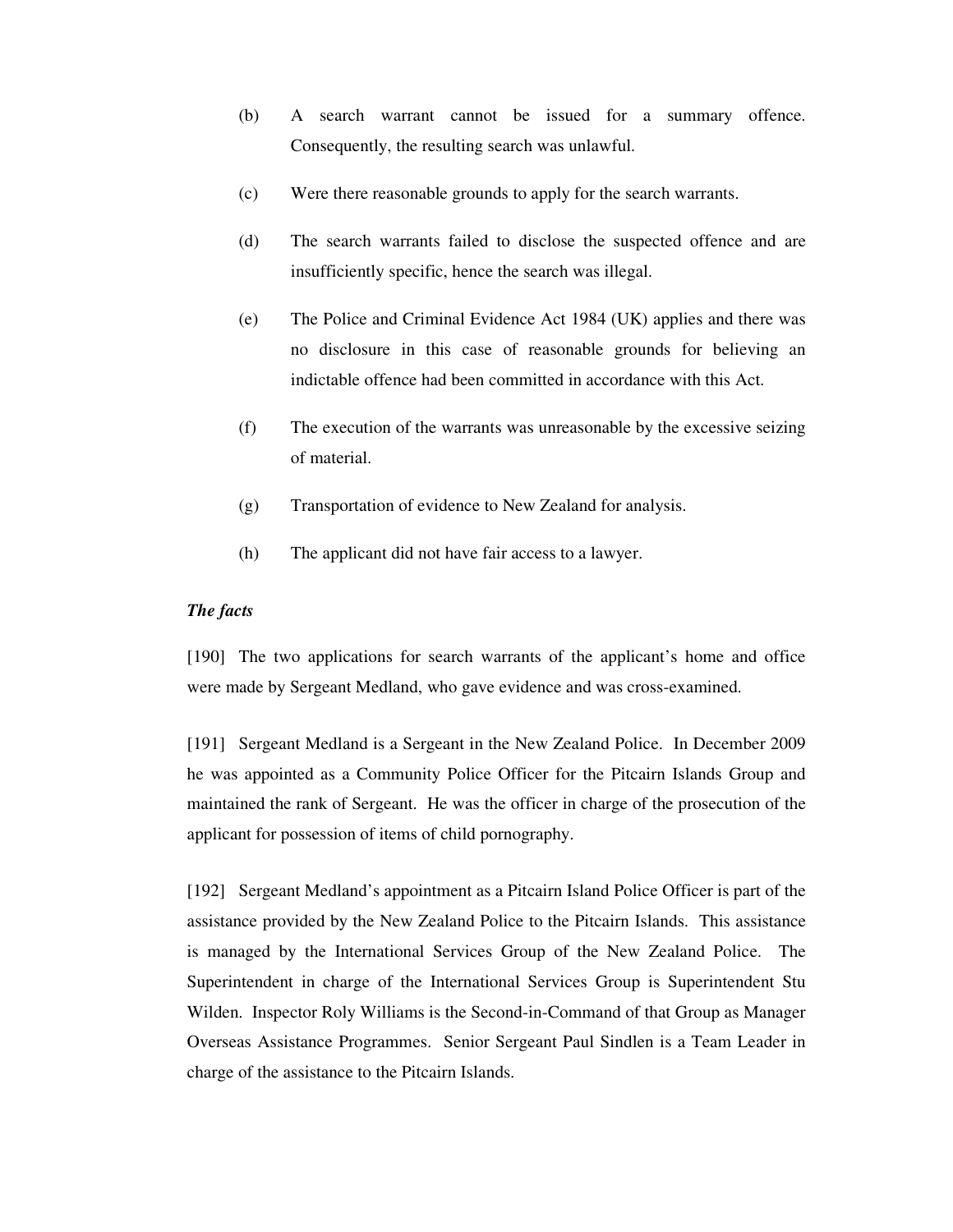[193] On or about 25 April 2010, Sergeant Medland received information in relation to the applicant and on or about 26 April 2010 he notified the New Zealand Police of the matter, which involved the possible possession of indecent or obscene articles, contrary to s 8 of the Pitcairn Summary Offences Ordinance.

[194] The allegations concern posts to the website www.getdare.com, involving persons who purported to be less than 16 years of age, and the use of a computer. Sergeant Medland was unable to investigate the true age and gender of these persons. He decided at an early stage in the investigation that specialist assistance would be required as there was no capacity on Pitcairn Island to undertake evidential forensic analysis of computer equipment.

[195] On or about 3 May 2010, after discussions with Senior Sergeant Sindlen and others, Sergeant Medland suggested it might be necessary to take any computer exhibits seized to New Zealand for forensic analysis. The New Zealand Police confirmed they had no issues with this proposed course.

[196] Detective Senior Sergeant Liam Clinton of the National Criminal Investigations Group's brief of evidence was read by consent. He was appointed on 10 May 2010 to provide Sergeant Medland with assistance. Most of this contact was by telephone and email. He assisted Sergeant Medland by reviewing his investigative work and providing general investigation advice where appropriate, including review of the search warrant applications in conjunction with the Public Prosecutor. The New Zealand Police Electronic Crime Laboratory (ECL) was asked to provide forensic assistance. He obtained authorisation and arranged a direct ECL contact to enable proper identification and handling of any electronic exhibits and information, logistical arrangements for the return of any forensic exhibits, and the need under the Island ordinances to obtain an order regarding the examination of exhibits. He also discussed a legal assessment around the execution of the warrants, media enquiries, and the need for confidentiality and privacy considerations for the applicant and his immediate family.

[197] Detective Clinton did not recall any special discussion with Sergeant Medland about advising the New Zealand Customs Service of any exhibit. He advised Sergeant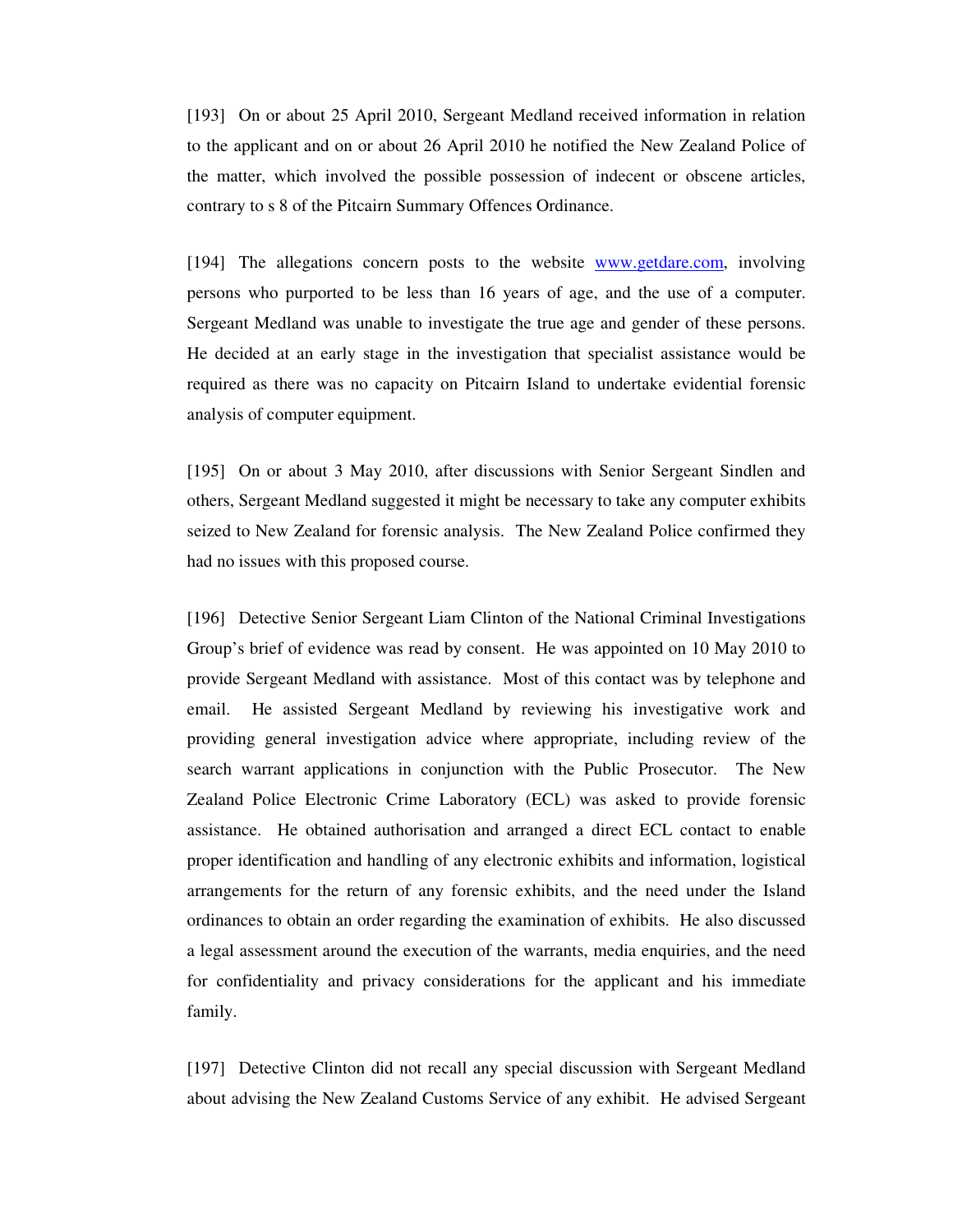Medland that he and ECL staff could possess any photographic material seized in connection with their official duties.

[198] Detective Clinton met with an official from the British High Commission in Wellington and officers from the New Zealand Police International Services Group to brief them on the investigation on behalf of Sergeant Medland, including ECL involvement, logistical arrangements for investigation and exhibit examination and the need for the applicant's privacy to be a paramount consideration, given no charges had been laid at that stage.

[199] On or about 27 May 2010, Sergeant Medland advised him by email that search warrants had been executed and a number of exhibits seized. Subsequently, he confirmed the arrangements for his and that of the exhibits return to New Zealand.

[200] The supervising analyst of the ECL confirmed ECL's agreement to analyse exhibits in relation to the investigation on or about 23 May 2010.

[201] On 26 May 2010, Sergeant Medland met with the Island Magistrate, Simon Young, at about 13:30 hours at the Pitcairn Police Station and gave him the search warrant applications. Sergeant Medland advised Mr Young that if he had any questions about the search warrants he could use his telephone to discuss the matter with a Pitcairn Island Magistrate based in New Zealand, and gave him the telephone number of the Pitcairn Registrar, Graham Ford. Sergeant Medland then left him in the privacy of the bedroom to read through the applications.

[202] When Simon Young finished reading the search warrant applications he had some questions and wished to speak with the Registrar. Sergeant Medland left him in the privacy of the police office to have that conversation.

[203] On 26 May 2010, the Island Magistrate granted two search warrants to search Mr Warren's home and office. Sergeant Medland executed those warrants on the same day.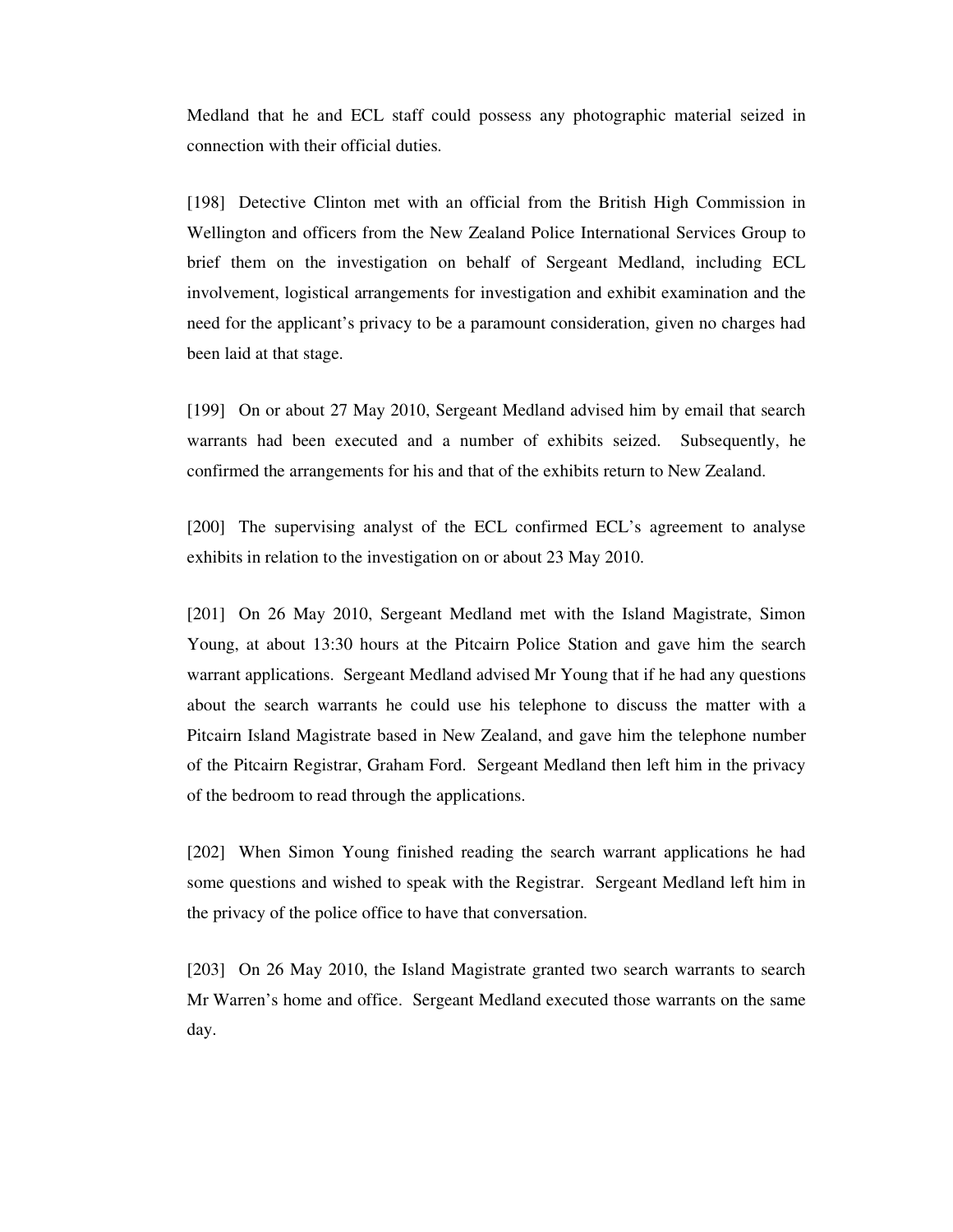[204] On Wednesday, 26 May 2010, at approximately 2:59 pm, Sergeant Medland executed a search warrant at the Island Secretary's office. He was accompanied by Constable Brenda Lupton-Christian.

[205] On the same day, at about 3:24 pm, Sergeant Medland executed a warrant at the home of the applicant and his mother at Jack's Taty, Jack's Road, Adamstown, Pitcairn Island. He was accompanied by Constable Lupton-Christian and Rae Mutu, the Family Community Adviser.

[206] On arrival, Sergeant Medland spoke to the applicant's mother. He invited her to sit down so that he could explain their visit. At this point the applicant appeared at the front door. When everyone was seated in the lounge area, Sergeant Medland introduced himself and Constable Lupton-Christian by name, rank and police station, and said he was investigating an internet use matter that the police were treating seriously.

[207] Sergeant Medland explained that he had a search warrant for the house and planned to seize computer equipment that related to the police investigation. He said to the applicant that he and Constable Lupton-Christian had already executed a search warrant at the Island Secretary's office and had seized items, which were listed on a property record sheet. He gave the applicant a copy of that search warrant and invited him to sign property sheet 01/10, which he refused to do. Sergeant Medland then showed the applicant the search warrant for his home address, gave him a copy, and asked to see all his computer equipment.

[208] The applicant showed Sergeant Medland his bedroom, in which a large amount of computer equipment was stored.

[209] Sergeant Medland photographed the bedroom, noting a number of computer items which were of interest to his investigation, and examined computer work stations in the bedroom. He noted a new Hewlett Packard Premium series laptop sitting on the table top with a white USB stick plugged into it. It also had an iPod USB cable attached to it and next to the computer was a wireless keyboard. The items seized were the Hewlett Packard Premium series laptop, the white USB stick and a silver external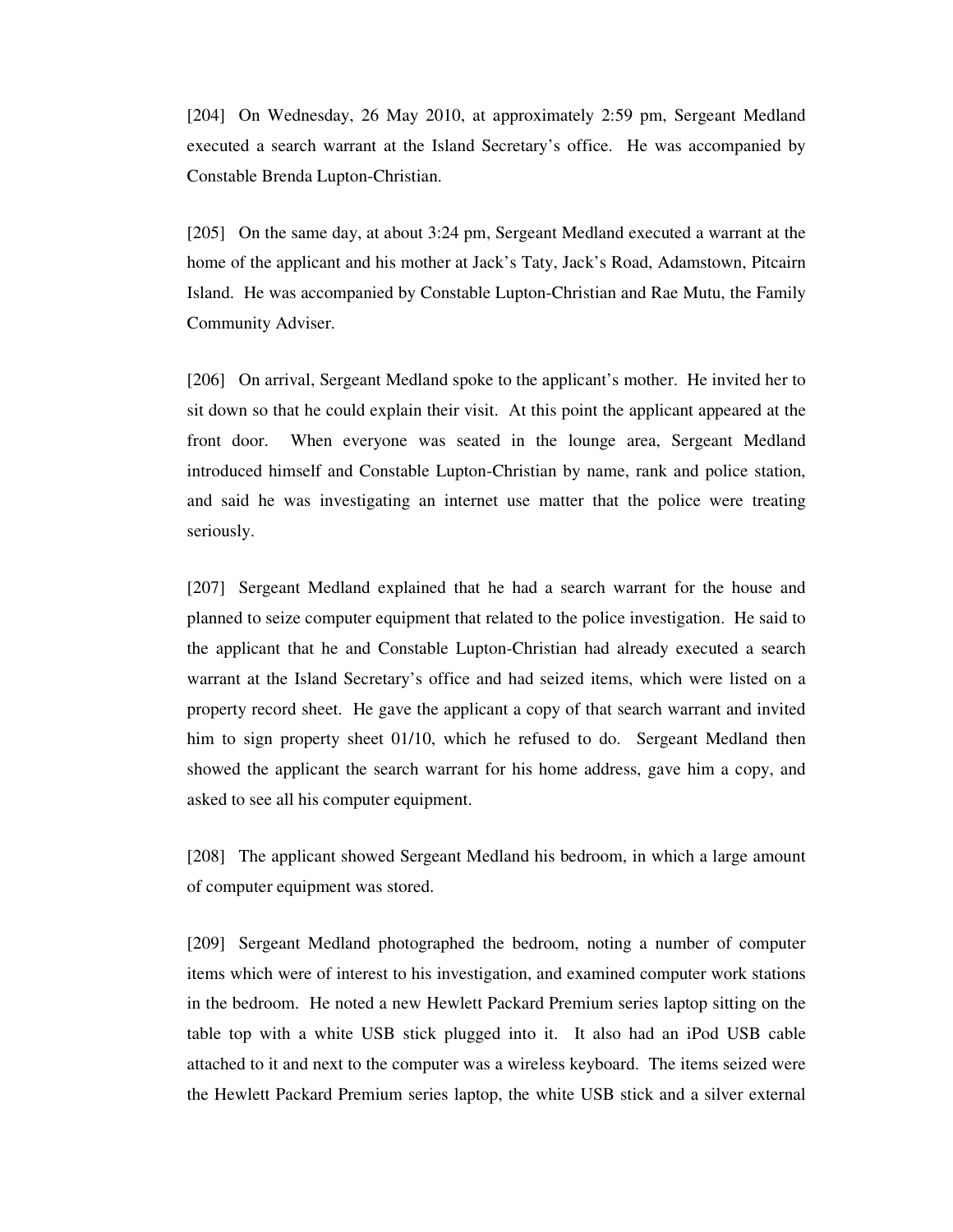hard drive. Sergeant Medland then located three other hard drives and a printer sitting under a plastic cover. He conducted a search of a wardrobe in the applicant's bedroom, locating an IBM ThinkPad computer, a CD wallet containing 48 CDs, two Toshiba hard drives, a black CD wallet containing 36 CDs, a black CD wallet labelled "faith comes by healing" containing 16 CDs, a black CD wallet labelled "DSE" containing 21 CDs and a clear plastic lid with 15 CDs in it.

[210] Once Sergeant Medland had completed searching the bedroom, he told the applicant and his mother in the lounge the outcome of the search. He explained that the items that had been seized would be transported to New Zealand for forensic testing and that the investigation was ongoing. Sergeant Medland told the applicant he wished to conduct an interview with him at 5 pm when the power was on. He also explained the need for confidentiality as the applicant still had a role as Mayor to fulfil.

[211] At 4:20 pm Sergeant Medland went back to the Pitcairn Police Station and secured all exhibits into a lockable exhibit container. The applicant visited the police station at about 5 pm, declining to be interviewed, saying he was seeking legal advice.

[212] Sergeant Medland gave the applicant a list of seven lawyers admitted to practise in the Pitcairn Island jurisdiction.

[213] The following day on 27 May 2010 at about 9:22 am, the applicant came to the Pitcairn Island Police Station and advised Sergeant Medland in writing that Mr Tony Ellis of Wellington, New Zealand, would be acting for him. Sergeant Medland then advised the applicant:

Michael I must caution you now. You do not have to say anything, but it may harm your defence if you do not mention something that you later rely on in court. Anything you do say may be given in evidence. Do you understand?

[214] Sergeant Medland advised the applicant he had already explained the caution. He repeated the caution to him and explained that there was an inference that a court or jury may draw from a late disclosure of any avenue of defence which would have been reasonable to disclose at the time of questioning. Sergeant Medland recorded in his notebook the following: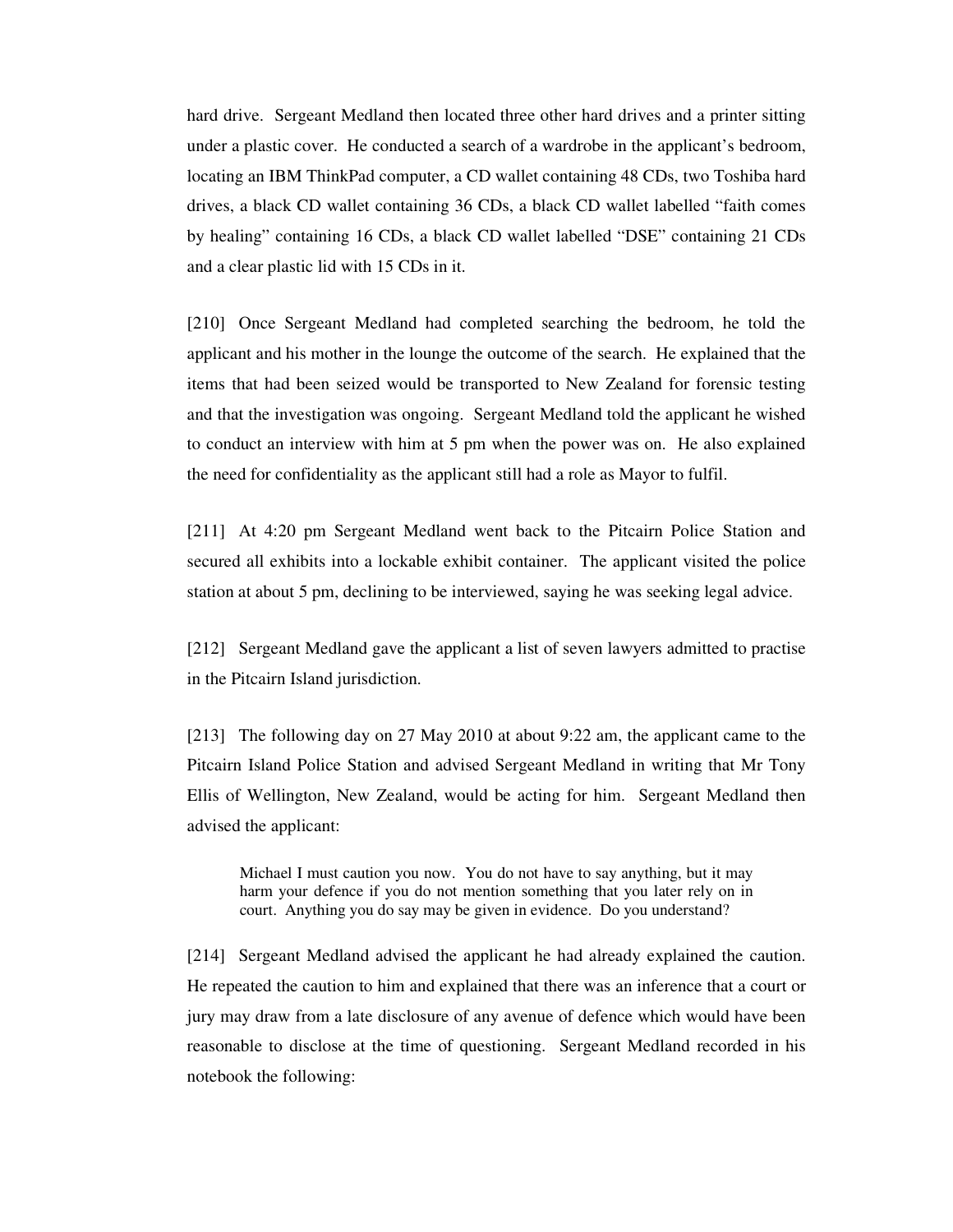- IS: This is the UK caution not the New Zealand caution. Do you understand?
- HS: Yes.
- IS: I would like you to consent to an interview?
- HS: I'll have to talk to my lawyer.
- IS: OK.
- [215] The applicant then left the police station.

[216] On 30 May 2010 at about 5 pm, Sergeant Medland obtained a Court Order to move the police exhibits securely to a forensic laboratory in New Zealand through the Magistrate's Court of Pitcairn Island.

[217] On 1 June 2010 at about 5 pm, Sergeant Medland removed the CD-Roms contained in the seized CD wallets and the DSE stick drive from the locked exhibit container and, using a police computer laptop, he began an exhibit assessment to examine loose computer disks and return anything not of interest to the investigation.

[218] Sergeant Medland carried out the following exhibit assessments:

- (a) Exhibit 01/10 02 the DSE stick drive, and exhibit 01/10 03 the two CD Re-writable disks. Sergeant Medland found that the stick drive contained certain Island Council documents and that the other two disks were blank.
- (b) Exhibit 02/10/09, a black folder labelled "custom" containing 36 CDs. Sergeant Medland found these disks to contain the TV series "Friends" and various DVD movies.
- (c) Exhibit 02/10 10, the black CD wallet containing 16 CDs labelled "faith comes by healing". Sergeant Medland found these disks to contain an audio bible drama with all religious content.
- (d) Exhibit 02/10 11, the black CD wallet containing 21 CDs labelled "DSE". Sergeant Medland found these disks to contain documentaries, movies and other religious content.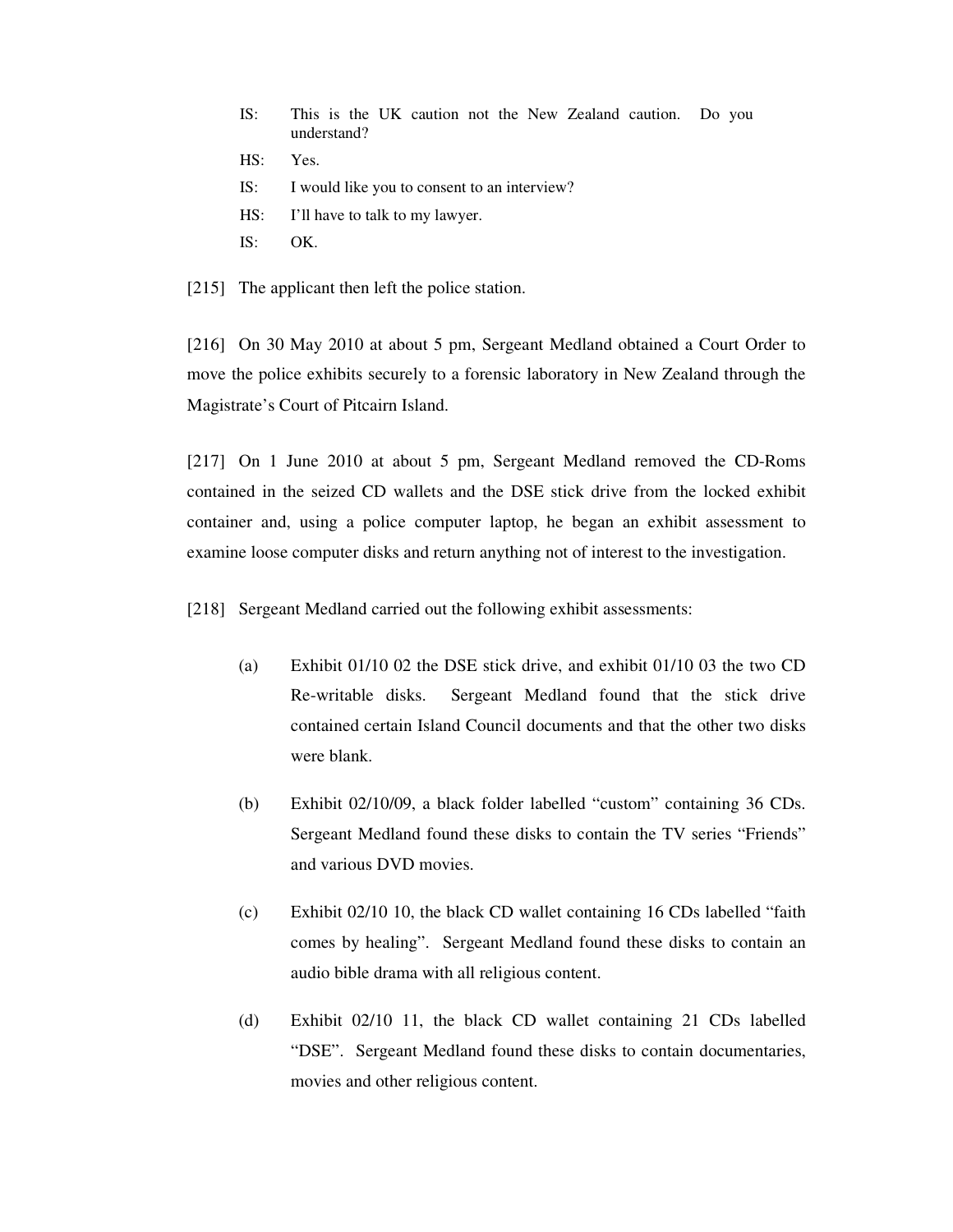- (e) Exhibit 5, the black CD wallet containing 48 CDs labelled "custom". Sergeant Medland found it had a broken zip, the first six disks contained hundreds of images and videos of pornography. Some of the images were of girls of questionable age.
- (f) Exhibit 02/10 13, the clear plastic CD lid containing 15 CDs. Sergeant Medland found the first disk to contain a video of a male.

[219] Sergeant Medland re-secured the items into the locked exhibit container.

[220] On 2 June 2010, Sergeant Medland visited the applicant's home address to serve a letter on him inviting him to participate in an interview. He explained that he would be returning some items seized from the applicant, but other items would be sent to New Zealand for analysis.

[221] Sergeant Medland then returned exhibit 01/10 02, the DSE stick drive, exhibit 01/10 03, the 2 CD RW blank disks, exhibit 02/10/09 a black folder labelled "custom" containing 36 CDs, exhibit 02/10 10, the black CD wallet containing 16 CDs labelled "faith comes from healing" and exhibit 02/10 11 the black CD wallet containing 21 CDs labelled "DSE".

[222] The applicant signed the back of the property record sheets and photographed the forms with his camera.

[223] On 6 June 2010, Sergeant Medland obtained a Bill of Lading from the Island Quarantine Officer, Simon Young, for the locked exhibit container. At about 4 pm on 5 June 2010, he took the locked exhibit container from the police station to The Landing.

[224] The container was secured by two different padlocks and Sergeant Medland retained the only keys.

[225] At about 5 pm the same day, the container was secured by Sergeant Medland on board the Claymore II shipping vessel, which was secured by the ship's Captain, John Brosnan, and Sergeant Medland in the ship owner's private quarters on the main deck.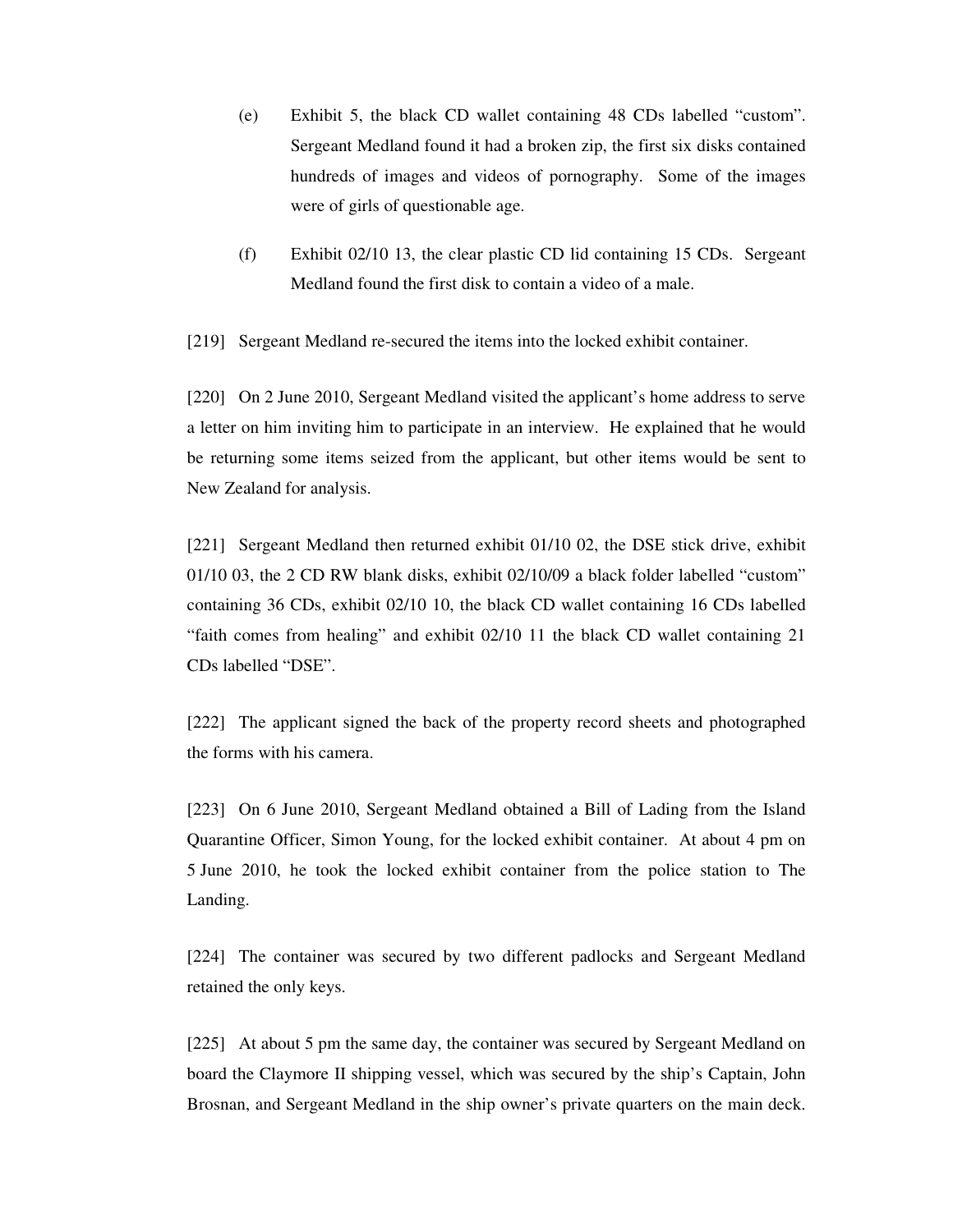The cabin was not in use as the owner was in New Zealand. Captain Brosnan was given a copy of the Bill of Lading and a copy of the Court Order for secure transport to New Zealand by Sergeant Medland.

[226] Sergeant Medland observed Captain Brosnan entering these details into the ship's records. A receipt was acknowledged for the container and forensic items by the Captain signing the property record sheets and Sergeant Medland's notebook. Sergeant Medland then instructed Captain Brosnan that the locked exhibit container was not to be opened under any circumstances.

[227] At about 12 noon on 30 June 2010, Sergeant Medland arrived at the Tauranga Port in New Zealand where the Claymore II shipping vessel was berthed. He uplifted the locked exhibit container and inspected it. He saw no signs of tampering or forced entry. He opened the container, nothing had been disturbed and the computer exhibits were still sealed in their respective bags. He loaded the exhibit container into a vehicle and transported it to Auckland. The same day, at about 3:30 pm, he delivered the exhibit container to the ECL at Harlech House in Otahuhu, Auckland. He opened the locked exhibit box and handed the exhibits to the ECL. The police exhibits were then issued with individual forensic laboratory exhibit numbers.

[228] Between 5 and 6 July 2010, a preliminary viewing of the police exhibits was conducted by Sergeant Medland with the assistance of Christopher Don at the ECL. The preliminary results identified in excess of 600 indecent photographs and videos of children and a large number of indecent and obscene images and documents.

### *Statutory provisions*

[229] The procedure and grounds for the grant of a search warrant and the terms of any such warrant granted are governed by s 23 of the Pitcairn Justice Ordinance:

**23**.—(1) Where the Magistrate is satisfied by evidence on oath that there is reasonable cause to believe that any thing upon, by or in respect of which an offence has been committed or any thing which is necessary to the conduct of an investigation into any offence, is in any building, ship, vehicle, box, receptacle or place, the Magistrate may issue a search warrant authorising a police officer to search the building, ship, vehicle, box, receptacle or place (which shall be named or described in the search warrant) for any such thing and, if any thing searched for is found, or any other thing which there is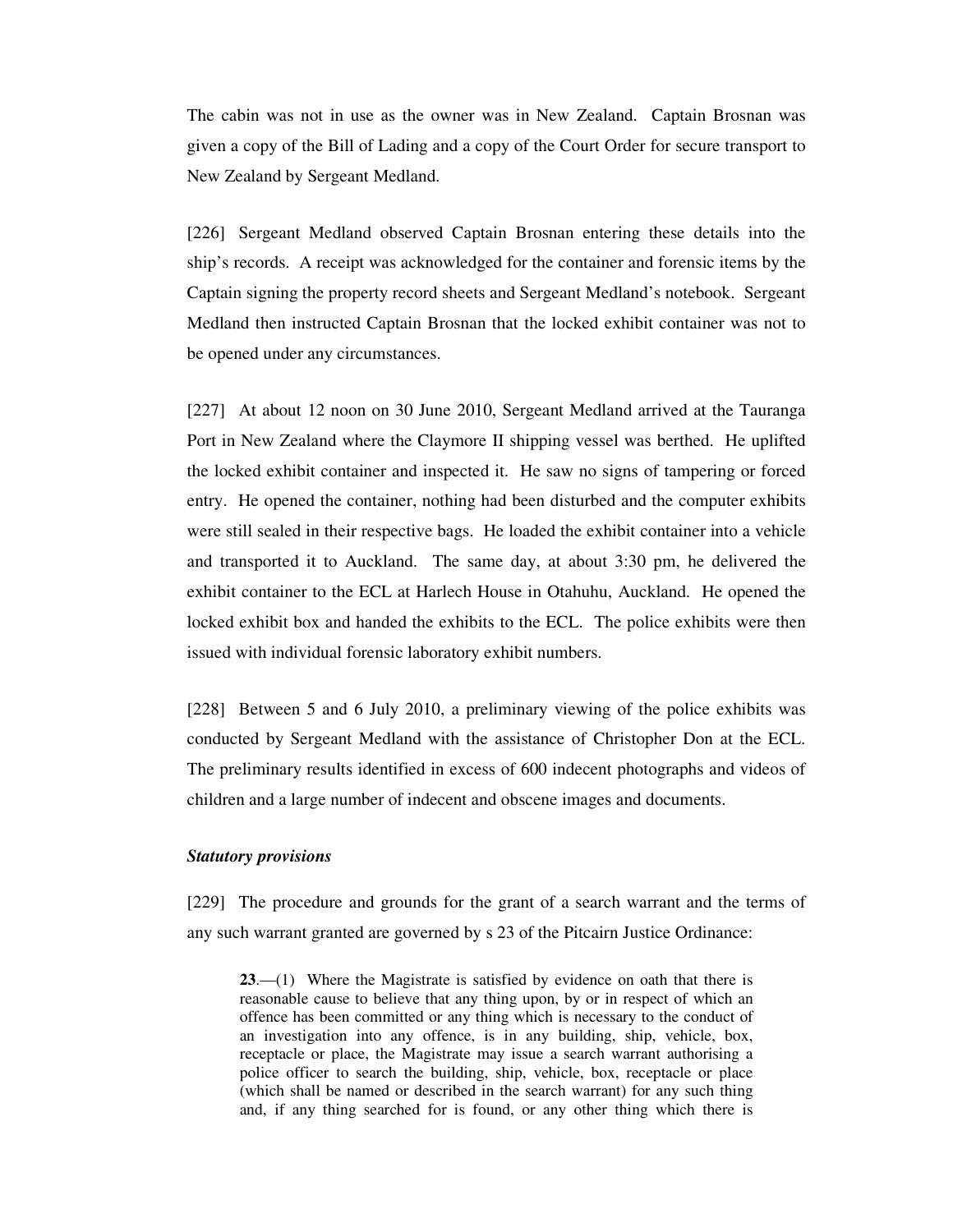reasonable cause to suspect to have been stolen or unlawfully obtained is found, to seize it and bring it before the Court to be dealt with according to law.

(2) Whenever any building or other place liable to search is closed, any person residing in or being in or being in charge of such building or place shall, on demand of a police officer and on production of the search warrant, allow him or her free ingress and egress and afford all reasonable facilities for a search.

[230] In  $R$   $v$  *Coghill*,<sup>44</sup> the Court of Appeal accepted warrants that contained a description of the items to be the subject of the search:

… as pornographic material which would provide evidence of "offences against the Crimes Act and the Indecent Publications Act relating to sexual offences against children and the printing of indecent documents", and its immediately subsequent description of the offences as "Indecent Assault and Printing an Indecent Document", did not offend against the requirement that there be reasonable definition of the nature of the suspected offences.

### *Search warrant for a summary offence*

## *A. The issue*

[231] The applicant challenged the issue of the search warrants in respect of summary offences as being in breach of his right to private life. He relies on s 11 of the Pitcairn Constitution, art 8 of the ECHR and art 17 of the ICCPR.

[232] Section 11 of the Pitcairn Constitution states:

## **Right to respect for private and family life**

**11.**—(1) Everyone has the right to respect for his or her private and family life, his or her home and his or her correspondence.

(2) There shall be no interference by a public authority with the exercise of this right except such as is in accordance with the law and is necessary in a democratic society in the interests of national security, public safety or the economic well-being of Pitcairn, for the prevention of disorder or crime, for the protection of health or morals, or for the protection of the rights and freedoms of others.

Article 8 of the ECHR is identical:

## **ARTICLE 8**

<sup>44</sup> *R v Coghill* [1995] 1 NZLR 675 (CA) at p 9.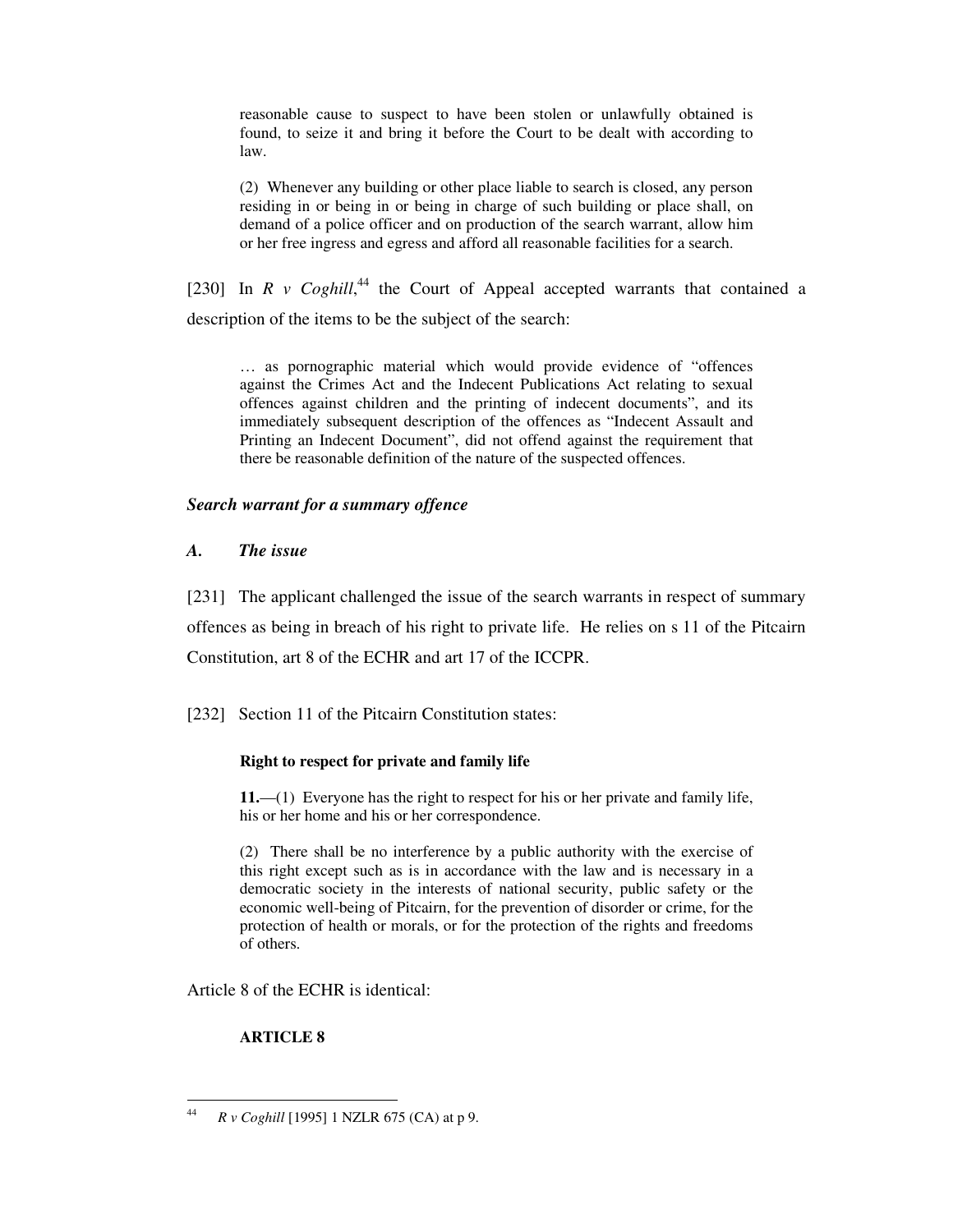1. Everyone has the right to respect for his or her private and family life, his or her home and his or her correspondence.

2. There shall be no interference by a public authority with the exercise of this right except such as is in accordance with the law and is necessary in a democratic society in the interests of national security, public safety or the economic well-being of the country, for the prevention of disorder or crime, for the protection of health or morals, or for the protection of the rights and freedoms of others.

Article 17 of the ICCPR:

#### **Article 17**

1. No one shall be subjected to arbitrary or unlawful interference with his privacy, family, home or correspondence, nor to unlawful attacks on his honour and reputation.

2. Everyone has the right to the protection of the law against such interference or attacks.

[233] Section 21 of the New Zealand Bill of Rights Act 1990 is the nearest equivalent of these rights.

[234] The applicant submits that it is "not necessary in a democratic society that, for the prevention of crime, the state, whether through police officers, or any other organ of state power, is permitted to search the home and correspondence of an individual suspected of committing a summary offence. In this respect, the search warrant power contained in the Justice Ordinance is *ultra vires* to the extent that it permits this." He suggests that summary offences are not "crimes" as defined in the Pitcairn Constitution, the ECHR and the ICCPR.

[235] The equivalent search power in New Zealand contained in s 198(1) of the Summary Proceedings Act 1957 does not allow a search warrant to be issued for possession of an objectionable publication:

#### **198 Search Warrants**

(1A) Despite subsection (1), no search warrant may be issued under this section in respect of an offence against a provision of the Films, Videos, and Publications Classification Act 1993.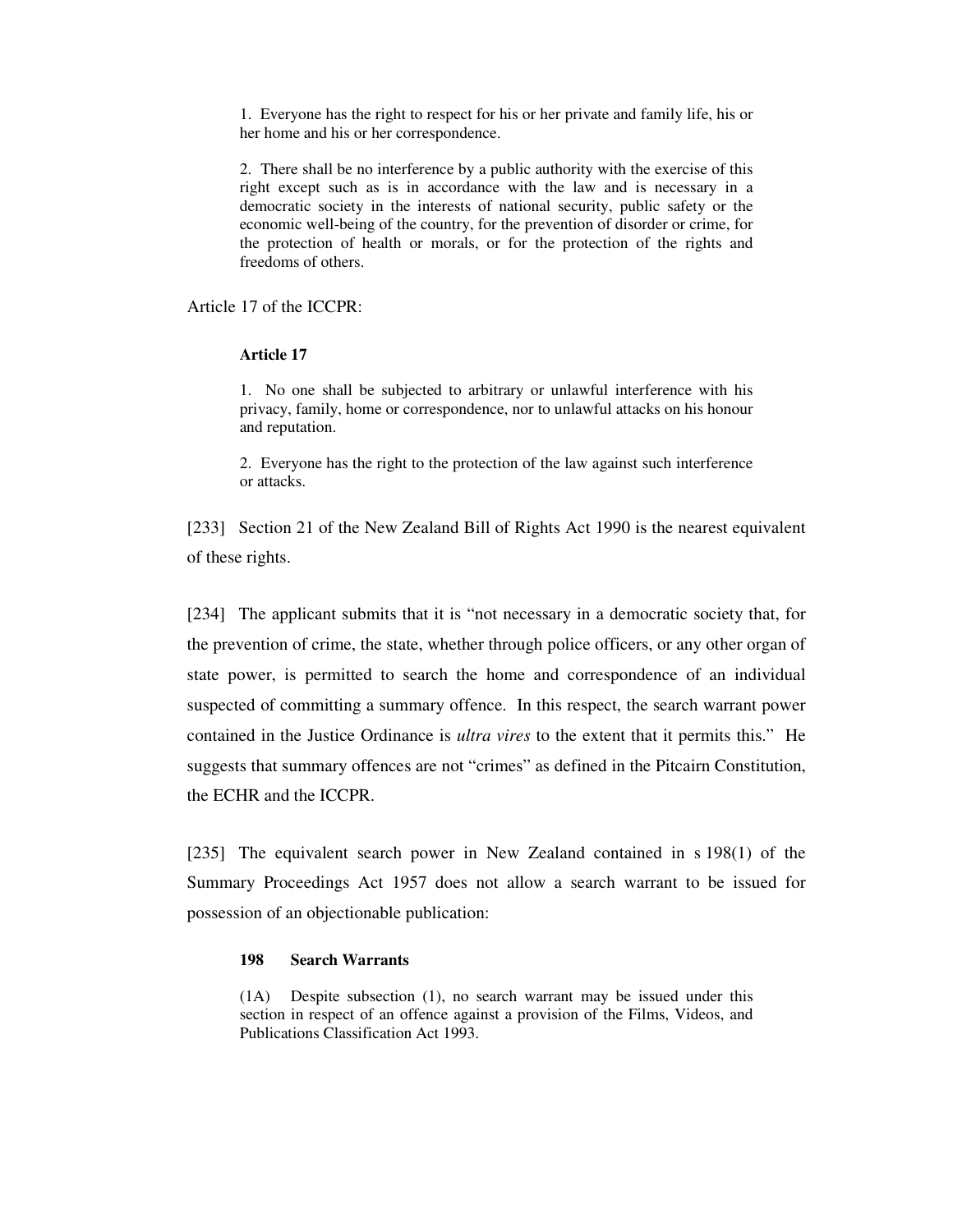## *Analysis*

[236] In my view, any infringement of the applicant's rights under the Pitcairn Constitution and the ECHR that resulted from the issue and use of these search warrants was justified "for the prevention of disorder or crime". Any interference with the applicant's rights under the ICCPR was not arbitrary and was lawful, as it obtained passive evidence of the applicant's breach of Pitcairn Island's laws relating to the possession of "indecent and obscene material" and "indecent photographs of children".

[237] I was referred by the Crown to a United Kingdom Supreme Court decision in *Norris v the Government of United States of America*, <sup>45</sup> where Lord Phillips, in his leading judgment, concluded:

… In practice it is only in the most exceptional circumstances that a defendant would consider even asserting his article 8 rights by way of challenge to remand in custody or imprisonment: see *R(P) v Secretary of State of the Home Department* [2001] 1 WLR 2002, para 79, for discussion of such circumstances. Normally it is treated as axiomatic that the interference with article 8 rights consequent upon detention is proportionate.

[238] The Crown has properly highlighted the reason behind the absence of any power to search and seize objectionable material (as defined in the Films, Videos, and Publications Classification Act 1993) using s 198 of the Summary Proceedings Act, is because the Films, Videos, and Publications Classification Act has its own search and seizure regime in Part 7 of the Act.

### *B. The Island magistrate did not have authority to issue the search warrants*

[239] The applicant submits that the word "offence" in s 23 of the Justice Ordinance is limited to offences within Pitcairn Island's Summary Offences Ordinance, particularly s 8 which reads:

#### **Indecent and obscene material.**

**8**.—(1) Any person who imports into the Islands, or who has in his or her possession, any indecent or obscene books, cards, photographs, casts, figures, pictures, lithographic or other engravings, cinematographic or other films or any other indecent or obscene article shall be guilty of an offence and liable to a fine not exceeding two hundred and fifty dollars or imprisonment for a term not exceeding one hundred days or to both such fine and imprisonment and any

<sup>45</sup> *Norris v the Government of United States of America (No 2)* [2010] UKSC 9 at 52.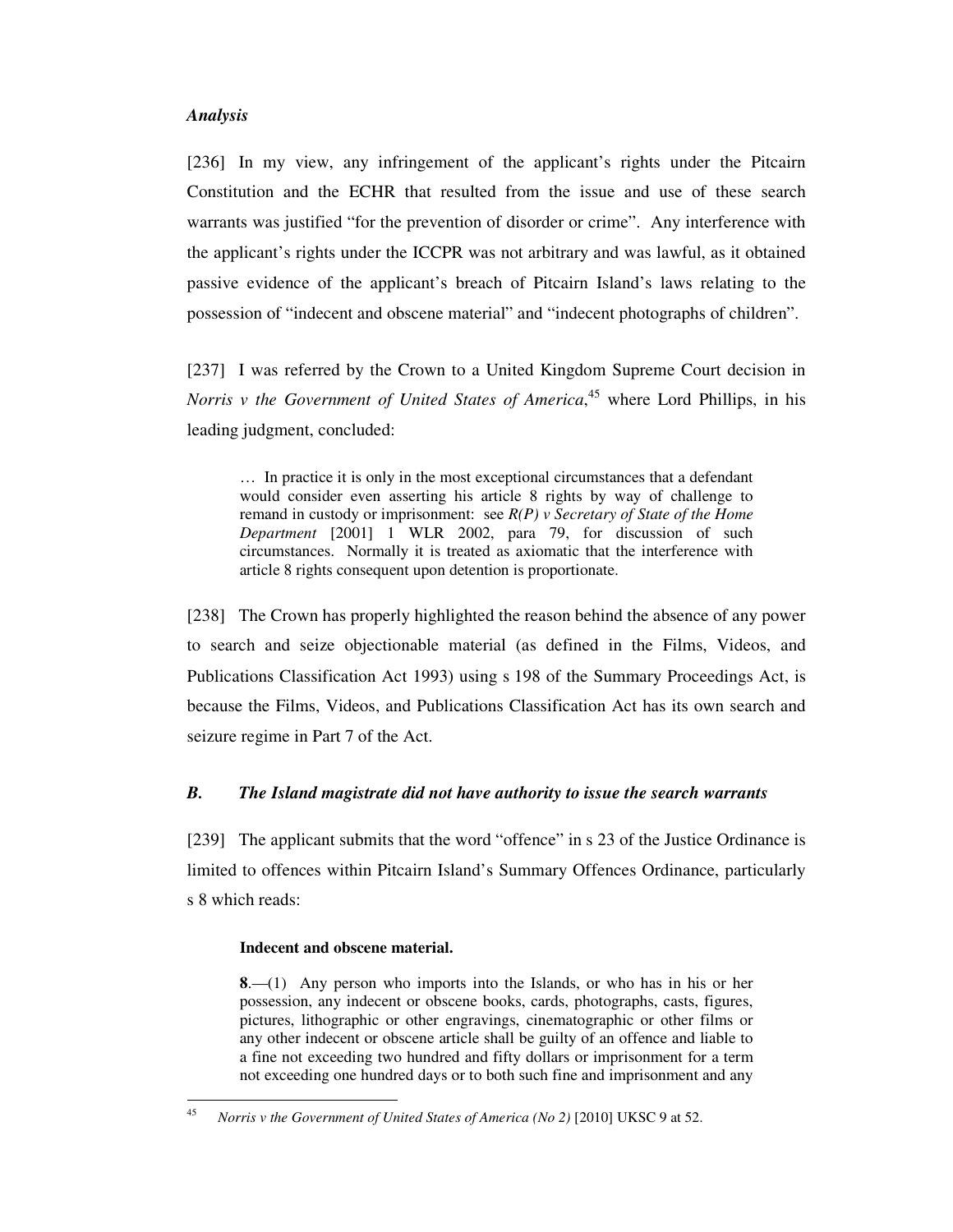such article may be confiscated and destroyed in such manner as the Court shall direct.

(2) Any person who without lawful excuse by means of any form of electronic technology transmits or receives visual images which are indecent or obscene shall be guilty of an offence and liable to a fine not exceeding two hundred and fifty dollars or imprisonment for a term not exceeding one hundred days or to both such fine and imprisonment and any electronic equipment used in the commission of such an offence may if the Court so directs be confiscated and forfeited to the Crown.

(3) No prosecution for an offence under this section may be commenced by any person without the consent of the Public Prosecutor.

[240] The applicant submits that the Island Magistrate had no jurisdiction to issue the search warrants used, as the warrants resulted in criminal charges being laid under s 160 of the Criminal Justice Act 1988 (UK).

### *The law*

[241] Section 5(1)(b)(ii) of the Justice Ordinance states:

#### **Jurisdiction of Island Magistrate**

5.—(1) Subject to the provisions of this or any other ordinance, the Island Magistrate shall have jurisdiction—

…

(b) in criminal cases over all offences committed within the Islands or in the territorial waters thereof against the provisions of this or any other ordinance except insofar as the jurisdiction of the Island Magistrate is therein expressly excluded:

Provided that—

- (i) the maximum penalty which the Island Magistrate may impose shall be a fine of [four hundred] dollars or imprisonment for one hundred days or both such fine and imprisonment; and
- (ii) the Island Magistrate shall not hear or determine any offence unless the complaint relating to it is brought within six months from the time when the matter of such complaint arose; and
- (iii) the Island Magistrate shall not exercise jurisdiction in respect of any offence arising only by virtue of the provisions of [section 42 of the Constitution of Pitcairn];
- (iv) the Island Magistrate shall not exercise jurisdiction in any inquiry under Part VII of this ordinance;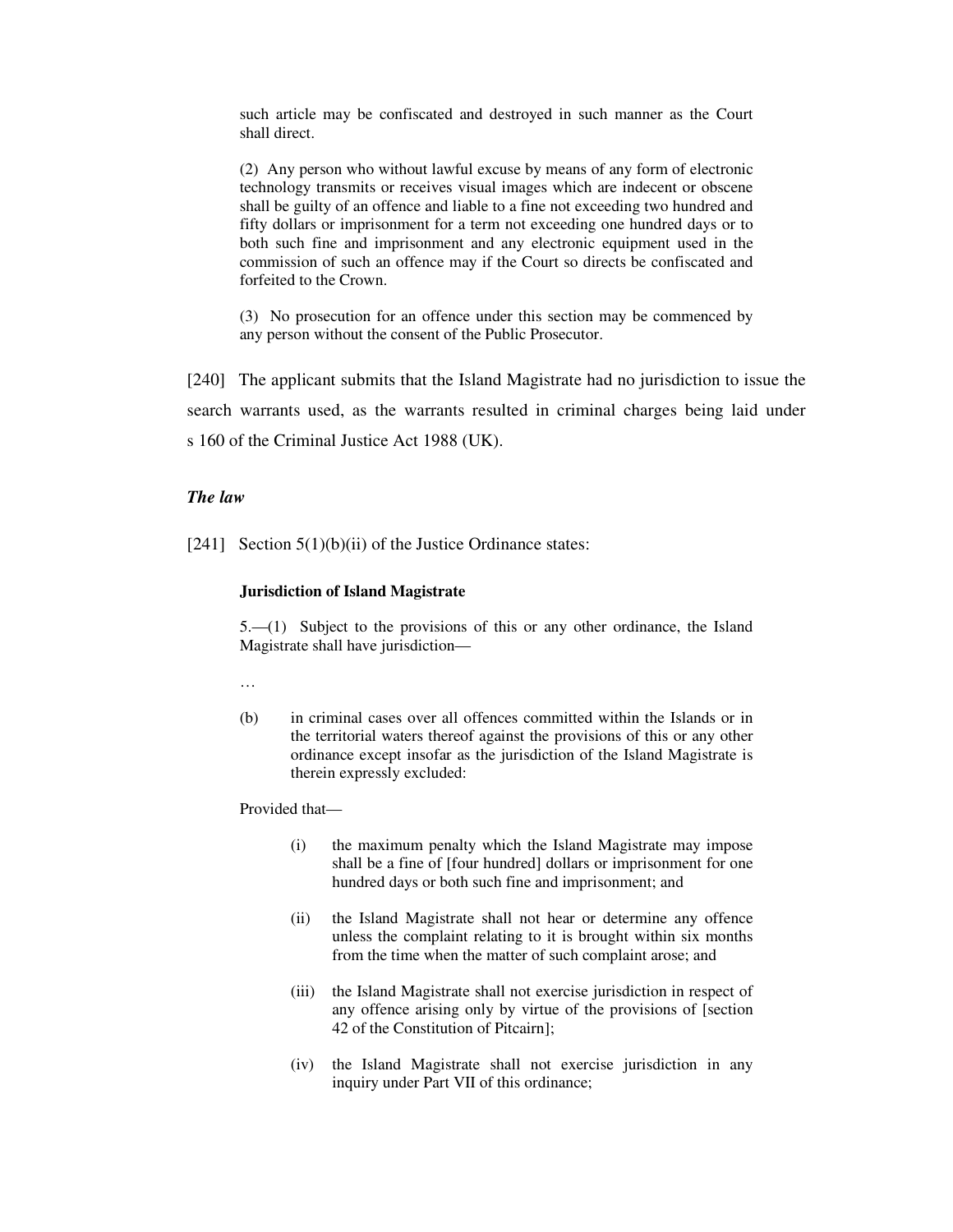#### [242] Section 42 of the Pitcairn Constitution provides:

#### **Application of English law**

**42.**—(1) Subject to subsection (2), the common law, the rules of equity and the statutes of general application as in force in and for England for the time being shall be in force in Pitcairn.

(2) All the laws of England extended to Pitcairn by subsection (1) shall be in force in Pitcairn so far only as the local circumstances and the limits of local jurisdiction permit and subject to any existing or future Ordinance, and for the purpose of facilitating the application of the said laws it shall be lawful to construe them with such formal alterations not affecting the substance as to names, localities, courts, offices, persons, moneys, penalties and otherwise as may be necessary to render those laws applicable to the circumstances.

[243] The effect of s 42 is to extend the offences that the applicant has been charged with under s 160 of the Criminal Justice Act into Pitcairn law.

[244] The word "offence" has been defined in the Interpretation and General Clauses Ordinance as:

"offence" includes any crime, unlawful act or contravention or other breach of, or failure to comply with, any provision of any law, for which a penalty is provided.

## *Conclusion*

[245] The word "offence" has a broad definition in both the Justice Ordinance and the Interpretation and General Clauses Ordinance. The charges under s 160 of the Criminal Justice Act fall within this definition. First, the charges relate to a "crime, unlawful act or contravention or other breach of, or failure to comply with, any provision of any law". Section 42 of the Constitution imports the Criminal Justice Act into Pitcairn law. Secondly, s 160 of the Criminal Justice Act imposes a penalty of five years' imprisonment and/or a fine. Therefore, the "penalty" limb of the definition of "offence" is also satisfied.

[246] The scope of  $s 5(1)(b)(iii)$  of the Justice Ordinance is limited to the determination of the Island Magistrate's jurisdiction to try the applicant for the charges laid under s 160 of the Criminal Justice Act. This section merely establishes the fact that the Magistrate is not able to try him, as the charges are outside his jurisdiction. This is reflected in s 25 of Pitcairn's Summary Offences Ordinance, which states: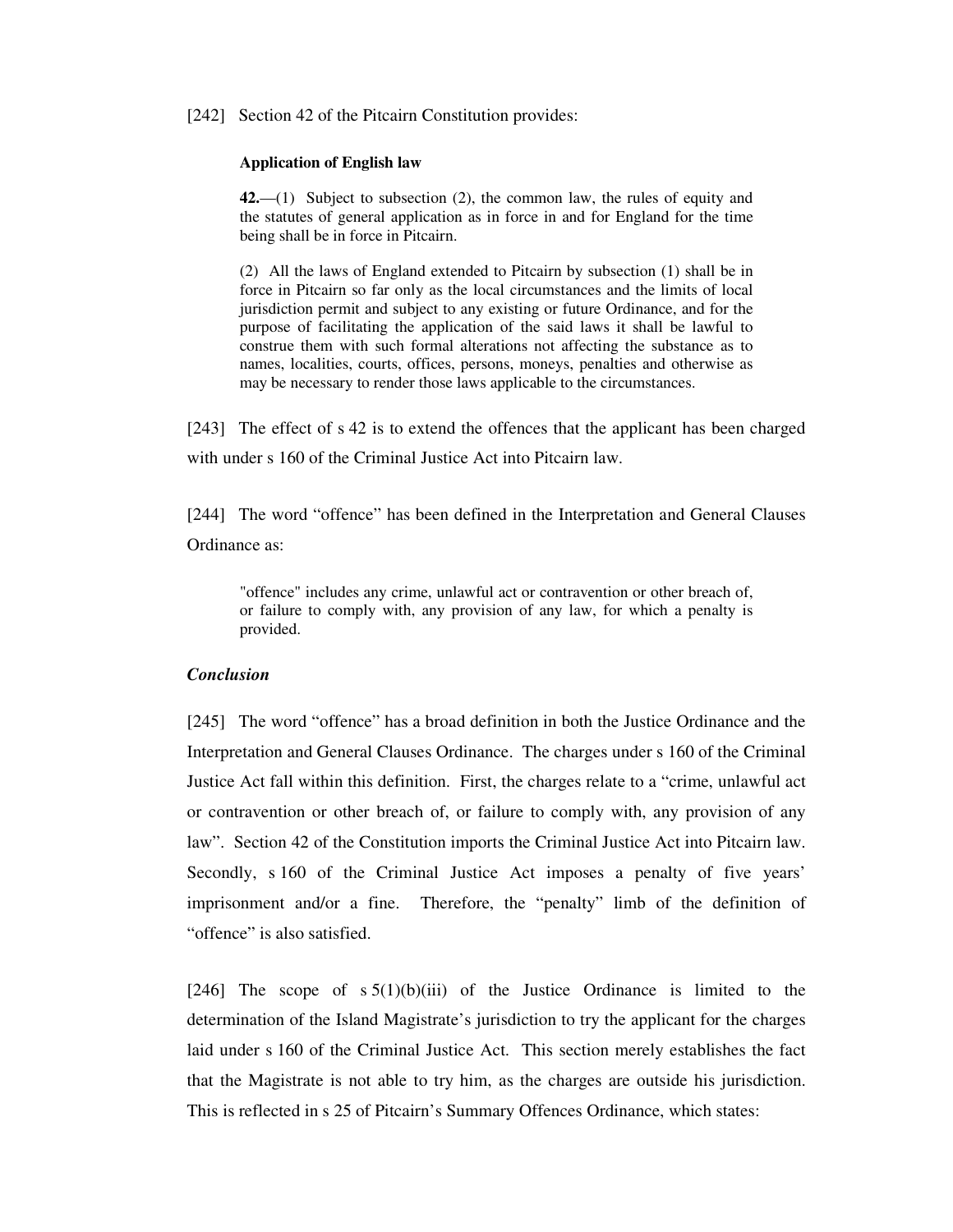Every offence against this ordinance shall be triable only summarily by the Magistrate's Court.

[247] The Crown, in any event, is not bound to charge a person only with the offences in relation to which the original search warrant was granted. The Crown, for example, may choose to include charges in an indictment materially different to those on which the defendant was sent or committed for trial.

[248] In my view, the Island Magistrate had the authority to issue the warrant that he did. There is no suggestion in s 23 of the Justice Ordinance that his power to grant search warrants is limited to offending that the applicant is ultimately charged with under the Summary Offences Ordinance.

[249] In conclusion, the section cannot be interpreted to limit the Magistrate's powers to issue a search warrant. Furthermore, the Magistrate's role in this proceeding is limited to the issuance of the search warrants.

# *C. Search warrants fail to specify suspected offence and consequently the resulting search was unlawful*

[250] The search warrants are set out below:

At Adamstown

Justice Ordinance (Section 23)

In the Pitcairn Islands Magistrate's Court Criminal Case No 01/2010

#### **SEARCH WARRANT**

To all police officers authorised to act on behalf of Pitcairn Island

Whereas I am satisfied by evidence on oath that there are reasonable grounds to believe that certain property, namely:

- Any computers, central processing unit, external and internal drive and external storage equipment or media, terminals or video display units used by Michael WARREN, together with peripheral equipment such as keyboards, printers, scanners and modems.
- Any and all computer or data processing software or data including, but not limited to, hard drive DVD players, hard disks, floppy discs, cassette tapes, video cassette tapes, magnetic tapes, integral RAM or ROM units and any other permanent or transient storage device(s) used by Michael WARREN.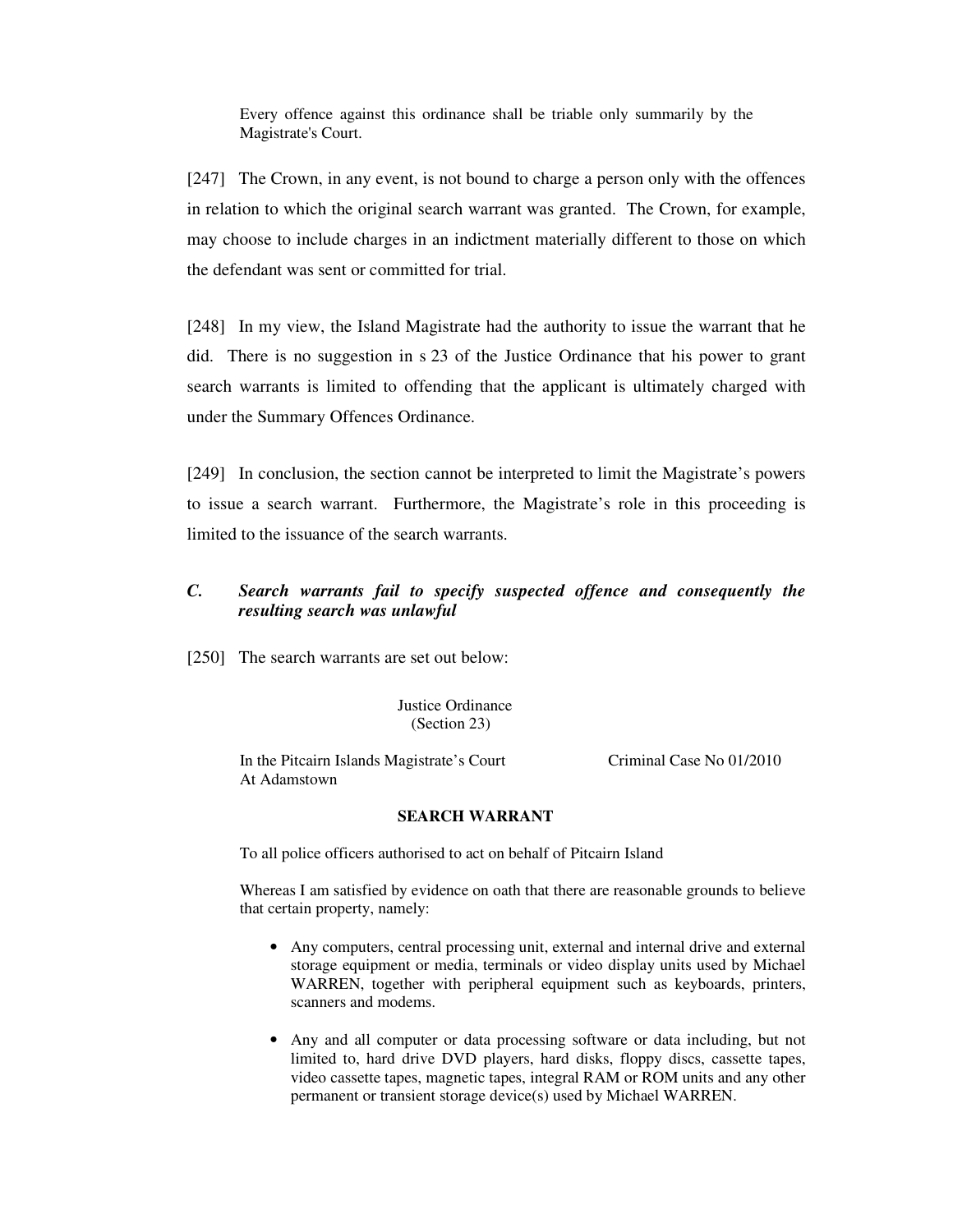- The following records or documents, whether contained on paper in handwritten, typed, photocopied or printed form or stored on computer printouts, magnetic tape, cassettes, discs, diskettes, photo optical devices or any other medium; access number(s), password(s), pass-phrase(s), personal identification numbers (PINS) and other items that relate to the possession or obscene articles by Michael WARREN.
- Any computing or data processing literature, including, but not limited to printed copy, instruction books, notes, papers or listed computer programs in whole or in part in the possession of Michael WARREN.

In respect of which an offence has been committed, and which is necessary to the conduct of an investigation into an offence is located at **Michael WARRENs workplace, in the Island Secretary's office, Town Square, Adamstown, Pitcairn Island.**

Occupied by Michael and Royal Louise WARREN

Now therefore you are hereby authorised forthwith with proper assistance to enter the said, **Michael WARRENs workplace, in the Island Secretary's office, Town Square, Adamstown, Pitcairn Island** by force if necessary, and there search for the property above-mentioned and, if anything searched for be found, or any other thing which there is reasonable cause to suspect having been stolen or unlawfully obtained be found, to seize it and bring it before this Court to be dealt with according to law.

Dated at Adamstown, Pitcairn Island this 26<sup>th</sup> day of May 2010.

[Signed] Simon Young Magistrate Pitcairn Island

Justice Ordinance (Section 23)

In the Pitcairn Islands Magistrate's Court Criminal Case No 01/2010 At Adamstown

### **SEARCH WARRANT**

To all police officers authorised to act on behalf of Pitcairn Island

Whereas I am satisfied by evidence on oath that there are reasonable grounds to believe that certain property, namely:

- Any computers, central processing unit, external and internal drive and external storage equipment or media, terminals or video display units used by Michael WARREN, together with peripheral equipment such as keyboards, printers, scanners and modems.
- Any and all computer or data processing software or data including, but not limited to, hard drive DVD players, hard disks, floppy discs, cassette tapes,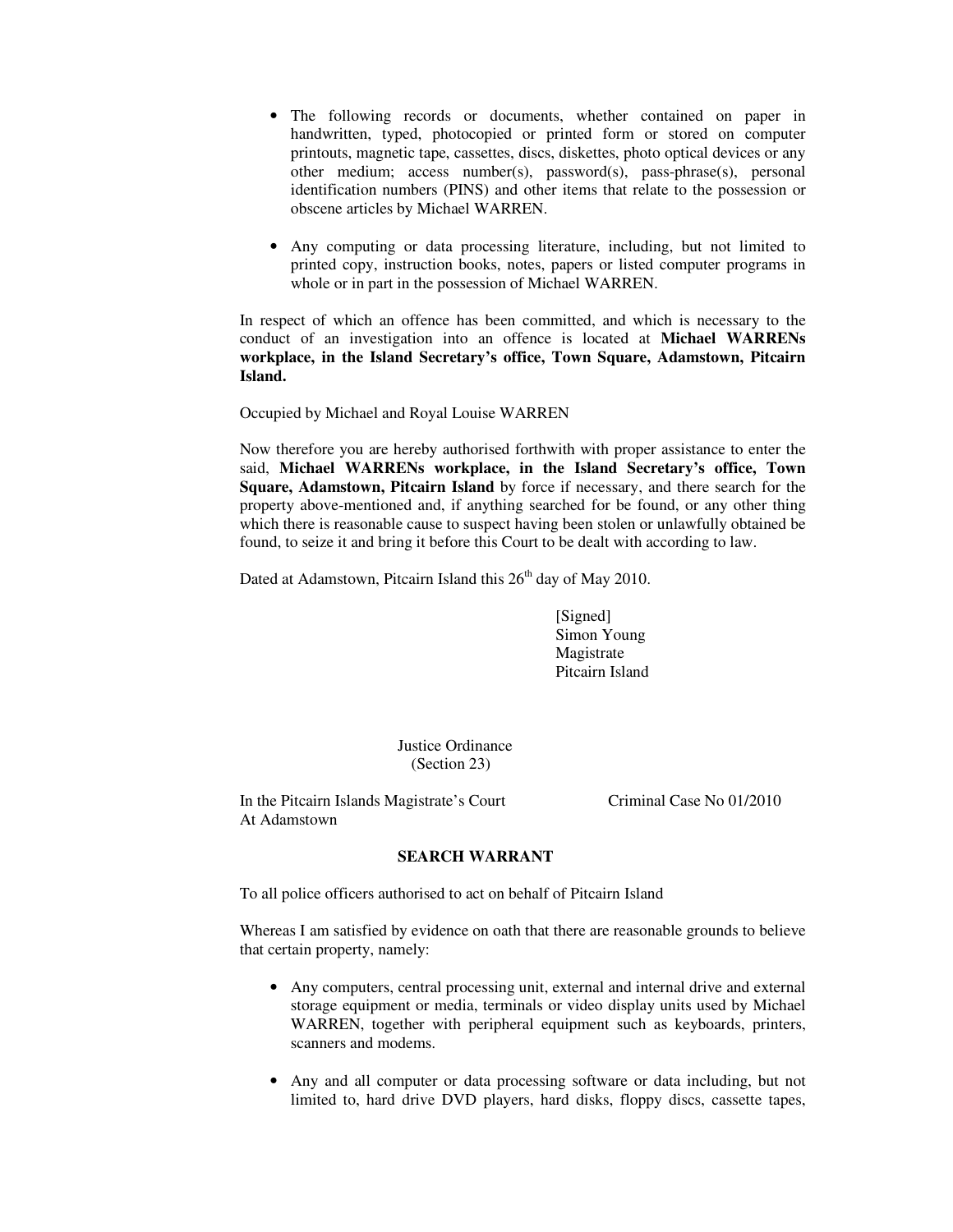video cassette tapes, magnetic tapes, integral RAM or ROM units and any other permanent or transient storage device(s) used by Michael WARREN.

- The following records or documents, whether contained on paper in handwritten, typed, photocopied or printed form or stored on computer printouts, magnetic tape, cassettes, discs, diskettes, photo optical devices or any other medium; access number(s), password(s), pass-phrase(s), personal identification numbers (PINS) and other items that relate to the possession or obscene articles by Michael WARREN.
- Any computing or data processing literature, including, but not limited to printed copy, instruction books, notes, papers or listed computer programs in whole or in part in the possession of Michael WARREN.

In respect of which an offence has been committed, and which is necessary to the conduct of an investigation into an offence is located at **Michael WARRENs residence known as Jacks Taty, Jack Road, Adamstown, Pitcairn Island** occupied by Michael and Royal Louise WARREN

Now therefore you are hereby authorised forthwith with proper assistance to enter the said, **Michael WARRENs residence known as Jacks Taty, Jack Road, Adamstown, Pitcairn Island AND his workplace, the Island Secretary's office, Town Square, Adamstown, Pitcairn Island** by force if necessary, and there search for the property above-mentioned and, if anything searched for be found, or any other thing which there is reasonable cause to suspect having been stolen or unlawfully obtained be found, to seize it and bring it before this Court to be dealt with according to law.

Dated at Adamstown, Pitcairn Island this 26<sup>th</sup> day of May 2010.

[Signed] Simon Young Magistrate Pitcairn Island

[251] The Police and Criminal Evidence Act 1984, particularly s 8(1), states:

### **8 Power of justice of the peace to authorise entry and search of premises.**

- (1) If on an application made by a constable a justice of the peace is satisfied that there are reasonable grounds for believing—
	- (a) that [an indictable offence] has been committed; and
	- (b) that there is material on premises [mentioned in subsection (1A) below] which is likely to be of substantial value (whether by itself or together with other material) to the investigation of the offence; and
	- (c) that the material is likely to be relevant evidence; and
	- (d) that it does not consist of or include items subject to legal privilege, excluded material or special procedure material; and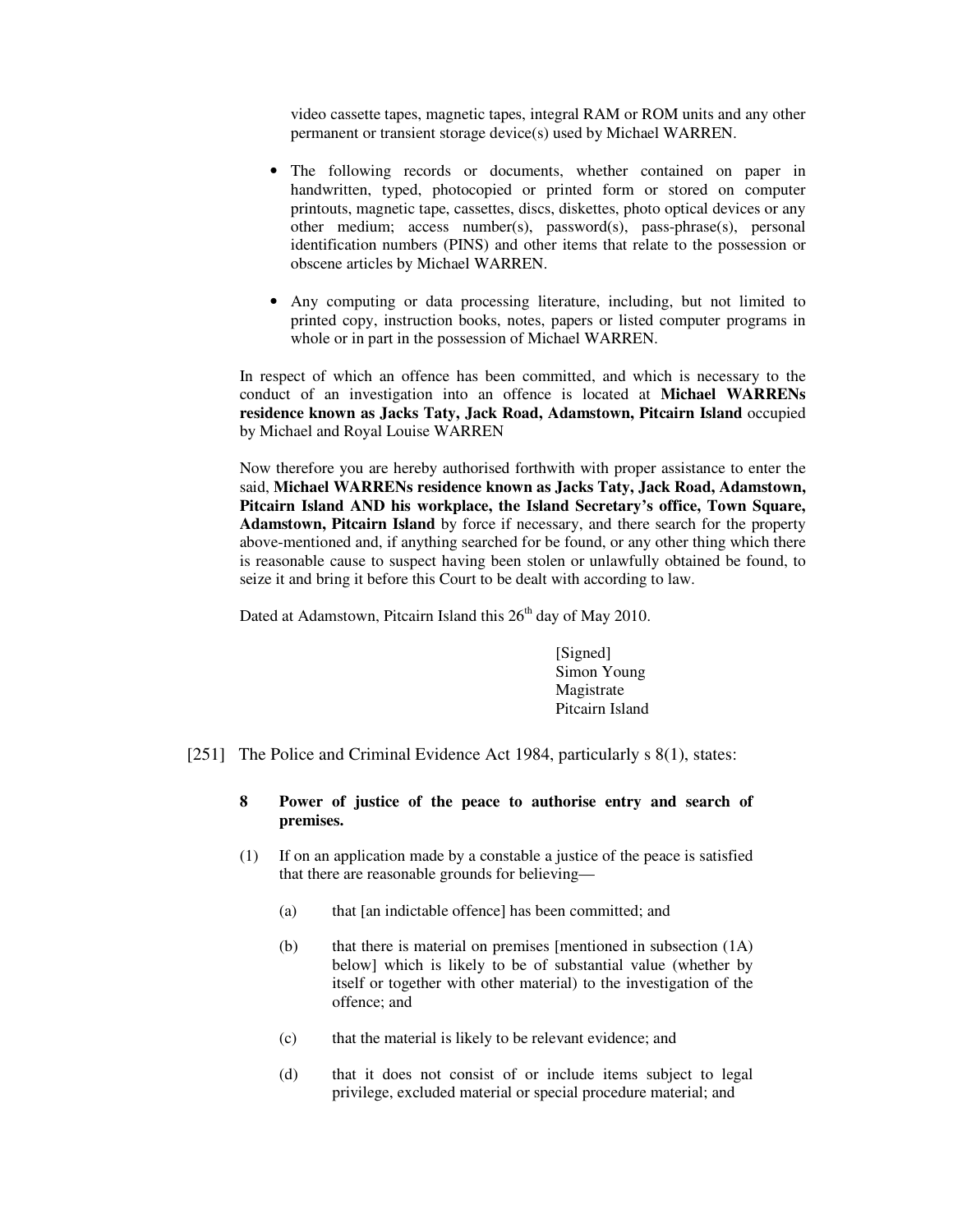(e) that any of the conditions specified in subsection (3) below applies,

he may issue a warrant authorising a constable to enter and search the premises [in relation to each set of premises specified in the application].

(3) The conditions mentioned in subsection  $(1)(e)$  above are—

...

- (a) that it is not practicable to communicate with any person entitled to grant entry to the premises;
- (b) that it is practicable to communicate with a person entitled to grant entry to the premises but it is not practicable to communicate with any person entitled to grant access to the evidence;
- (c) that entry to the premises will not be granted unless a warrant is produced;
- (d) that the purpose of a search may be frustrated or seriously prejudiced unless a constable arriving at the premises can secure immediate entry to them.

[252] The applicant submits that although the application for the search warrants was made for summary offences, the search warrants issued by the Island Magistrate "were much broader, issued in respect of no particular offence".

[253] The applicant argues that this contradicts the rule of law. He extends his argument by stating that even if it was ultimately appropriate to grant the search warrants, the warrants nevertheless failed to identify the offence that formed the basis for the issuing of the warrants: citing *Entick v Carrington*, <sup>46</sup> *Minister for Safety and Security v van der Merwe*, 47 and *Rosenberg v Jaine*. 48

[254] Due to this failure to properly identify the offence, the search warrants were unlawful, and consequently the search was unlawful.

[255] The applicant refers to the New Zealand Supreme Court decision of *Hamed v R*,<sup>49</sup> where the Court considered s 30 of the Evidence Act 2006 and evidence obtained

<sup>46</sup> *Entick v Carrington* [1765] EWHC KB J98.

<sup>47</sup> *Minister for Safety and Security v van der Merwe* CCT 90/10 [2011] ZACC 19 (Constitutional Court of South Africa).

<sup>48</sup> *Rosenberg v Jaine* [1983] NZLR 1.

<sup>49</sup> *Hamed v R* [2011] NZSC 101 (SC).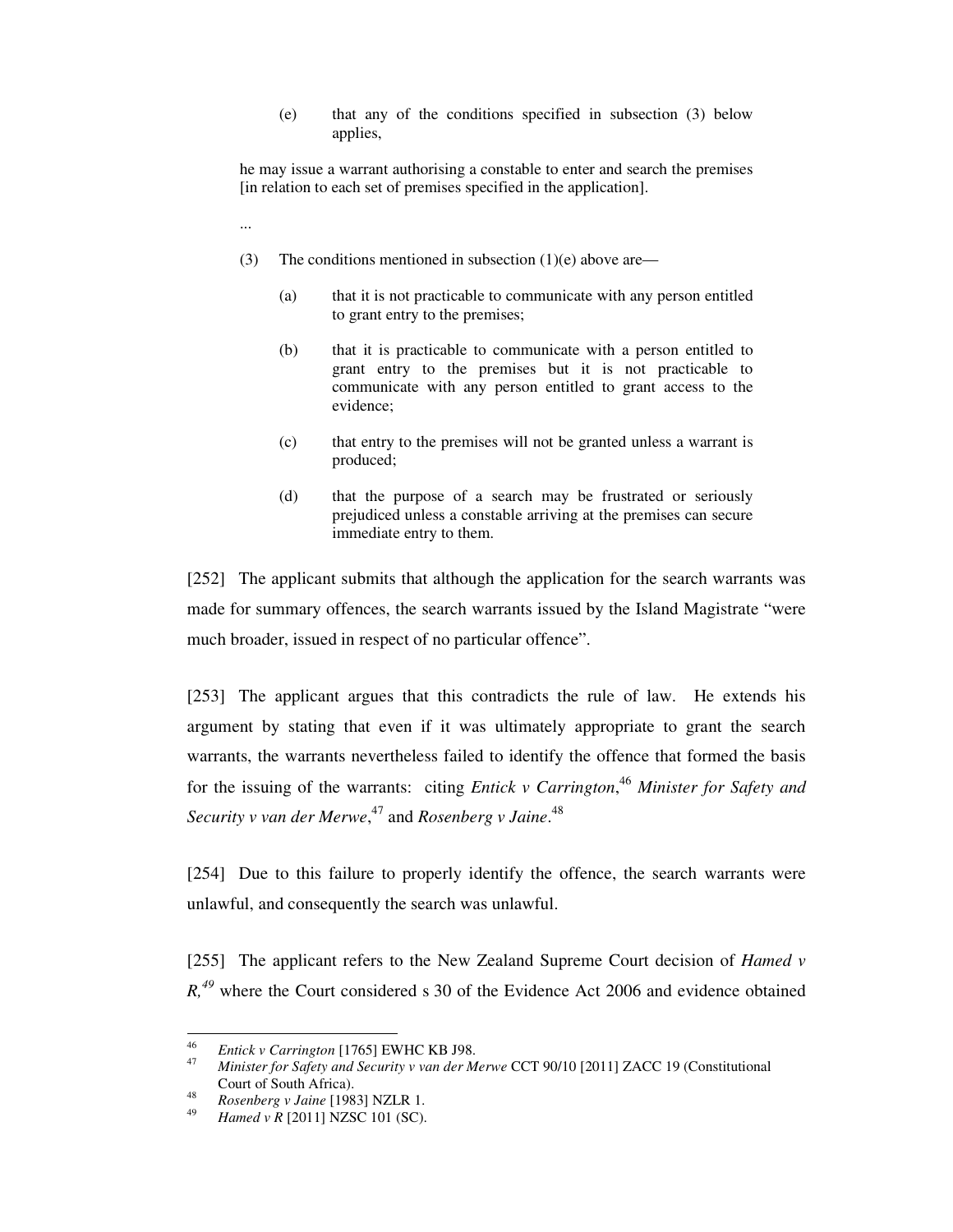unlawfully. He submits that the Island Magistrate's search warrants would fail the test in s 30 of the Evidence Act in New Zealand.

[256] The Crown refers to two New Zealand Court of Appeal judgments, *R v Coghill*,<sup>50</sup> and *R v B*,<sup>51</sup> which refute the strict specificity that the applicant's counsel requires. The Crown further submits that the principle derived from  $R \vee B$  is that no warrant shall be held invalid by reason only of any defect, irregularity, omission, or want of form, unless the Court is satisfied that there has been a miscarriage of justice.

[257] This principle echoes s 16 of Pitcairn Island's Judicature (Courts) Ordinance, which reads:

#### **Documents and proceedings not to be held invalid except where there has been a substantial miscarriage of justice.**

**16.** —(1) No information, charge, summons, conviction, sentence, order, bond, warrant or other document and no process or proceeding shall be quashed, set aside or held invalid by any Court or quasi-judicial authority by reason only of any defect, irregularity, omission or want of form unless the Court or authority is satisfied that there has been a substantial miscarriage of justice;

[258] The Crown submits that the Island Magistrate's search warrants followed the prescribed form of Form 5 of Pitcairn's Justice Ordinance, which does not require the particular suspected offence to be named.

[259] In any event, the warrants, in their description of the items to be searched, clearly adverted to the "possession of obscene articles by Michael Warren".

[260] Sergeant Medland said that he had explained to the applicant at the time the warrants were executed the offences which were the subject of the warrants.

[261] Finally, the Crown submits that there is little doubt that the Island Magistrate, Simon Young, Sergeant Medland and the applicant knew the offence in respect of which the warrants had been issued.

<sup>50</sup> Ibid, above n 44, at [230].

<sup>51</sup> Alt citation *R v Briggs* [1995] 1 NZLR 196 (CA).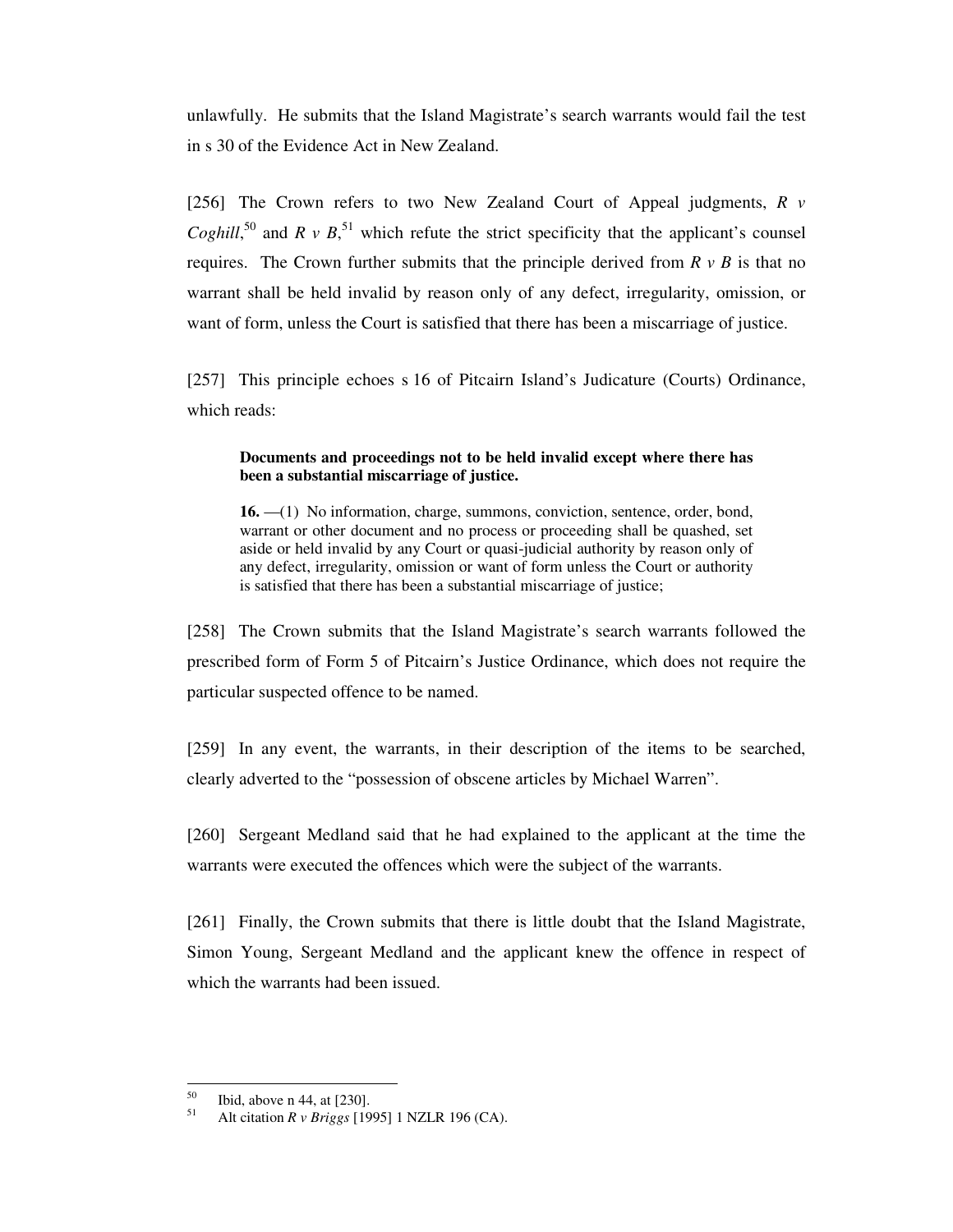[262] I am satisfied that the s 23 warrants are sufficiently broad and that s 8 of the Police and Criminal Evidence Act is redundant. New Zealand's Summary Proceedings Act 1957 search warrant regime under s 198 is similar, in that it is unnecessary to have distinctive search warrants for summary offences and indictable offences. I am also satisfied that in accordance with s 42(2) of the Constitution, the "local circumstances" of Pitcairn do not require a s 8 Police and Criminal Evidence Act search warrant. It would be unnecessary to incorporate it as there is a search warrant regime already available in s 23 of the Justice Ordinance.

[263] The search warrants followed the requirements set out by Form 5 of Pitcairn's Justice Ordinance. Form 5 does not require an offence to be stated on the warrant.

[264] Section 16 of Pitcairn's Judicature (Courts) Ordinance nevertheless applies to save any defects in the search warrants. I conclude that although neither the summary offence (s 8 of the Summary Offences Ordinance) nor the indictable offence (s 160 of the Criminal Justice Act (UK)) are referred to in the search warrants, the warrants' purpose is evident from the following:

- (a) "possession of obscene articles by Michael Warren" is the written description on the warrants.
- (b) The items suspected to contain those obscene articles were listed on the back of the warrants.

[265] I am satisfied that the applicant was sufficiently informed of items Sergeant Medland intended to seize. Sergeant Medland then seized equipment which was properly within the scope of the search warrants.

# *D. No disclosure of reasonable grounds for believing an indictable offence had been committed*

[266] Sergeant Medland's evidence was that the information of the applicant's activity on the getdare.com website, and in particular his sexual dares of people who purported to be less than 16 years of age, spurred his investigation. He said he was unable to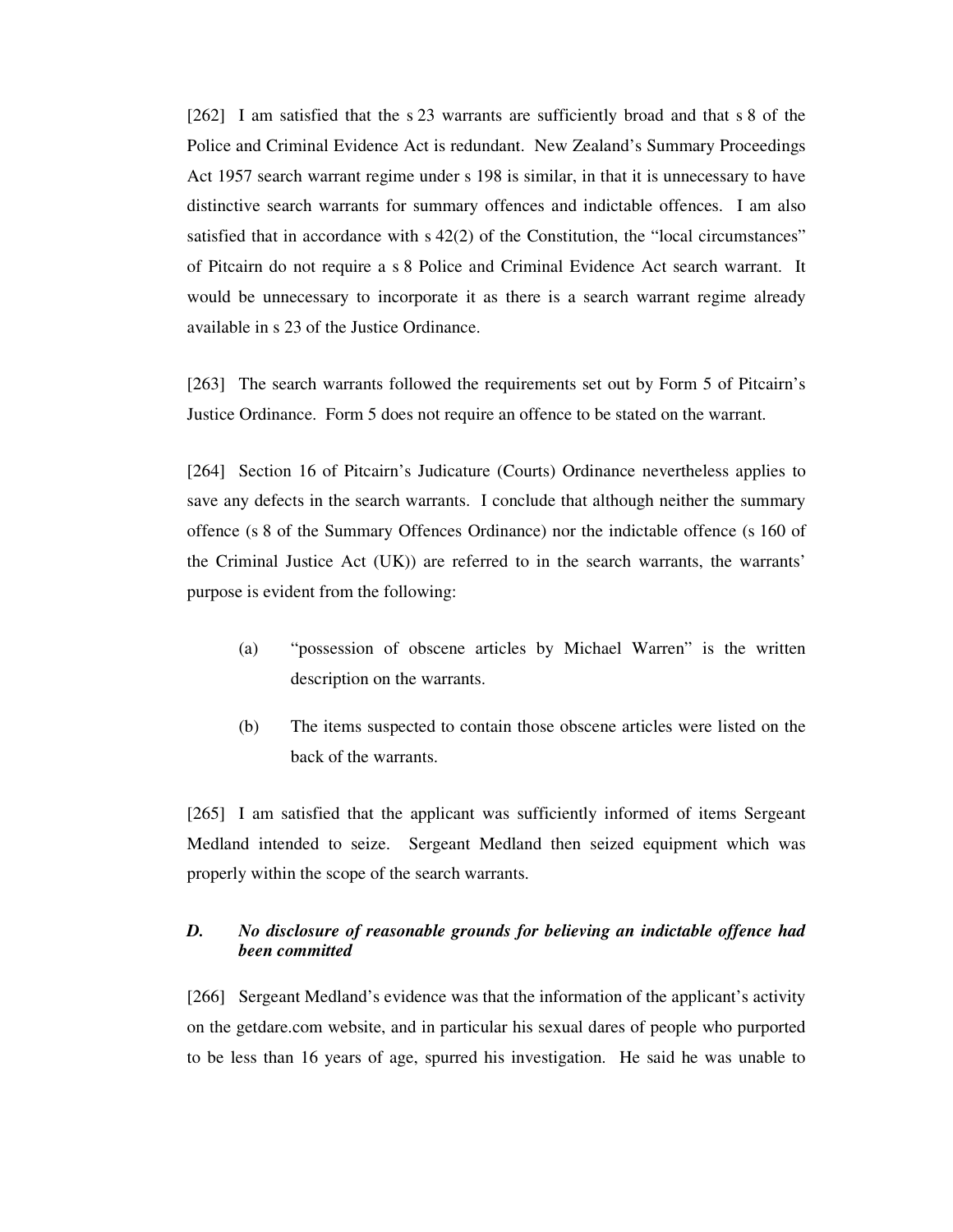investigate the true age or sex of these people. Further, Operation Unique formed the background of this investigation.

[267] The applicant's submission has no merit. Given the broad definition of "offence", the effect of s 23 of the Justice Ordinance is to make s 8 of the Police and Criminal Evidence Act unnecessary.

# *E. Excessive seizure*

[268] The applicant submits that Sergeant Medland executed the search warrants unreasonably by excessively seizing material. The applicant argues that the Pitcairn Police did not have the power to "seize and sift" material as the Criminal Justice and Police Act 2001 (UK) does not extend to Pitcairn.

[269] In my view, there would not be any reason why the incorporation of the police "seize and sift" powers under s 50 of the Criminal Justice and Police Act would be dependent on whether Sergeant Medland had used a Pitcairn search warrant or a s 8 Police and Criminal Evidence Act search warrant.

[270] I have concluded that s 50 of the Criminal Justice and Police Act was not incorporated into local law. Section 23 of the Justice Ordinance gives the police the power of seizure:

**23.**—(1) … or any other thing which there is reasonable cause to suspect to have been stolen or unlawfully obtained is found, to seize it and bring it before the Court to be dealt with according to law.

[271] In *Reynolds v Commissioner of Police of the Metropolis, 52* it was held that in executing a search warrant the police have a common law power to remove potential evidence for sorting elsewhere, provided the search is carried out quickly and the documents which have no evidential value are returned promptly.

[272] Since the offending centred on the applicant's use of a computer, I find that the sergeant had "reasonable cause to suspect" that the mayoral computer also contained pornographic images of children that were "unlawfully obtained". Practically, it would

<sup>52</sup> *Reynolds v Commissioner of Police of the Metropolis* [1985] 1 QB 881 (ICA).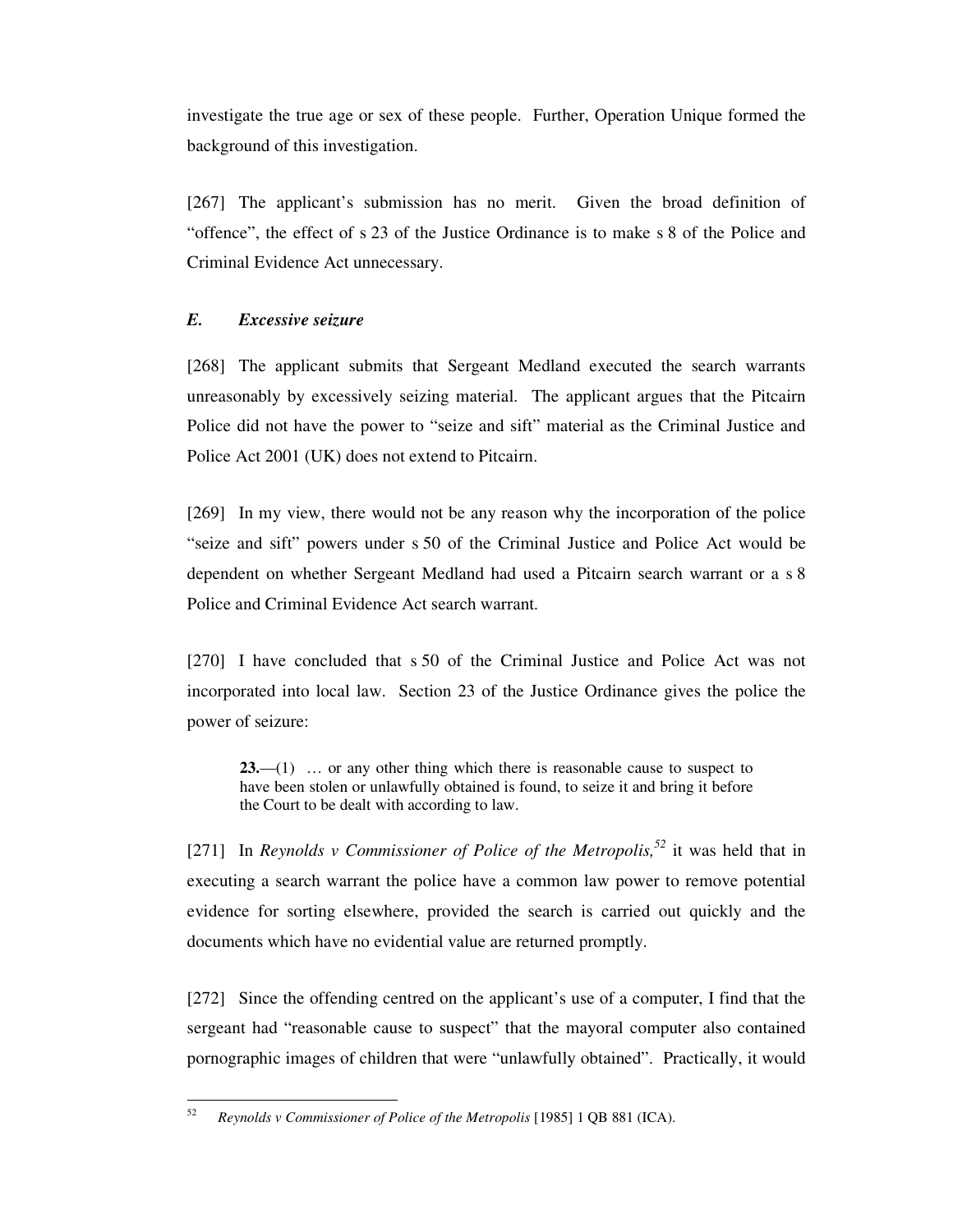be unreasonable to expect the sergeant to sift through the computer at the applicant's mayoral office, in light of the police protocols referred to by the sergeant that advise against it. Sergeant Medland carried out an initial screening of the material seized and, as a result, returned, at an early stage, certain items which he had identified as irrelevant to the investigation. The remainder were sent to New Zealand for analysis.

[273] The items listed by Sergeant Medland are consistent with the terms of the search warrants, as well as Sergeant Medland's conduct and discussion with the applicant at his house. Furthermore, Sergeant Medland identified at an early stage, and made available for collection, any evidence that was not relevant to the investigation, including the applicant's mayoral computer.

[274] If medical or other Island records were seized, it reflects the type of material that would likely be held on the computers of the mayor of a small community. I am satisfied there was no attempt to deliberately seize such material.

# *F. Transportation of the evidence obtained by the search warrant to New Zealand for analysis*

### *Applicant's submissions*

[275] Under s 25(2) of the Constitution, the applicant challenges the decision to export the seized material to the ECL, and alleges that the Prosecutor is in breach of the Magistrate's order to keep these items in safe custody pending further order of the Pitcairn Courts. He submits that no such order was made prior to the receipt of the material by the Prosecutor.

[276] The applicant referred to *Hamed*  $v \, R^{53}$  and submits that neither the Pitcairn Courts nor the Pitcairn and New Zealand Police had the power to export, import, or arrange to import into New Zealand, the materials seized.

<sup>53</sup> Ibid, above n 49 at [255].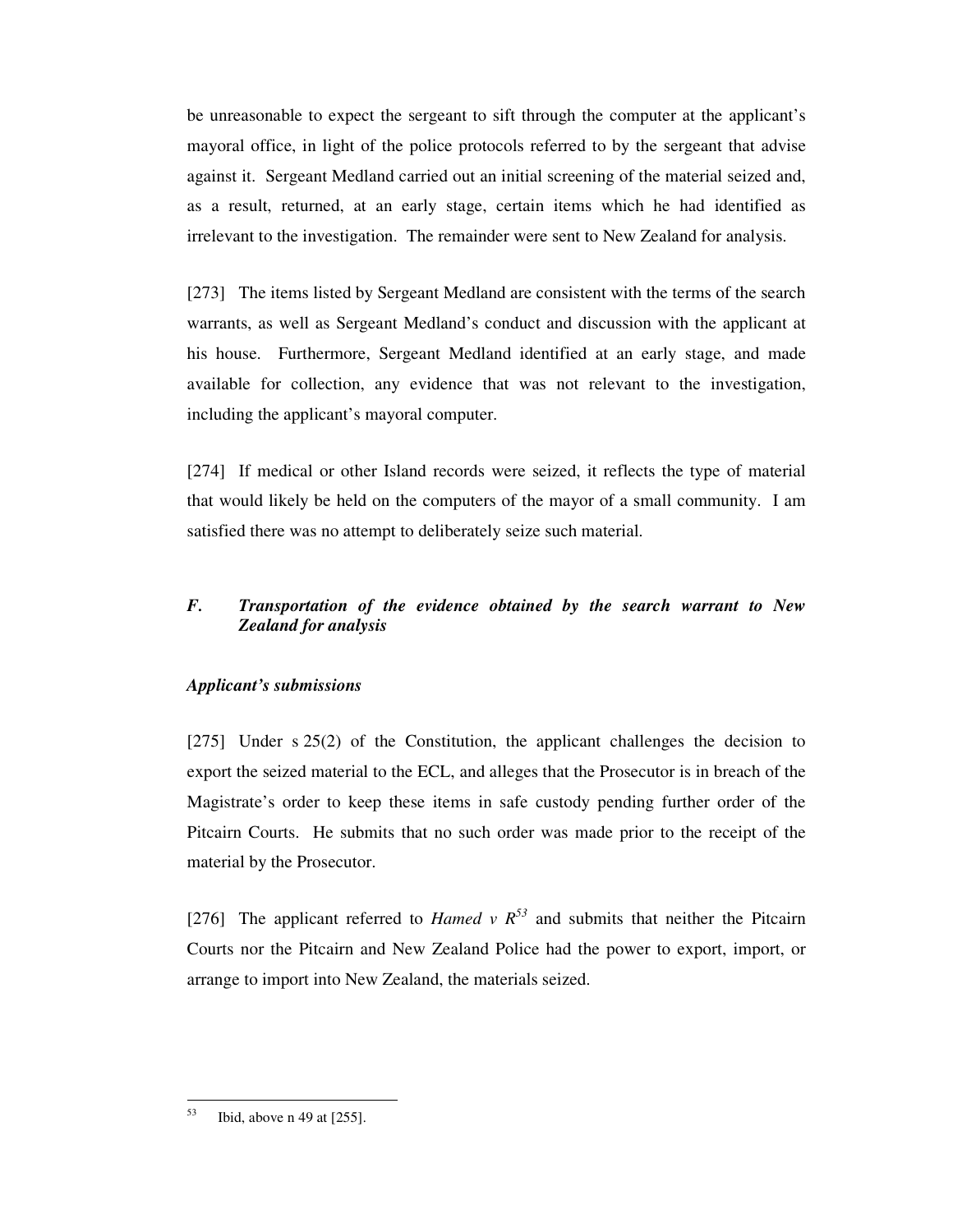[277] The applicant submits that the receipt of the material, its analysis, and the passing on of the analysis was unlawful under New Zealand and international law. The Government of Pitcairn, by its judicial branch, was a party to these illegalities as:

- (a) Neither Senior Constable Medland, nor the ECL, had any power to receive objectionable publications from a foreign power for analysis, or any other purpose.
- (b) Possession and/or importation of the material was in breach of New Zealand law, particularly ss 123, 124, 131 and 131A of the Films, Videos, and Publications Classification Act, as well as s 209 of the Customs and Excise Act 1996.
- (c) Supply of the material to the crime lab, and thereafter to the Public Prosecutor at Auckland, were both in breach of New Zealand law.
- (d) The ECL unlawfully used New Zealand public funds for the purpose of an analysis, and transportation of that analysis, without authorisation under s 6 of the Pitcairn Trials Act, and the Public Finance Act 1989.

### *Crown's submissions*

[278] The Crown notes that on 22 July 2011, counsel for the applicant referred these allegations to the Attorney General. On 25 July 2011, the Attorney General responded in writing, confirming that he was satisfied there had been no breach of the order.

[279] The Crown submits that there is no need for the Court to revisit this issue. Sergeant Medland sought and received a formal order to authorise the transport of items seized for forensic analysis. The power to make such an order is conferred by s 23 of the Justice Ordinance, to which the Magistrate referred to when making his order. The section operates *ex parte* and the Crown submits that the order was made within the investigative context in which *ex parte* procedures are appropriate.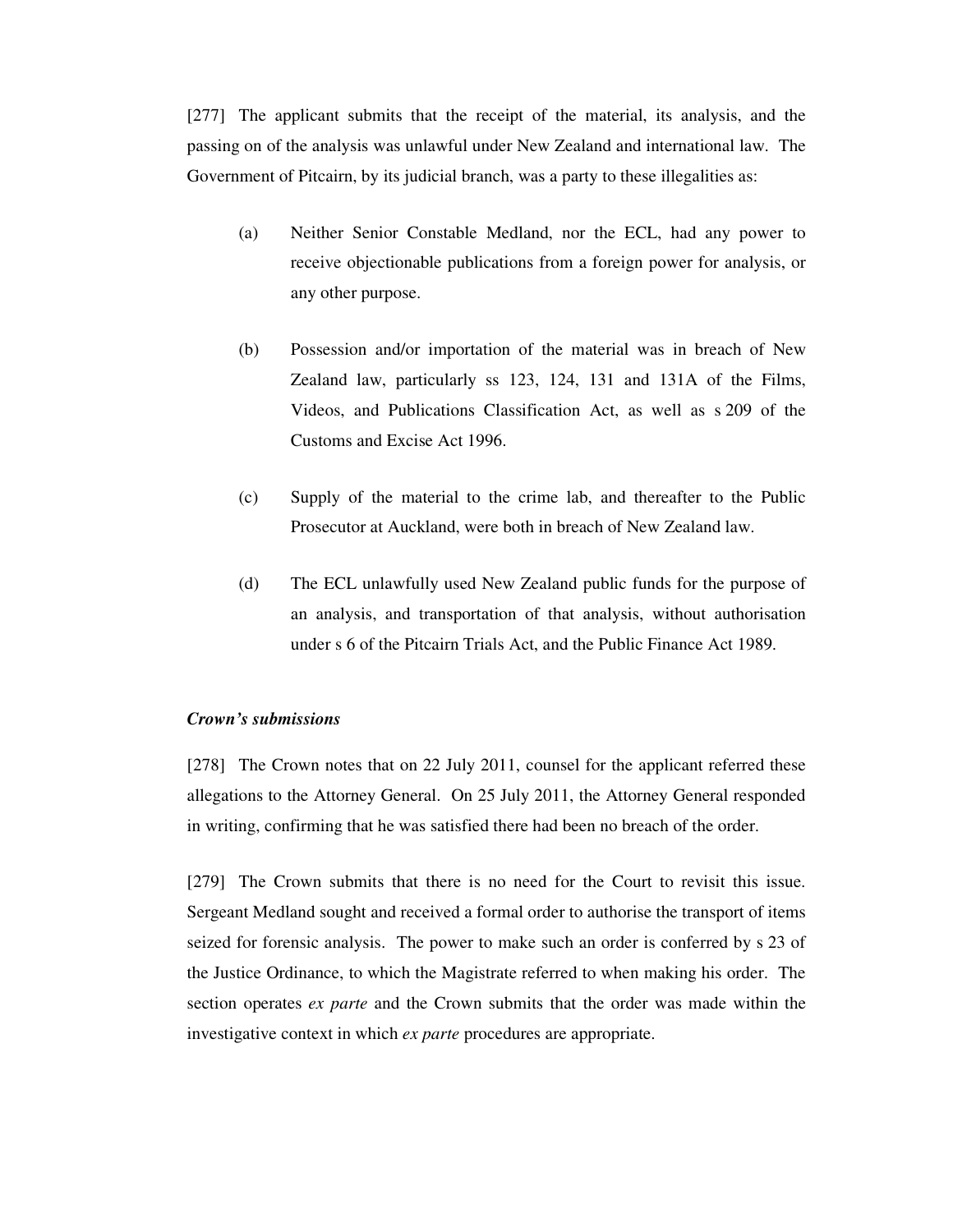[280] In any event, the Crown submits that no unfairness arises from the secure transport of exhibits to the ECL for analysis. The ECL is the New Zealand entity designed specifically for dealing with the analysis of evidence related to prosecutions such as the present one. In the circumstances, and given the way material is electronically stored and collated, the removal of the seized material to New Zealand for analysis constituted a reasonable means of sorting it and identifying what was relevant. Such an analysis was impossible on Pitcairn Island itself.

[281] With respect to the applicant's claims that various Pitcairn and New Zealand authorities were in illegal possession of the material, the Crown submits that s 160(2) of the Criminal Justice Act 1988 (UK) provides a defence to a charge of possession of an indecent photograph if the person "had a legitimate reason for having the photograph or pseudo-photograph" in their possession. It is submitted that such a defence would apply here.

[282] In New Zealand, similar defences are provided in ss 131(4) and (5) of the Films, Videos, and Publications Classification Act for the most serious offences under this Act. The Crown also notes that the Attorney General's permission is required before any relevant prosecution may take place. The Crown submits that it is highly doubtful whether any New Zealand criminal offence had been committed.

[283] Lastly, the Crown submits that the exclusion test of s 78 of the Police and Criminal Evidence Act could be used to admit the material, in the event that the transportation and possession of the material in New Zealand was unlawful.

[284] Where evidence is obtained as a consequence of an unlawful search, the Court has a discretion, not an obligation, to exclude the evidence under s 78 of the Police and Criminal Evidence Act. In deciding how to exercise the discretion, the Court has to make an assessment as to what effect the admittance of the evidence has on the fairness of the proceedings, lack of bad faith, or a flagrant and deliberate breach of one of the codes of practice issued pursuant to the Act, or some matter affecting the quality of the evidence. The mere fact that evidence is discovered in the course of an unlawful search is unlikely to make the admission of the evidence unfair.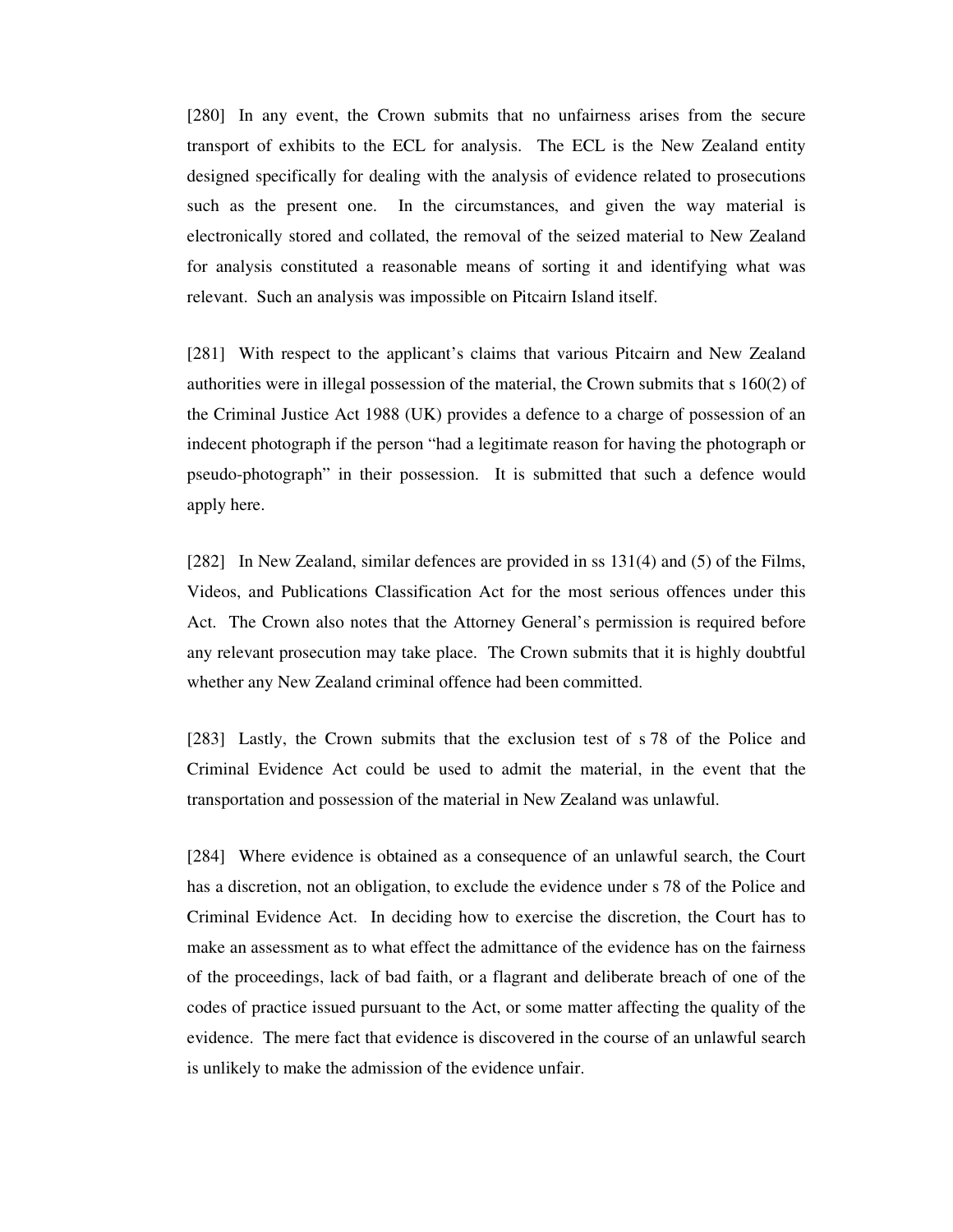#### *Analysis*

[285] The Attorney General in his letter of 25 July 2011 sets out his findings on how the material was handled in reliance on the Magistrate's Order of 30 May 2010. He points out that he had consulted with the Registrar and Sergeant Medland, and that they had offered their account of how the material was handled. The Attorney General states:

- (a) The material was transported to New Zealand for analysis at the Electronic Crime Laboratory operated by the New Zealand Police.
- (b) Following such analysis, all items were transmitted by the New Zealand Police back to the Court, where they remain securely held by the Registrar.
- (c) The material was not transmitted to the Pitcairn prosecution.

[286] I am satisfied that there can be no suggestion of any irregularities in the handling of the material to and from Pitcairn, via the ECL in New Zealand.

[287] If there were irregularities, the evidence would nevertheless be admissible after conducting the exclusion of evidence test under s of the Police and Criminal Evidence Act. The evidence was transported to New Zealand so that the Pitcairn Police could access technology that was otherwise unavailable on the Island. Thorough analysis of the evidence was necessary to ensure that the Pitcairn Police had all of the information available to them, as well as to safeguard the integrity of the evidence obtained. Nothing about the storage and transportation to and from the Island has had an adverse effect on the fairness of this proceeding. There was no bad faith apparent at any stage of this process.

[288] I am satisfied that the Pitcairn Police's possession of the material was lawful at all times, as they possessed it in accordance with the Magistrate's Order. With respect to the New Zealand Police, I also find that their possession of the material was lawful at all times, by virtue of ss 131(4) and (5) of the Films, Videos and Publications Classification Act.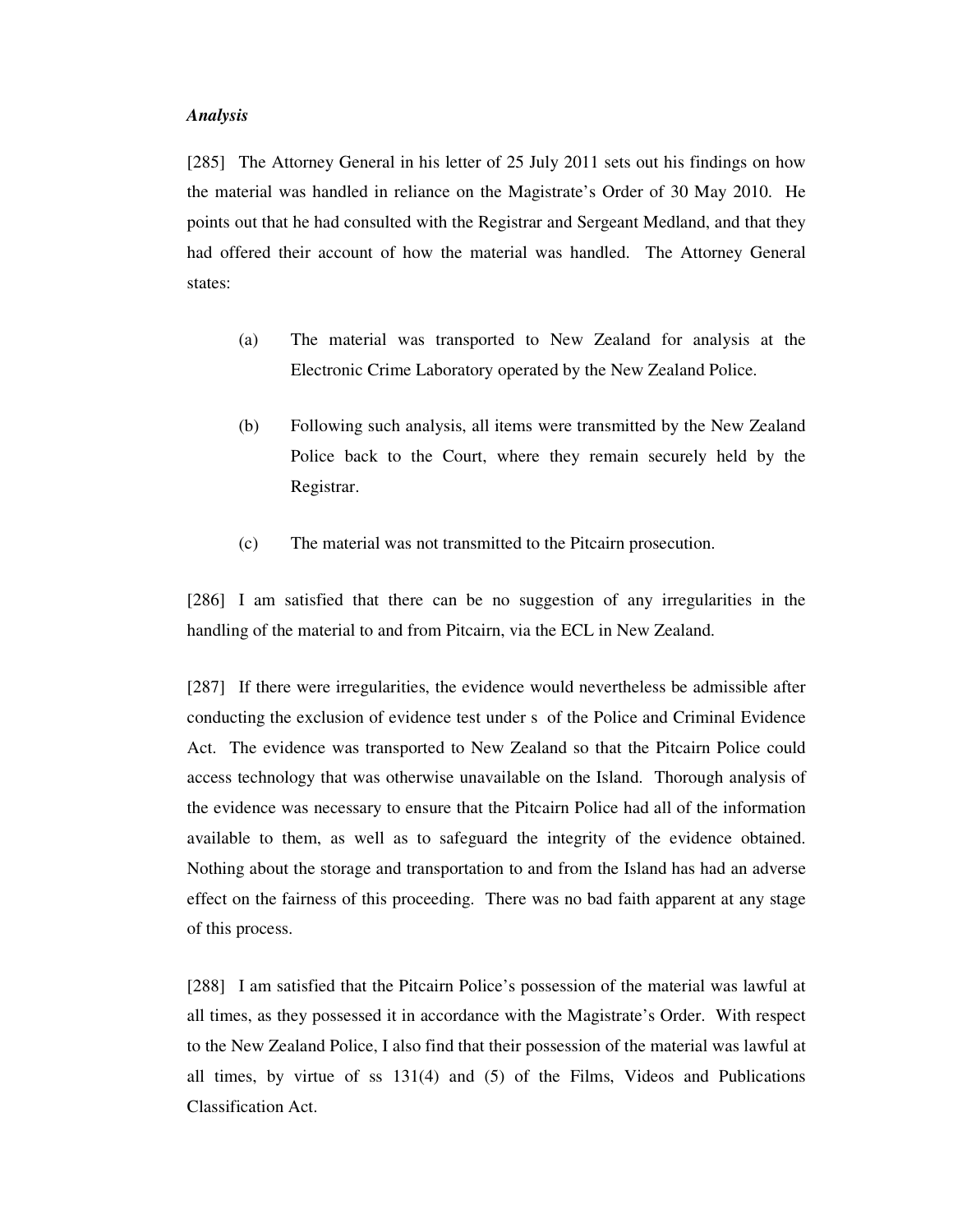[289] Any issue about the use of public funds in New Zealand is irrelevant.

### *G. The applicant did not have fair access to a lawyer*

[290] The applicant contends that he did not have immediate access to a lawyer following the execution of the search warrants. The Crown accepts that Sergeant Medland did not follow the United Kingdom procedure of best police practice.

[291] However, in my view, the applicant did have fair access to a lawyer. There is no issue that following the execution of the warrants, Sergeant Medland invited the applicant to be interviewed at the Pitcairn Island Police Station. The applicant declined, as he wished to take legal advice first.

[292] Sergeant Medland then provided the applicant with a list of seven lawyers admitted in the Pitcairn jurisdiction. Although there were no defence counsel on Pitcairn at the time, this is not unusual. At previous proceedings the accused have taken the opportunity to speak to the Public Defender by telephone and/or email.

[293] The following morning the applicant informed Sergeant Medland that Mr Tony Elllis would represent him. When asked again if he would take part in an interview, the applicant advised he would have to consult with his counsel first.

[294] The applicant's counsel has had unimpeded access to the images in question and the fact that they were not available sooner reflects the exigencies of living on Pitcairn Island.

# *H. Sergeant Medland's offer to interview the applicant was unfair and unlawful*

[295] The applicant submits that Sergeant Medland's offer to interview him was unfair and unlawful. The Crown submits that if the applicant had not been offered an interview, he could reasonably have said the failure to do so was unfair. The officer was obliged to give the correct caution and there was neither unfairness nor illegality in the way the matter proceeded.